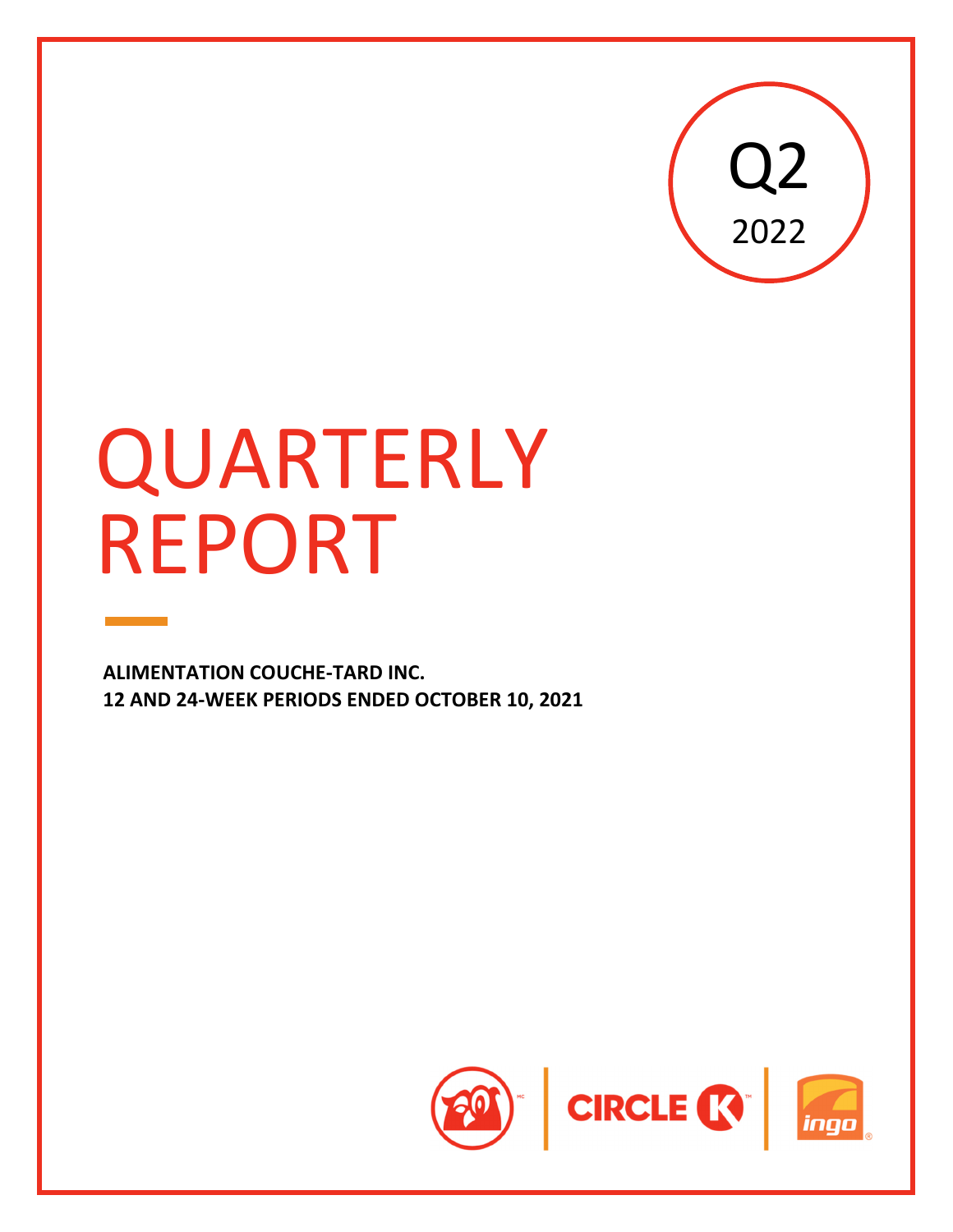# **Management Discussion and Analysis**

*The purpose of this Management Discussion and Analysis ("MD&A") is, as required by regulators, to explain management's*  point of view on the financial position and results of the operations of Alimentation Couche-Tard Inc. ("Couche-Tard") as well as its performance during the second quarter of the fiscal year ending April 24, 2022. More specifically, it aims to let the reader *better understand our development strategy, performance in relation to objectives, future expectations, and how we address risk and manage our financial resources. This MD&A also provides information to improve the reader's understanding of Couche-Tard's unaudited interim condensed consolidated financial statements and related notes. It should therefore be read in conjunction with those documents. By "we", "our", "us" and "the Corporation", we refer collectively to Couche-Tard and its subsidiaries.*

*Except where otherwise indicated, all financial information reflected herein is expressed in United States dollars ("US dollars") and determined on the basis of International Financial Reporting Standards ("IFRS") as issued by the International Accounting Standards Board ("IASB"). We also use measures in this MD&A that do not comply with IFRS, these measures are described in the section "Non-IFRS Measures" of this MD&A and where such measures are presented, the reader is informed. This MD&A should be read in conjunction with the audited annual consolidated financial statements and notes thereto included in our 2021 Annual Report, which, along with additional information relating to Couche-Tard, including the most recent Annual Information Form, is available on SEDAR at https://www.sedar.com/ and on our website at https://corpo.couche-tard.com/.*

## **Forward-Looking Statements**

This MD&A includes certain statements that are "forward-looking statements" within the meaning of the securities laws of Canada. Any statement in this MD&A that is not a statement of historical fact may be deemed to be a forward-looking statement. When used in this MD&A, the words "believe", "could", "should", "intend", "expect", "estimate", "assume" and other similar expressions are generally intended to identify forward-looking statements. It is important to know that the forward-looking statements in this MD&A describe our expectations as at November 23, 2021, which are not guarantees of the future performance of Couche-Tard or its industry, and involve known and unknown risks and uncertainties that may cause Couche‑Tard's or the industry's outlook, actual results or performance to be materially different from any future results or performance expressed or implied by such statements. Our actual results could be materially different from our expectations if known or unknown risks affect our business, or if our estimates or assumptions turn out to be inaccurate. A change affecting an assumption can also have an impact on other interrelated assumptions, which could increase or diminish the effect of the change. As a result, we cannot guarantee that any forward-looking statement will materialize and, accordingly, the reader is cautioned not to place undue reliance on these forward-looking statements. Forward-looking statements do not take into account the effect that transactions or special items announced or occurring after the statements are made may have on our business. For example, they do not include sales of assets, monetization, mergers, acquisitions, other business combinations or transactions, asset write-downs, the effect of the COVID-19 pandemic on all aspects of our business and geographies or other charges announced or occurring after forward-looking statements are made.

Unless otherwise required by applicable securities laws, we disclaim any intention or obligation to update or revise forward-looking statements, whether as a result of new information, future events or otherwise.

The foregoing risks and uncertainties include the risks set forth under "Business Risks" in our 2021 Annual Report as well as other risks detailed from time to time in reports filed by Couche-Tard with securities regulators in Canada.

## **Our Business**

We are the leader in the Canadian convenience store industry. In the United States, we are one of the largest independent convenience store operators. In Europe, we are a leader in convenience store and road transportation fuel retail in the Scandinavian countries (Norway, Sweden and Denmark), in the Baltic countries (Estonia, Latvia and Lithuania), as well as in Ireland, and have an important presence in Poland. In Asia, we operate a network of company-operated convenience stores in Hong Kong Special Administrative Region of the People's Republic of China (*"*Hong Kong SAR*"*) with an enviable local position.

As of October 10, 2021, our network comprised 9,199 convenience stores throughout North America, including 8,060 stores with road transportation fuel dispensing. Our North American network consists of 18 business units, including 14 in the United States covering 47 states and 4 in Canada covering all 10 provinces. Approximately 98,000 people are employed throughout our network and at our service offices in North America.

In Europe, we operate a broad retail network across Scandinavia, Ireland, Poland, the Baltics and Russia through 10 business units. As of October 10, 2021, our network comprised 2,727 stores, the majority of which offer road transportation fuel and convenience products while the others are unmanned automated fuel stations which only offer road transportation fuel. We also offer other products, including aviation fuel and energy for stationary engines. Including employees at branded franchise stores, approximately 22,000 people work in our retail network, terminals and service offices across Europe. In Asia, our

 $\mathcal{L}_\mathcal{L} = \mathcal{L}_\mathcal{L} = \mathcal{L}_\mathcal{L} = \mathcal{L}_\mathcal{L} = \mathcal{L}_\mathcal{L} = \mathcal{L}_\mathcal{L} = \mathcal{L}_\mathcal{L} = \mathcal{L}_\mathcal{L} = \mathcal{L}_\mathcal{L} = \mathcal{L}_\mathcal{L} = \mathcal{L}_\mathcal{L} = \mathcal{L}_\mathcal{L} = \mathcal{L}_\mathcal{L} = \mathcal{L}_\mathcal{L} = \mathcal{L}_\mathcal{L} = \mathcal{L}_\mathcal{L} = \mathcal{L}_\mathcal{L}$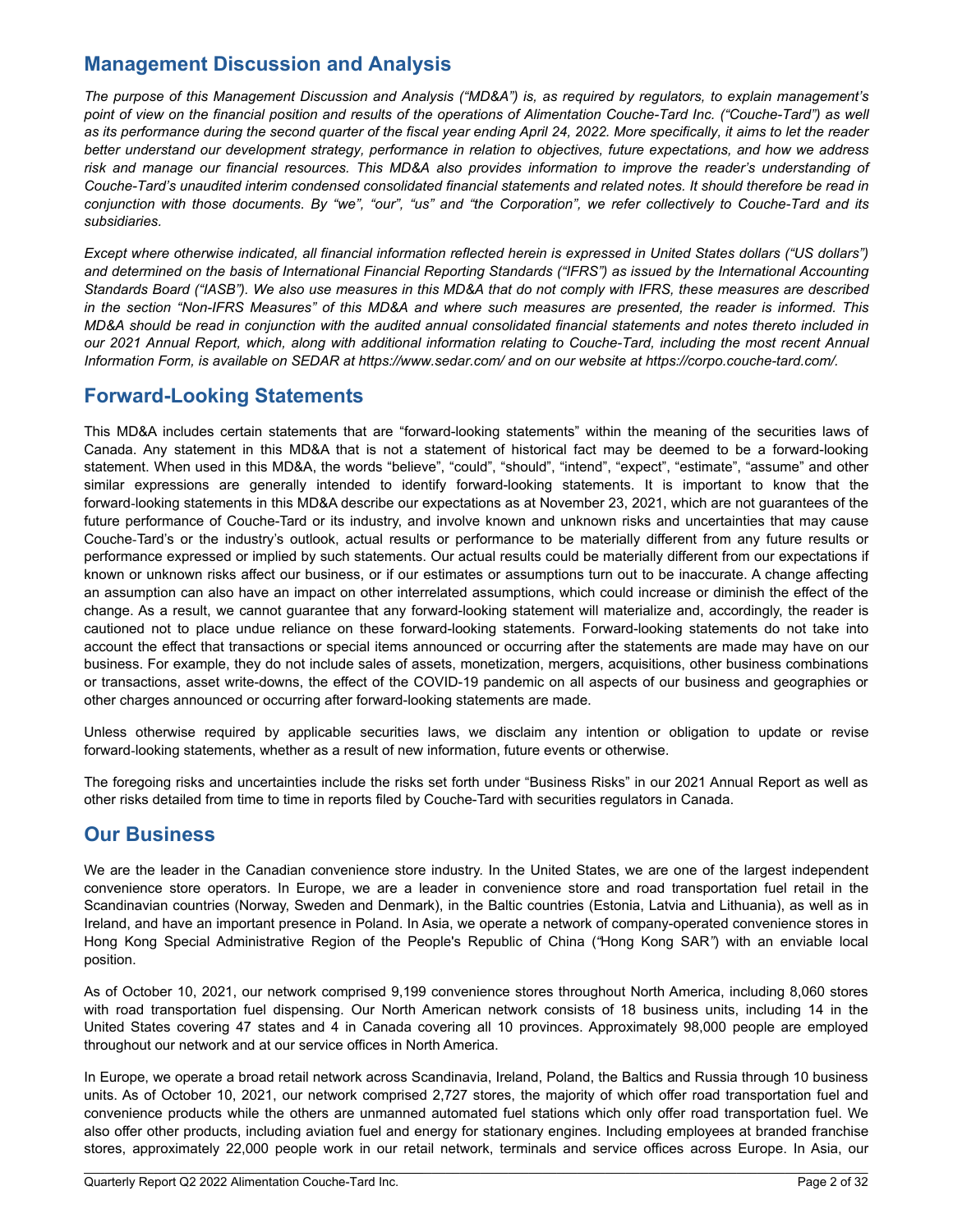network comprised 344 company-operated convenience stores in Hong Kong SAR, offering a strong on-the-go food offer as well as a variety of other merchandise items and services. Approximately 4,000 people are employed in our retail network and service offices in Asia.

Furthermore, under licensing agreements, more than 1,900 stores are operated under the Circle K banner in 14 other countries and territories (Cambodia, Egypt, Guam, Guatemala, Honduras, Indonesia, Jamaica, Macau, Mexico, Mongolia, New Zealand, Saudi Arabia, the United Arab Emirates and Vietnam), which brings the worldwide total network close to 14,200 stores.

Our mission is to make our customers' lives a little easier every day. To this end, we strive to meet the demands and needs of people on-the-go. We offer fast and friendly service, providing fresh food, hot and cold beverages, car wash services, and other high-quality products and services including road transportation fuel, designed to meet or exceed our customers' demands in a clean, welcoming and efficient environment. Our business model is our key to success. We are a customercentric, financially disciplined organization that routinely compares best practices, and uses our global experience to enhance our operational expertise and continually invests in our people and our stores.

## **Value Creation**

In the United States, the convenience store sector is fragmented and in a consolidation phase. We are participating in this process through our acquisitions, market share gains when competitors close sites, and by improving our offering. In Europe and Canada, the convenience store sector is often dominated by a few major players, including integrated oil companies. Some of these integrated oil companies are in the process of selling, or are expected to sell, their retail assets. We intend to study investment opportunities that might come to us through this process. In Asia, our recent acquisition in Hong Kong SAR provides us with another platform to grow our business. Combining our best practices with local market expertise will help accelerate organic expansion and provide new opportunities for consolidation in the region.

No matter the context, to create value for our Corporation and its shareholders, acquisitions have to be concluded at optimal conditions. Therefore, we do not necessarily favor store count growth to the detriment of profitability. In addition to acquisitions, the contribution from organic growth has played an important role in the growth of our net earnings. Highlights have included the ongoing improvements we have made to our offer, including fresh products, to our supply terms and to our efficiency and our ability to adapt quickly to changes. All these elements, in addition to our strong balance sheet, have contributed to the growth in our net earnings and to value creation for our shareholders and other stakeholders. We intend to continue in this direction.

# **Exchange Rate Data**

We use the US dollar as our reporting currency, which provides more relevant information given the predominance of our operations in the United States.

The following table sets forth information about exchange rates based upon closing rates expressed as US dollars per comparative currency unit:

|                                       |                  | 12-week periods ended |                  | 24-week periods ended |
|---------------------------------------|------------------|-----------------------|------------------|-----------------------|
|                                       | October 10, 2021 | October 11, 2020      | October 10, 2021 | October 11, 2020      |
| Average for the period <sup>(1)</sup> |                  |                       |                  |                       |
| Canadian dollar                       | 0.7923           | 0.7541                | 0.8045           | 0.7416                |
| Norwegian krone                       | 0.1142           | 0.1101                | 0.1165           | 0.1064                |
| Swedish krone                         | 0.1154           | 0.1136                | 0.1171           | 0.1097                |
| Danish krone                          | 0.1581           | 0.1582                | 0.1600           | 0.1538                |
| Zloty                                 | 0.2572           | 0.2653                | 0.2617           | 0.2568                |
| Euro                                  | 1.1758           | 1.1777                | 1.1901           | 1.1453                |
| Ruble                                 | 0.0137           | 0.0134                | 0.0136           | 0.0137                |
| Hong Kong dollar                      | 0.1285           |                       | 0.1287           |                       |

 $\mathcal{L}_\mathcal{L} = \mathcal{L}_\mathcal{L} = \mathcal{L}_\mathcal{L} = \mathcal{L}_\mathcal{L} = \mathcal{L}_\mathcal{L} = \mathcal{L}_\mathcal{L} = \mathcal{L}_\mathcal{L} = \mathcal{L}_\mathcal{L} = \mathcal{L}_\mathcal{L} = \mathcal{L}_\mathcal{L} = \mathcal{L}_\mathcal{L} = \mathcal{L}_\mathcal{L} = \mathcal{L}_\mathcal{L} = \mathcal{L}_\mathcal{L} = \mathcal{L}_\mathcal{L} = \mathcal{L}_\mathcal{L} = \mathcal{L}_\mathcal{L}$ 

(1) Calculated by taking the average of the closing exchange rates of each day in the applicable period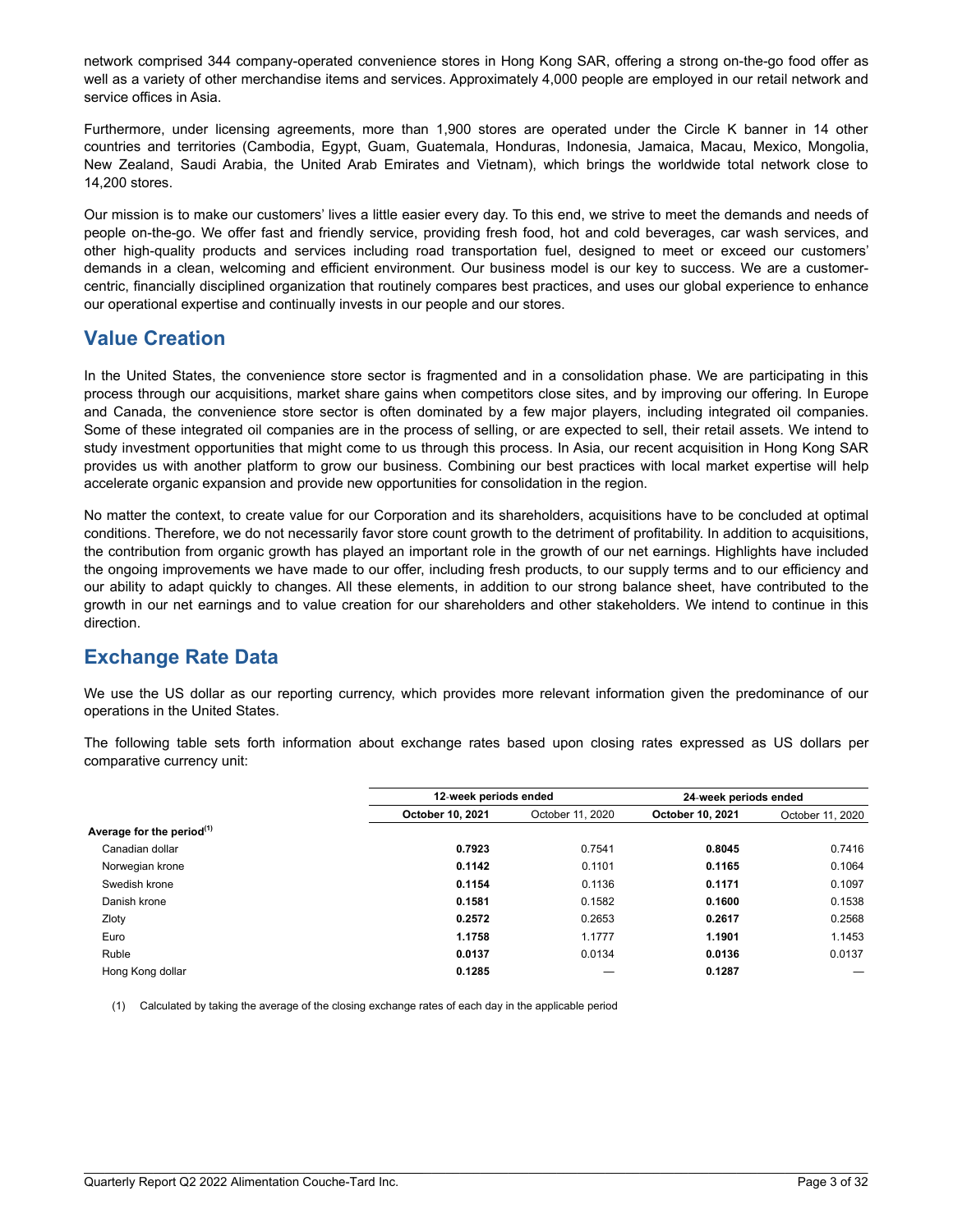The following table sets forth information about exchange rates based upon closing rates expressed as US dollars per comparative currency unit:

|                  | As at October 10, 2021 | As at April 25, 2021 |
|------------------|------------------------|----------------------|
| Period end       |                        |                      |
| Canadian dollar  | 0.7979                 | 0.8011               |
| Norwegian krone  | 0.1170                 | 0.1201               |
| Swedish krone    | 0.1144                 | 0.1190               |
| Danish krone     | 0.1555                 | 0.1623               |
| Zloty            | 0.2505                 | 0.2645               |
| Euro             | 1.1569                 | 1.2066               |
| Ruble            | 0.0139                 | 0.0134               |
| Hong Kong dollar | 0.1285                 | 0.1288               |
|                  |                        |                      |

As we use the US dollar as our reporting currency in our consolidated financial statements and in this document, unless indicated otherwise, results from our operations in other currencies are translated into US dollars using the average rate for the period. Unless otherwise indicated, variances and explanations regarding changes in the foreign exchange rate and the volatility of the Canadian dollar, European currencies and Hong Kong dollar, which we discuss in the present document, are therefore related to the translation into US dollars of our Canadian, European, Asian and corporate operations' results.

## **Overview of the Second Quarter of Fiscal 2022**

## **Financial Results**

Net earnings amounted to \$694.8 million for the second quarter of fiscal 2022, compared with \$757.0 million for the second quarter of fiscal 2021. Diluted net earnings per share stood at \$0.65, compared with \$0.68 for the corresponding quarter of the previous fiscal year.

The results for the second quarter of fiscal 2022 and the second quarter of fiscal 2021 were affected by specific items disclosed in the "Non-IFRS measures" section of this MD&A. Excluding these items, the adjusted net earnings<sup>1</sup> were approximately \$693.0 million (\$0.65 per share on a diluted basis<sup>1</sup>) for the second quarter of fiscal 2022, compared with \$735.0 million (\$0.66 per share on a diluted basis<sup>1</sup>) for the second quarter of fiscal 2021, a decrease of \$42.0 million, or 5.7%, explained by higher operating expenses, partly offset by organic growth in both convenience and road transportation fuel activities.

As the COVID-19 pandemic had a significant impact on our prior year financial results, looking at gross profit<sup>1</sup> on a 2-year basis provides additional insight given the volatility in the various key measures of our business. Excluding the disposal of CAPL and the acquisition of Circle K Hong Kong, merchandise and service, as well as road transportation fuel gross profit<sup>1</sup>, are higher by 9.8% and 17.9%, respectively, compared with the pre-pandemic second quarter of fiscal 2020.

## **Changes in our Network during the Second Quarter of Fiscal 2022**

#### *Store acquisitions*

For the second quarter and first half-year of fiscal 2022, we acquired 36 company-operated stores, including the acquisition of 35 stores operating under the Porter's brand and located in the United States. We settled these transactions using our available cash and existing credit facilities.

#### *Outstanding transactions*

On July 30, 2021, we entered into a binding agreement in connection with the acquisition of Cape D'Or Holdings Limited, Barrington Terminals Limited and other related holding entities, which operate an independent convenience store and fuel network in Atlantic Canada under the Esso, Go! Store and Wilsons Gas Stops brands ("Wilsons"). The Wilsons network comprises 79 company-operated convenience retail and fuel locations, 147 dealer locations, and a fuel terminal in Halifax, Canada. The transaction is expected to close in the first half of calendar year 2022 and is subject to customary closing conditions and regulatory approvals, including those under the *Competition Act* (Canada).

On September 9, 2021, we entered into a binding agreement to acquire 10 company-operated stores, operating under the Londis brand and located in Ireland. The transaction is expected to close in the third quarter of fiscal 2022.

Quarterly Report Q2 2022 Alimentation Couche-Tard Inc.

<sup>&</sup>lt;sup>1</sup> Please refer to the section "Non-IFRS Measures" for additional information on performance measures not defined by IFRS.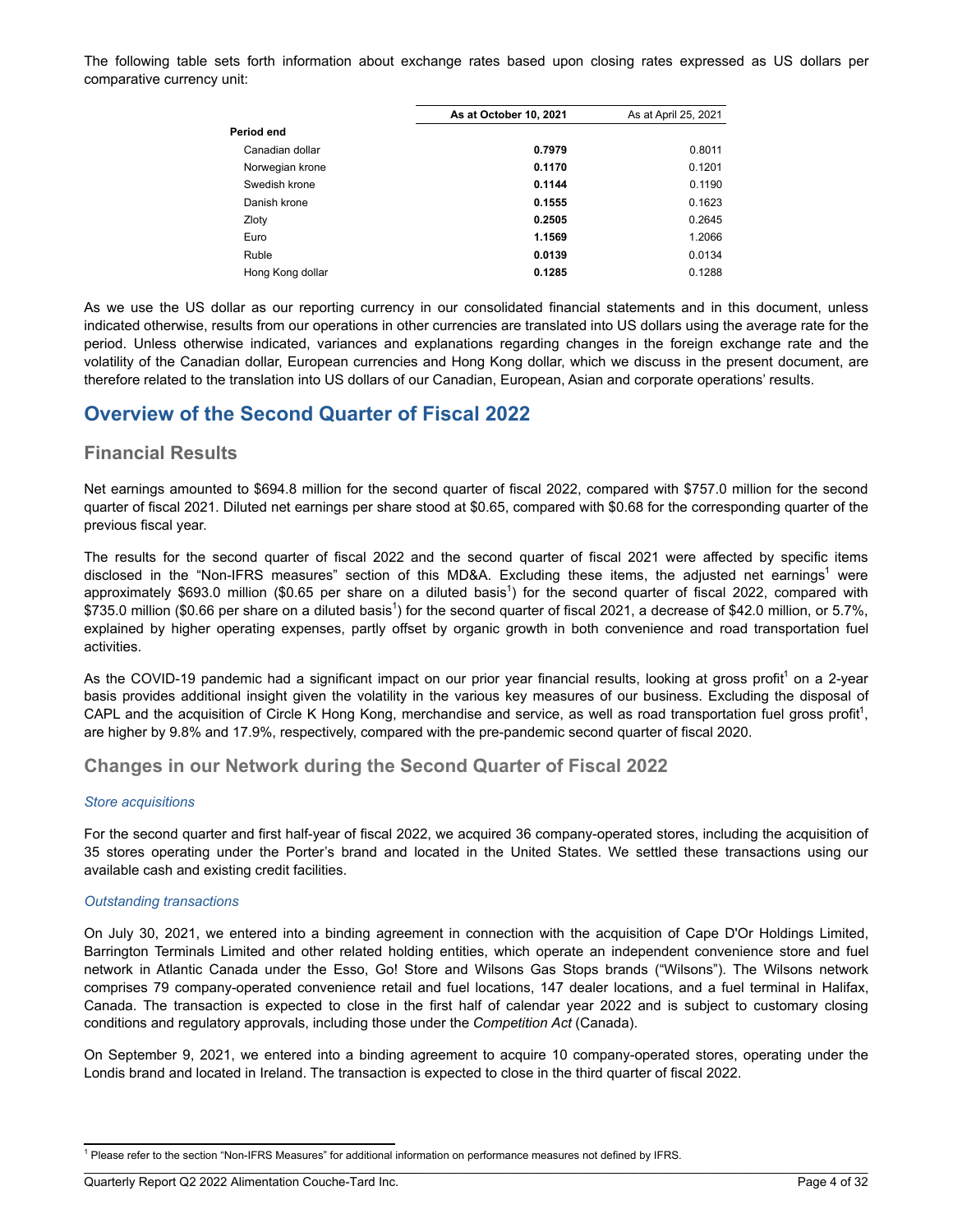#### *Divestiture of sites*

On March 22, 2021, we announced our intention to sell certain sites across 28 states in the United States and 6 provinces in Canada. The decision to dispose of these sites was based on the outcome of a strategic review of our network. As at October 10, 2021, 261 sites in the United States and 36 sites in Canada met the criteria for classification as held for sale, including 210 sites already subject to multiple sales agreements with various buyers.

#### *Store construction*

We completed the construction of 7 stores and the relocation or reconstruction of 3 stores, reaching a total of 40 stores since the beginning of fiscal 2022. As of October 10, 2021, another 77 stores were under construction and should open in the upcoming quarters.

#### *Summary of changes in our store network*

The following tables present certain information regarding changes in our store network over the 12 and 24‑week periods ended October 10,  $2021^{(1)}$ :

|                                                                                        | 12-week period ended October 10, 2021 |                     |                     |                                                          |        |
|----------------------------------------------------------------------------------------|---------------------------------------|---------------------|---------------------|----------------------------------------------------------|--------|
| Type of site                                                                           | Company-<br>operated $^{(2)}$         | $\text{CODO}^{(3)}$ | DODO <sup>(4)</sup> | <b>Franchised and</b><br>other affiliated <sup>(5)</sup> | Total  |
| Number of sites, beginning of period                                                   | 9,906                                 | 397                 | 689                 | 1.263                                                    | 12.255 |
| Acquisitions                                                                           | 36                                    |                     |                     |                                                          | 36     |
| Openings / constructions / additions                                                   |                                       | 3                   | 9                   | 11                                                       | 30     |
| Closures / disposals / withdrawals                                                     | (33)                                  | (1)                 | (5)                 | (12)                                                     | (51)   |
| Store conversion                                                                       | 9                                     |                     | (2)                 |                                                          |        |
| Number of sites, end of period                                                         | 9,925                                 | 392                 | 691                 | 1.262                                                    | 12,270 |
| Circle K branded sites under licensing agreements                                      |                                       |                     |                     |                                                          | 1,917  |
| <b>Total network</b>                                                                   |                                       |                     |                     |                                                          | 14,187 |
| Number of automated fuel stations included in the period-end<br>figures <sup>(6)</sup> | 979                                   |                     | 9                   |                                                          | 988    |

|                                                   | 24-week period ended October 10, 2021 |                     |                     |                                                 |        |
|---------------------------------------------------|---------------------------------------|---------------------|---------------------|-------------------------------------------------|--------|
| Type of site                                      | Company-<br>operated $^{(2)}$         | $\text{CODO}^{(3)}$ | DODO <sup>(4)</sup> | <b>Franchised and</b><br>other affiliated $(5)$ | Total  |
| Number of sites, beginning of period              | 9,976                                 | 398                 | 697                 | 1,257                                           | 12,328 |
| Acquisitions                                      | 36                                    |                     |                     |                                                 | 36     |
| Openings / constructions / additions              | 23                                    | 3                   | 13                  | 25                                              | 64     |
| Closures / disposals / withdrawals                | (122)                                 | (1)                 | (14)                | (21)                                            | (158)  |
| Store conversion                                  | 12                                    | (8)                 | (5)                 |                                                 |        |
| Number of sites, end of period                    | 9,925                                 | 392                 | 691                 | 1.262                                           | 12,270 |
| Circle K branded sites under licensing agreements |                                       |                     |                     |                                                 | 1,917  |
| <b>Total network</b>                              |                                       |                     |                     |                                                 | 14,187 |

(1) These figures include 50% of the stores operated through RDK, a joint venture.

(2) Sites for which the real estate is controlled by Couche-Tard (through ownership or lease agreements) and for which the stores (and/or the service stations) are operated by Couche-Tard or one of its commission agents.

(3) Sites for which the real estate is controlled by Couche-Tard (through ownership or lease agreements) and for which the stores (and/or the service stations) are operated by an independent operator in exchange for rent and to which Couche-Tard sometimes provides road transportation fuel through supply contracts. Some of these sites are subject to a franchise agreement, licensing or other similar agreement under one of our main or secondary banners.

(4) Sites controlled and operated by independent operators to which Couche-Tard supplies road transportation fuel through supply contracts. Some of these sites are subject to a franchise agreement, licensing or other similar agreement under one of our main or secondary banners.

Stores operated by an independent operator through a franchising, licensing or another similar agreement under one of our main or secondary banners.

(6) These sites sell road transportation fuel only.

## **Share Repurchase Program**

On April 21, 2021, the Toronto Stock Exchange approved the implementation of a share repurchase program, which took effect on April 26, 2021. The program allows us to repurchase up to 4.0% of the public float of our Class B subordinate voting shares. During the second quarter and first half-year of fiscal 2022, we repurchased 6,351,895 and 14,822,895 Class B subordinate voting shares, respectively. These repurchases were settled for amounts of \$238.5 million and \$537.7 million, respectively. During the first half-year of fiscal 2022, 6,351,895 Class B subordinate voting shares were repurchased, for an amount of \$238.5 million, from Développements Orano Inc., a corporation controlled by Mr. Alain Bouchard, founder of the Corporation and executive chairman of its Board of Directors, which constitutes a related party transaction. All shares repurchased under the share repurchase program were cancelled upon their repurchase.In addition, subsequent to the end of the second quarter of fiscal 2022, we repurchased 1,294,700 Class B subordinate voting shares for an amount of \$50.0 million.

 $\mathcal{L}_\mathcal{L} = \mathcal{L}_\mathcal{L} = \mathcal{L}_\mathcal{L} = \mathcal{L}_\mathcal{L} = \mathcal{L}_\mathcal{L} = \mathcal{L}_\mathcal{L} = \mathcal{L}_\mathcal{L} = \mathcal{L}_\mathcal{L} = \mathcal{L}_\mathcal{L} = \mathcal{L}_\mathcal{L} = \mathcal{L}_\mathcal{L} = \mathcal{L}_\mathcal{L} = \mathcal{L}_\mathcal{L} = \mathcal{L}_\mathcal{L} = \mathcal{L}_\mathcal{L} = \mathcal{L}_\mathcal{L} = \mathcal{L}_\mathcal{L}$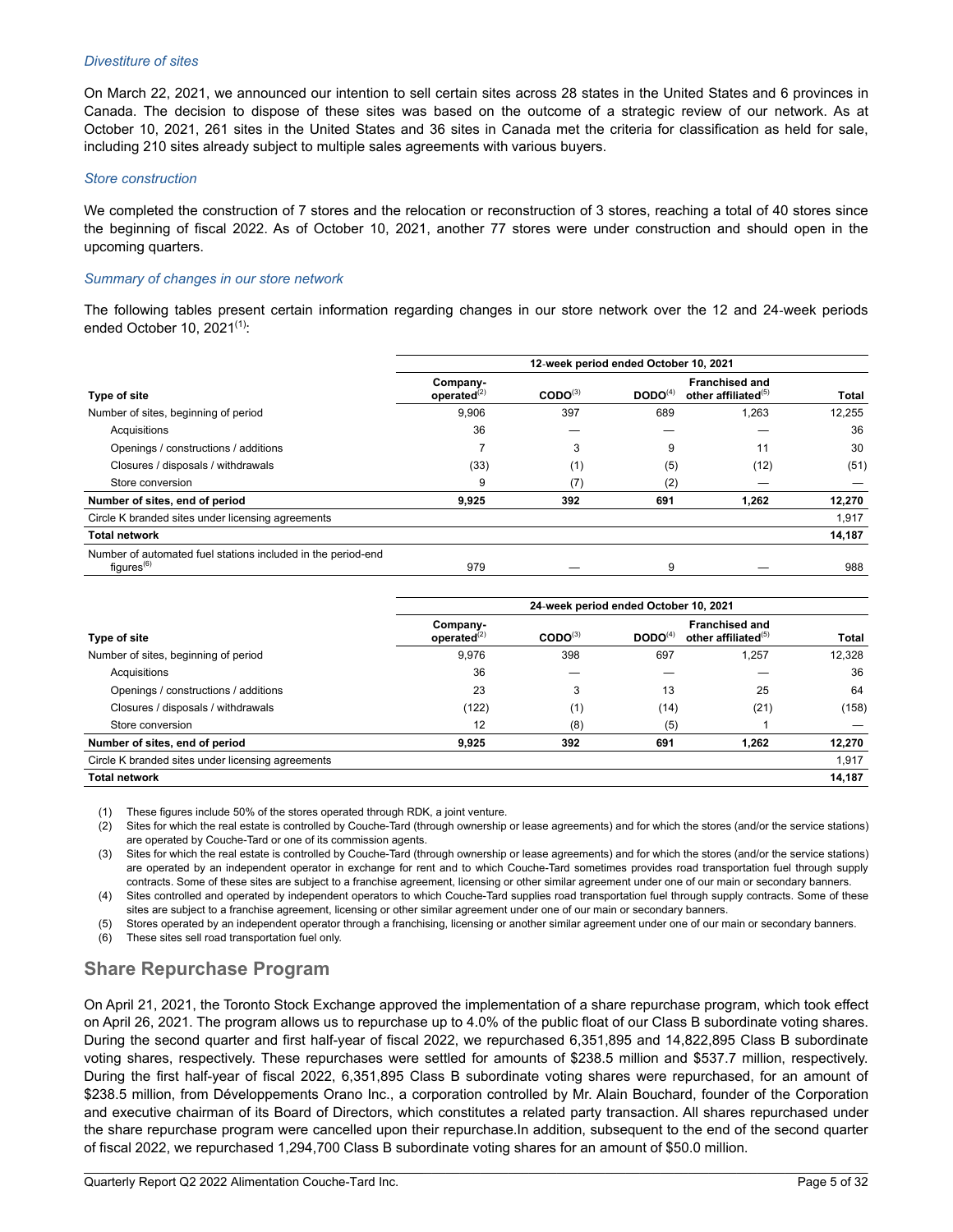# **Dividends**

During its November 23, 2021 meeting, the Board of Directors approved an increase in the quarterly dividend of CA 2.25¢ per share, bringing it to CA 11.0¢ per share, an increase of 25.7%.

During the same meeting, the Board of Directors declared a quarterly dividend of CA 11.0¢ per share for the second quarter of fiscal 2022 to shareholders on record as at December 2, 2021, and approved its payment effective December 16, 2021. This is an eligible dividend within the meaning of the *Income Tax Act* (Canada).

## **Outstanding Shares and Stock Options**

As at November 19, 2021, Couche-Tard had 249,025,095 Class A multiple-voting shares and 814,599,581 Class B subordinate voting shares issued and outstanding. In addition, as at the same date, Couche-Tard had 3,422,399 outstanding stock options for the purchase of Class B subordinate voting shares.

# **Change in Classification of Internal Logistics Costs**

During the fiscal year ended April 25, 2021, we changed the classification of internal logistics costs, which were previously included in Operating, selling, administrative and general expenses, and are now included in Cost of sales, excluding depreciation, amortization and impairment in the consolidated statements of earnings. This classification change was applied retroactively, and the comparative figures for the 12 and 24-week periods ended October 11, 2020 were adjusted to reflect this change, which had no impact on net earnings and net earnings per share.

Furthermore, during the fiscal year ended April 25, 2021, we also changed the calculation of the key performance indicator used for road transportation fuel gross margin for North America. The road transportation fuel gross margin for the United States and Canada regions now considers all of our fuel activities.

The table below shows, for the impacted line items only, the previously published figures, the adjustments stemming from these changes and the adjusted figures:

|                                                            |                  | 12-week period ended October 11, 2020 |          |                  | 24-week period ended October 11, 2020 |          |
|------------------------------------------------------------|------------------|---------------------------------------|----------|------------------|---------------------------------------|----------|
| (in millions of US dollars, unless otherwise noted)        | <b>Published</b> | <b>Adjustments</b>                    | Adjusted | <b>Published</b> | <b>Adjustments</b>                    | Adjusted |
| <b>Statement of Operations Data:</b>                       |                  |                                       |          |                  |                                       |          |
| Merchandise and service gross profit <sup>(1)</sup> :      |                  |                                       |          |                  |                                       |          |
| <b>United States</b>                                       | 931.5            | (11.2)                                | 920.3    | 1,919.8          | (22.7)                                | 1,897.1  |
| Canada                                                     | 205.1            | (4.4)                                 | 200.7    | 415.6            | (8.6)                                 | 407.0    |
| Total merchandise and service gross profit                 | 1,295.2          | (15.6)                                | 1,279.6  | 2,633.2          | (31.3)                                | 2,601.9  |
| Road transportation fuel gross profit <sup>(1)</sup> :     |                  |                                       |          |                  |                                       |          |
| <b>United States</b>                                       | 767.4            | (7.7)                                 | 759.7    | 1,579.9          | (14.4)                                | 1,565.5  |
| Total road transportation fuel gross profit                | 1,147.9          | (7.7)                                 | 1,140.2  | 2,278.6          | (14.4)                                | 2,264.2  |
| Total gross profit <sup>(1)</sup>                          | 2,485.4          | (23.3)                                | 2,462.1  | 4,996.4          | (45.7)                                | 4,950.7  |
| Operating, selling, administrative and general<br>expenses | 1,194.4          | (23.3)                                | 1,171.1  | 2,365.4          | (45.7)                                | 2,319.7  |
| Merchandise and service gross margin:                      |                  |                                       |          |                  |                                       |          |
| Consolidated                                               | 34.4%            | $(0.4\%)$                             | 34.0%    | 34.6%            | $(0.4\%)$                             | 34.2%    |
| <b>United States</b>                                       | 34.0%            | $(0.4\%)$                             | 33.6%    | 34.4%            | $(0.4\%)$                             | 34.0%    |
| Canada                                                     | 32.6%            | $(0.7\%)$                             | 31.9%    | 32.1%            | $(0.6\%)$                             | 31.5%    |
| Road transportation fuel gross margin:                     |                  |                                       |          |                  |                                       |          |
| United States (cents per gallon)                           | 37.48            | (1.27)                                | 36.21    | 40.14            | (1.48)                                | 38.66    |
| Canada (CA cents per liter)                                | 10.05            | (0.04)                                | 10.01    | 10.16            | (0.04)                                | 10.12    |

(1) Please refer to the section "Non-IFRS Measures" for additional information on performance measures not defined by IFRS.

Please refer to our 2021 Annual Report for additional information on adjusted comparative figures for fiscal years 2021 and 2020.

 $\mathcal{L}_\mathcal{L} = \mathcal{L}_\mathcal{L} = \mathcal{L}_\mathcal{L} = \mathcal{L}_\mathcal{L} = \mathcal{L}_\mathcal{L} = \mathcal{L}_\mathcal{L} = \mathcal{L}_\mathcal{L} = \mathcal{L}_\mathcal{L} = \mathcal{L}_\mathcal{L} = \mathcal{L}_\mathcal{L} = \mathcal{L}_\mathcal{L} = \mathcal{L}_\mathcal{L} = \mathcal{L}_\mathcal{L} = \mathcal{L}_\mathcal{L} = \mathcal{L}_\mathcal{L} = \mathcal{L}_\mathcal{L} = \mathcal{L}_\mathcal{L}$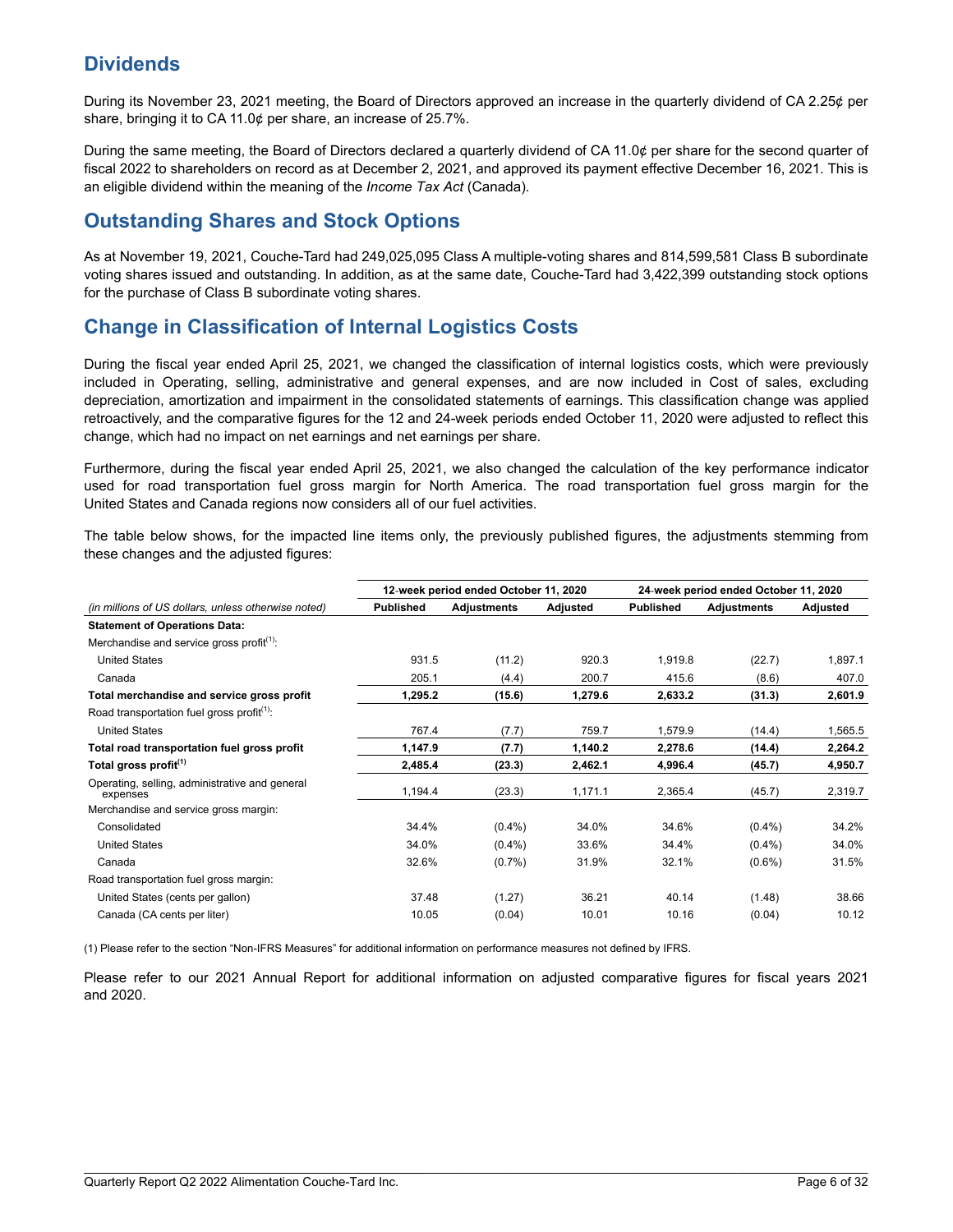## **Non-IFRS Measures**

To provide more information for evaluating the Corporation's performance, the financial information included in our financial documents contains certain data that are not performance measures under IFRS ("non-IFRS measures"), which are also calculated on an adjusted basis to exclude specific items. We believe that providing those non-IFRS measures is useful to management, investors and analysts, as they provide additional information to measure the performance and financial position of the Corporation.

The following non-IFRS measures are used in our financial disclosures:

- Gross profit;
- Earnings before interest, taxes, depreciation, amortization and impairment ("EBITDA") and adjusted EBITDA;
- Adjusted net earnings and adjusted diluted net earnings per share;
- Net interest-bearing debt/total capitalization and leverage ratios; and
- Return on equity and return on capital employed.

Non-IFRS measures are mainly derived from the consolidated financial statements, but do not have standardized meanings prescribed by IFRS. These non-IFRS measures should not be considered in isolation or as a substitute for financial measures prepared in accordance with IFRS. In addition, our definitions of non-IFRS measures may differ from those of other public corporations. Any such modification or reformulation may be significant. These measures are also adjusted for the pro forma impact of our acquisitions and impacts of new accounting standards, if they are considered to be material.

*Gross profit.* Gross profit consists of revenues less the cost of sales, excluding depreciation, amortization and impairment. This measure is considered useful for evaluating the underlying performance of our operations.

The table below reconciles revenues and cost of sales, excluding depreciation, amortization and impairment to gross profit:

|                                                                                   | 12-week periods ended   |                  | 24-week periods ended |                  |  |
|-----------------------------------------------------------------------------------|-------------------------|------------------|-----------------------|------------------|--|
| (in millions of US dollars)                                                       | <b>October 10, 2021</b> | October 11, 2020 | October 10, 2021      | October 11, 2020 |  |
| Revenues                                                                          | 14.219.7                | 10.655.4         | 27.798.6              | 20,365.2         |  |
| Cost of sales, excluding depreciation, amortization and impairment <sup>(1)</sup> | 11.631.5                | 8.193.3          | 22.610.4              | 15.414.5         |  |
| Gross profit <sup>(1)</sup>                                                       | 2.588.2                 | 2.462.1          | 5.188.2               | 4.950.7          |  |

(1) Please refer to the section "Change in Classification of Internal Logistics Costs" for additional information on changes affecting the comparative periods.

*Earnings before interest, taxes, depreciation, amortization and impairment* ("*EBITDA") and adjusted EBITDA.* EBITDA represents net earnings plus income taxes, net financial expenses and depreciation, amortization and impairment. Adjusted EBITDA represents EBITDA adjusted for acquisition costs and other specific items. These performance measures are considered useful to facilitate the evaluation of our ongoing operations and our ability to generate cash flows to fund our cash requirements, including our capital expenditures program and payment of dividends.

The table below reconciles net earnings, as per IFRS, to EBITDA and adjusted EBITDA:

|                                           | 12-week periods ended   |                  | 24-week periods ended |                  |
|-------------------------------------------|-------------------------|------------------|-----------------------|------------------|
| (in millions of US dollars)               | <b>October 10, 2021</b> | October 11, 2020 | October 10, 2021      | October 11, 2020 |
| Net earnings, as reported                 | 694.8                   | 757.0            | 1.459.2               | 1,534.1          |
| Add:                                      |                         |                  |                       |                  |
| Income taxes                              | 187.5                   | 193.6            | 393.8                 | 396.3            |
| Net financial expenses                    | 67.3                    | 77.2             | 141.6                 | 165.2            |
| Depreciation, amortization and impairment | 325.7                   | 305.8            | 640.0                 | 595.3            |
| <b>EBITDA</b>                             | 1.275.3                 | 1.333.6          | 2.634.6               | 2,690.9          |
| Adjusted for:                             |                         |                  |                       |                  |
| <b>Acquisition costs</b>                  | 1.8                     | 1.2              | 2.6                   | 5.1              |
| Gain on disposal of a property            |                         | (40.9)           |                       | (40.9)           |
| <b>Adjusted EBITDA</b>                    | 1,277.1                 | 1,293.9          | 2.637.2               | 2,655.1          |

 $\mathcal{L}_\mathcal{L} = \mathcal{L}_\mathcal{L} = \mathcal{L}_\mathcal{L} = \mathcal{L}_\mathcal{L} = \mathcal{L}_\mathcal{L} = \mathcal{L}_\mathcal{L} = \mathcal{L}_\mathcal{L} = \mathcal{L}_\mathcal{L} = \mathcal{L}_\mathcal{L} = \mathcal{L}_\mathcal{L} = \mathcal{L}_\mathcal{L} = \mathcal{L}_\mathcal{L} = \mathcal{L}_\mathcal{L} = \mathcal{L}_\mathcal{L} = \mathcal{L}_\mathcal{L} = \mathcal{L}_\mathcal{L} = \mathcal{L}_\mathcal{L}$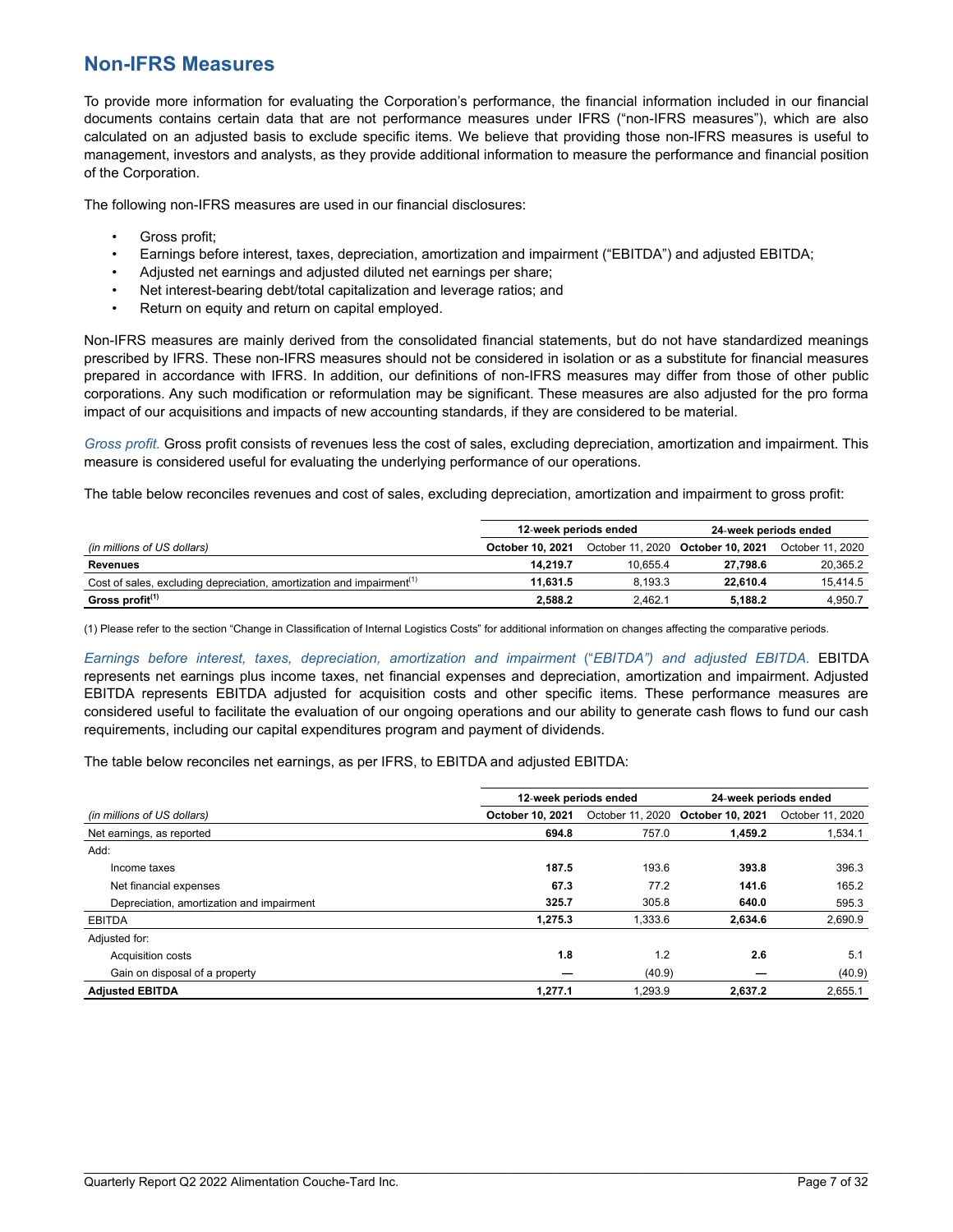*Adjusted net earnings and adjusted diluted net earnings per share.* Adjusted net earnings represents net earnings adjusted for net foreign exchange gains or losses, acquisition costs and other specific items. These measures are considered useful for evaluating the underlying performance of our operations on a comparable basis.

The table below reconciles reported net earnings, as per IFRS, with adjusted net earnings and adjusted diluted net earnings per share:

|                         |         | 24-week periods ended |                  |
|-------------------------|---------|-----------------------|------------------|
| <b>October 10, 2021</b> |         | October 10, 2021      | October 11, 2020 |
| 694.8                   | 757.0   | 1.459.2               | 1,534.1          |
|                         |         |                       |                  |
| (4.9)                   | 8.9     | (13.5)                | 27.3             |
| 1.8                     | 1.2     | 2.6                   | 5.1              |
|                         | (40.9)  |                       | (40.9)           |
| 1.3                     | 8.8     | 2.7                   | 4.4              |
| 693.0                   | 735.0   | 1.451.0               | 1,530.0          |
| 1.072.5                 | 1.114.4 | 1.073.4               | 1.114.3          |
| 0.65                    | 0.66    | 1.35                  | 1.37             |
|                         |         | 12-week periods ended | October 11, 2020 |

*Net interest-bearing debt/total capitalization.* This measure represents a measure of financial condition that is especially used in financial circles.

The table below presents the calculation of this performance measure:

| (in millions of US dollars, except ratio data)                             | As at<br><b>October 10, 2021</b> | As at<br>April 25, 2021 |
|----------------------------------------------------------------------------|----------------------------------|-------------------------|
| Current portion of long-term debt and current portion of lease liabilities | 408.8                            | 1.526.7                 |
| Long-term debt and lease liabilities                                       | 9,111.9                          | 8.075.3                 |
| Less: Cash and cash equivalents, including restricted cash                 | 3.377.2                          | 3.019.2                 |
| Net interest-bearing debt                                                  | 6.143.5                          | 6,582.8                 |
| Equity                                                                     | 12.866.1                         | 12.180.9                |
| Net interest-bearing debt                                                  | 6.143.5                          | 6,582.8                 |
| <b>Total capitalization</b>                                                | 19.009.6                         | 18,763.7                |
| Net interest-bearing debt to total capitalization ratio                    | 0.32:1                           | 0.35:1                  |

*Leverage ratio.* This measure represents a measure of financial condition that is especially used in financial circles. Net interest-bearing debt represents long-term debt plus current portion of long-term debt and lease liabilities plus current portion of lease liabilities.

The table below reconciles net interest-bearing debt and adjusted EBITDA with the leverage ratio:

|                                                | 52-week periods ended   |                |
|------------------------------------------------|-------------------------|----------------|
| (in millions of US dollars, except ratio data) | <b>October 10, 2021</b> | April 25, 2021 |
| Net interest-bearing debt                      | 6.143.5                 | 6.582.8        |
| <b>Adjusted EBITDA</b>                         | 4.986.9                 | 5.004.8        |
| Leverage ratio                                 | 1.23:1                  | 1.32:1         |

*Return on equity.* This measure is used to measure the relation between our profitability and our net assets. Average equity is calculated by taking the average of the opening and closing balance for the 52-week period.

The table below reconciles net earnings, as per IFRS, with the ratio of return on equity:

|                                                     | 52-week periods ended   |                |
|-----------------------------------------------------|-------------------------|----------------|
| (in millions of US dollars, unless otherwise noted) | <b>October 10, 2021</b> | April 25, 2021 |
| Net earnings                                        | 2.630.6                 | 2.705.5        |
| <b>Average equity</b>                               | 12.393.0                | 11.123.8       |
| <b>Return on equity</b>                             | 21.2%                   | 24.3%          |

 $\mathcal{L}_\mathcal{L} = \mathcal{L}_\mathcal{L} = \mathcal{L}_\mathcal{L} = \mathcal{L}_\mathcal{L} = \mathcal{L}_\mathcal{L} = \mathcal{L}_\mathcal{L} = \mathcal{L}_\mathcal{L} = \mathcal{L}_\mathcal{L} = \mathcal{L}_\mathcal{L} = \mathcal{L}_\mathcal{L} = \mathcal{L}_\mathcal{L} = \mathcal{L}_\mathcal{L} = \mathcal{L}_\mathcal{L} = \mathcal{L}_\mathcal{L} = \mathcal{L}_\mathcal{L} = \mathcal{L}_\mathcal{L} = \mathcal{L}_\mathcal{L}$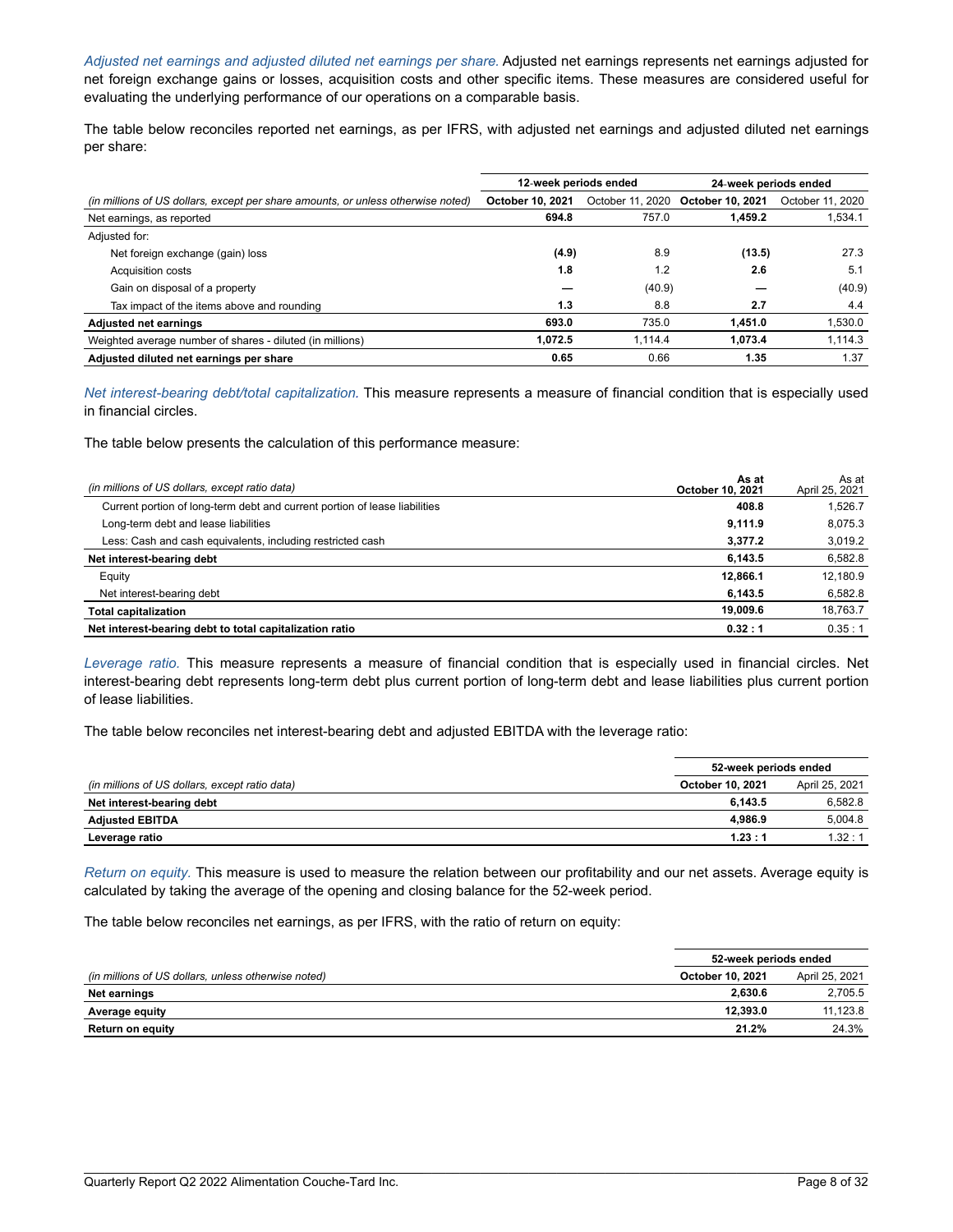*Return on capital employed.* This measure is used to measure the relation between our profitability and capital efficiency. Earnings before interest and taxes ("EBIT") represents net earnings plus income taxes and net financial expenses. Capital employed represents total assets less short-term liabilities not bearing interest, which excludes the current portion of long-term debt and current portion of lease liabilities. Average capital employed is calculated by taking the average of the beginning and ending balance of capital employed for the 52-week period.

The table below reconciles net earnings, as per IFRS, to EBIT with the ratio of return on capital employed:

|                                                     | 52-week periods ended |                |  |
|-----------------------------------------------------|-----------------------|----------------|--|
| (in millions of US dollars, unless otherwise noted) | October 10, 2021      | April 25, 2021 |  |
| Net earnings                                        | 2,630.6               | 2,705.5        |  |
| Add:                                                |                       |                |  |
| Income taxes                                        | 651.1                 | 653.6          |  |
| Financial expenses                                  | 318.9                 | 342.5          |  |
| <b>EBIT</b>                                         | 3,600.6               | 3.701.6        |  |
| Average capital employed                            | 23,840.6              | 23,252.3       |  |
| Return on capital employed                          | 15.1%                 | 15.9%          |  |

\_\_\_\_\_\_\_\_\_\_\_\_\_\_\_\_\_\_\_\_\_\_\_\_\_\_\_\_\_\_\_\_\_\_\_\_\_\_\_\_\_\_\_\_\_\_\_\_\_

 $\mathcal{L}_\mathcal{L} = \mathcal{L}_\mathcal{L} = \mathcal{L}_\mathcal{L} = \mathcal{L}_\mathcal{L} = \mathcal{L}_\mathcal{L} = \mathcal{L}_\mathcal{L} = \mathcal{L}_\mathcal{L} = \mathcal{L}_\mathcal{L} = \mathcal{L}_\mathcal{L} = \mathcal{L}_\mathcal{L} = \mathcal{L}_\mathcal{L} = \mathcal{L}_\mathcal{L} = \mathcal{L}_\mathcal{L} = \mathcal{L}_\mathcal{L} = \mathcal{L}_\mathcal{L} = \mathcal{L}_\mathcal{L} = \mathcal{L}_\mathcal{L}$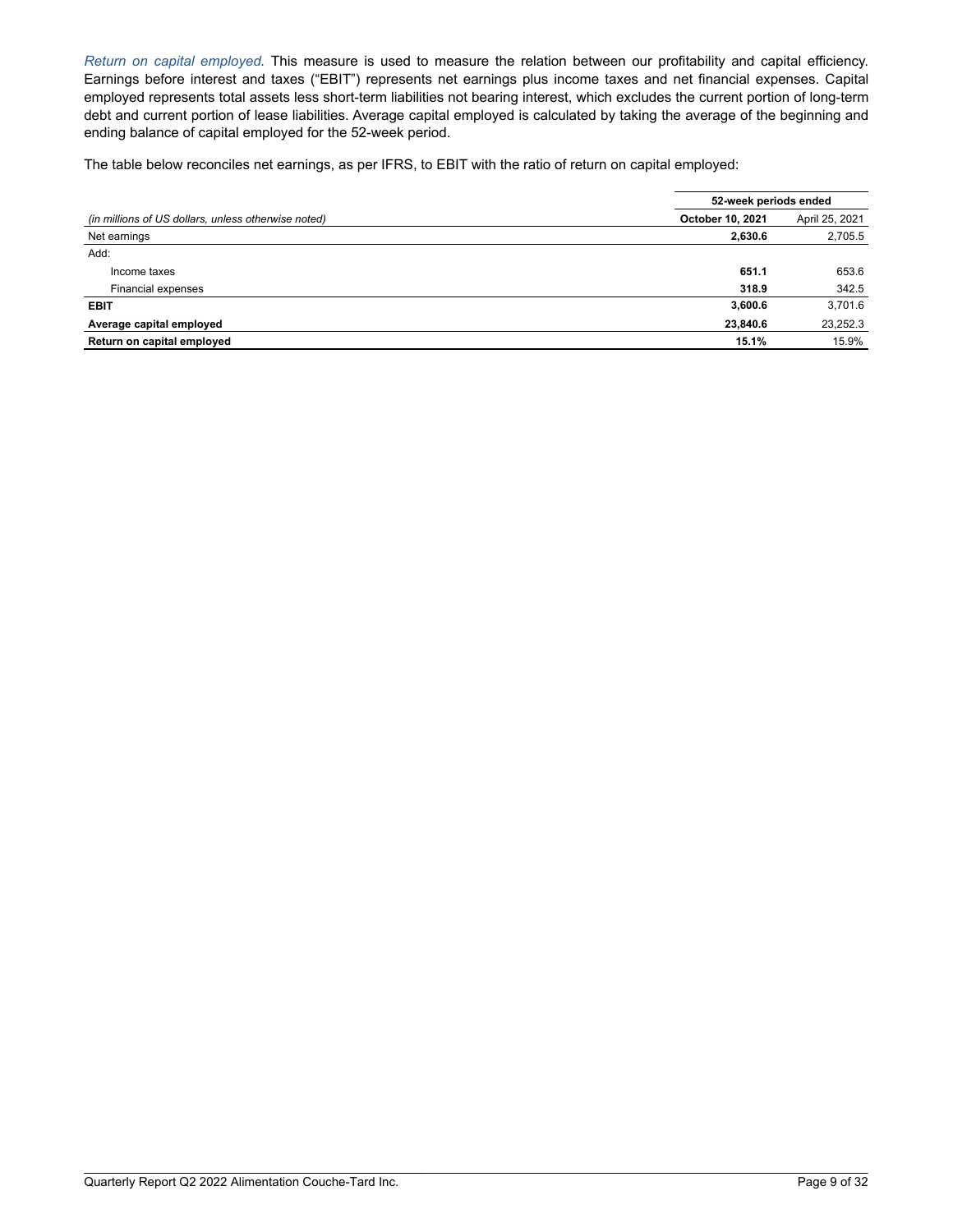## **Summary Analysis of Consolidated Results for the Second Quarter and First Half-year of Fiscal 2022**

The following table highlights certain information regarding our operations for the 12 and 24‑week periods ended October 10, 2021 and October 11, 2020. Europe and other regions include the results from our operations in Asia.

|                                                                            | 12-week periods ended |             | 24-week periods ended |             |             |           |
|----------------------------------------------------------------------------|-----------------------|-------------|-----------------------|-------------|-------------|-----------|
|                                                                            | October 10,           | October 11, | Variation             | October 10, | October 11, | Variation |
| (in millions of US dollars, unless otherwise stated)                       | 2021                  | 2020        | %                     | 2021        | 2020        | %         |
| <b>Statement of Operations Data:</b>                                       |                       |             |                       |             |             |           |
| Merchandise and service revenues <sup>(1)</sup> :                          |                       |             |                       |             |             |           |
| <b>United States</b>                                                       | 2,754.0               | 2,736.4     | 0.6                   | 5,583.4     | 5,587.8     | (0.1)     |
| Europe and other regions                                                   | 580.4                 | 394.6       | 47.1                  | 1,141.8     | 737.8       | 54.8      |
| Canada                                                                     | 644.5                 | 629.8       | 2.3                   | 1,321.7     | 1,293.0     | 2.2       |
| Total merchandise and service revenues                                     | 3,978.9               | 3,760.8     | 5.8                   | 8,046.9     | 7,618.6     | 5.6       |
| Road transportation fuel revenues:                                         |                       |             |                       |             |             |           |
| <b>United States</b>                                                       | 6,654.8               | 4,438.3     | 49.9                  | 13,118.5    | 8,344.3     | 57.2      |
| Europe and other regions                                                   | 2,154.9               | 1,496.2     | 44.0                  | 3,948.5     | 2,678.6     | 47.4      |
| Canada                                                                     | 1,267.7               | 875.7       | 44.8                  | 2,405.6     | 1,552.7     | 54.9      |
| Total road transportation fuel revenues                                    | 10,077.4              | 6,810.2     | 48.0                  | 19,472.6    | 12,575.6    | 54.8      |
| Other revenues <sup>(2)</sup> :                                            |                       |             |                       |             |             |           |
| <b>United States</b>                                                       | 11.4                  | 9.5         | 20.0                  | 22.2        | 17.0        | 30.6      |
| Europe and other regions                                                   | 147.6                 | 69.5        | 112.4                 | 247.6       | 144.7       | 71.1      |
| Canada                                                                     | 4.4                   | 5.4         | (18.5)                | 9.3         | 9.3         |           |
| Total other revenues                                                       | 163.4                 | 84.4        | 93.6                  | 279.1       | 171.0       | 63.2      |
| <b>Total revenues</b>                                                      | 14,219.7              | 10,655.4    | 33.5                  | 27,798.6    | 20,365.2    | 36.5      |
| Merchandise and service gross profit <sup>(1)(3)(4)</sup> :                |                       |             |                       |             |             |           |
| <b>United States</b>                                                       | 932.1                 | 920.3       | 1.3                   | 1,899.8     | 1,897.1     | 0.1       |
| Europe and other regions                                                   | 222.8                 | 158.6       | 40.5                  | 438.2       | 297.8       | 47.1      |
| Canada                                                                     | 208.3                 | 200.7       | 3.8                   | 427.3       | 407.0       | 5.0       |
| Total merchandise and service gross profit                                 | 1,363.2               | 1,279.6     | 6.5                   | 2,765.3     | 2,601.9     | 6.3       |
| Road transportation fuel gross profit <sup>(3)(4)</sup>                    |                       |             |                       |             |             |           |
| <b>United States</b>                                                       | 791.7                 | 759.7       | 4.2                   | 1,596.5     | 1,565.5     | 2.0       |
| Europe and other regions                                                   | 278.0                 | 283.2       | (1.8)                 | 524.7       | 519.7       | 1.0       |
| Canada                                                                     | 115.7                 | 97.3        | 18.9                  | 223.7       | 179.0       | 25.0      |
| Total road transportation fuel gross profit                                | 1,185.4               | 1,140.2     | 4.0                   | 2,344.9     | 2,264.2     | 3.6       |
| Other revenues gross profit $(2)(4)$ .                                     |                       |             |                       |             |             |           |
| <b>United States</b>                                                       | 11.4                  | 9.5         | 20.0                  | 22.2        | 17.0        | 30.6      |
| Europe and other regions                                                   | 23.8                  | 27.4        | (13.1)                | 46.5        | 58.3        | (20.2)    |
| Canada                                                                     | 4.4                   | 5.4         | (18.5)                | 9.3         | 9.3         |           |
| Total other revenues gross profit                                          | 39.6                  | 42.3        | (6.4)                 | 78.0        | 84.6        | (7.8)     |
| Total gross profit <sup>(3)(4)</sup>                                       | 2,588.2               | 2,462.1     | 5.1                   | 5,188.2     | 4,950.7     | 4.8       |
| Operating, selling, administrative and general expenses <sup>(3)</sup>     | 1,321.3               | 1,171.1     | 12.8                  | 2,599.4     | 2,319.7     | 12.1      |
| Loss (gain) on disposal of property and equipment and other                |                       |             |                       |             |             |           |
| assets                                                                     | 3.2                   | (35.1)      | (109.1)               | (34.1)      | (43.9)      | (22.3)    |
| Depreciation, amortization and impairment                                  | 325.7                 | 305.8       | 6.5                   | 640.0       | 595.3       | 7.5       |
| <b>Operating income</b>                                                    | 938.0                 | 1,020.3     | (8.1)                 | 1,982.9     | 2,079.6     | (4.6)     |
| Net financial expenses                                                     | 67.3                  | 77.2        | (12.8)                | 141.6       | 165.2       | (14.3)    |
| <b>Net earnings</b>                                                        | 694.8                 | 757.0       | (8.2)                 | 1,459.2     | 1,534.1     | (4.9)     |
| Per Share Data:                                                            |                       |             |                       |             |             |           |
| Basic net earnings per share (dollars per share)                           | 0.65                  | 0.68        | (4.4)                 | 1.36        | 1.38        | (1.4)     |
| Diluted net earnings per share (dollars per share)                         | 0.65                  | 0.68        | (4.4)                 | 1.36        | 1.38        | (1.4)     |
| Adjusted diluted net earnings per share (dollars per share) <sup>(4)</sup> | 0.65                  | 0.66        | (1.5)                 | 1.35        | 1.37        | (1.5)     |

\_\_\_\_\_\_\_\_\_\_\_\_\_\_\_\_\_\_\_\_\_\_\_\_\_\_\_\_\_\_\_\_\_\_\_\_\_\_\_\_\_\_\_\_\_\_\_\_\_

 $\mathcal{L}_\mathcal{L} = \mathcal{L}_\mathcal{L} = \mathcal{L}_\mathcal{L} = \mathcal{L}_\mathcal{L} = \mathcal{L}_\mathcal{L} = \mathcal{L}_\mathcal{L} = \mathcal{L}_\mathcal{L} = \mathcal{L}_\mathcal{L} = \mathcal{L}_\mathcal{L} = \mathcal{L}_\mathcal{L} = \mathcal{L}_\mathcal{L} = \mathcal{L}_\mathcal{L} = \mathcal{L}_\mathcal{L} = \mathcal{L}_\mathcal{L} = \mathcal{L}_\mathcal{L} = \mathcal{L}_\mathcal{L} = \mathcal{L}_\mathcal{L}$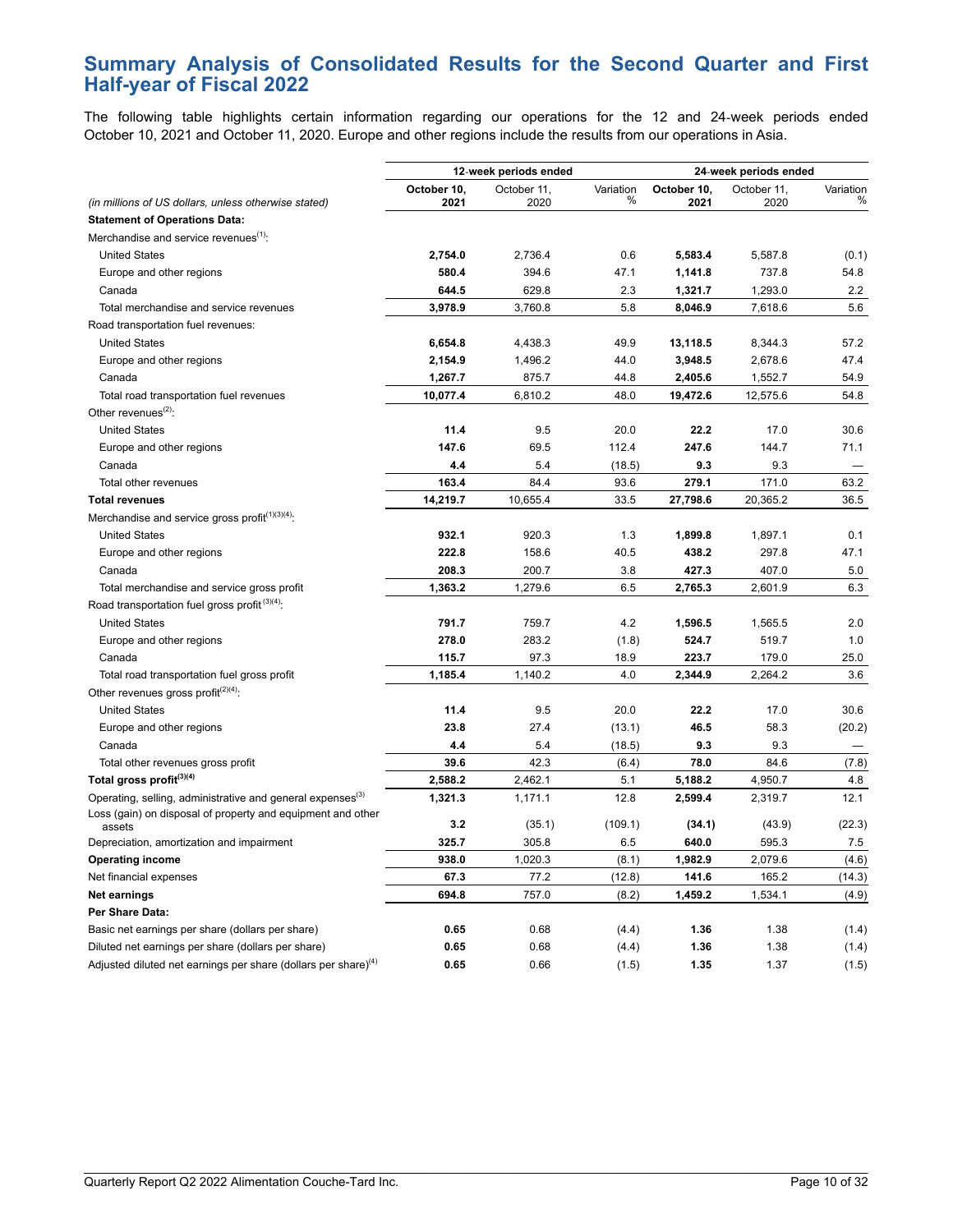|                                                                               | 12-week periods ended |                     |                            | 24-week periods ended |                     |                          |  |  |
|-------------------------------------------------------------------------------|-----------------------|---------------------|----------------------------|-----------------------|---------------------|--------------------------|--|--|
| (in millions of US dollars, unless otherwise stated)                          | October 10.<br>2021   | October 11.<br>2020 | Variation<br>$\frac{0}{0}$ | October 10.<br>2021   | October 11.<br>2020 | Variation<br>$\%$        |  |  |
| <b>Other Operating Data:</b>                                                  |                       |                     |                            |                       |                     |                          |  |  |
| Merchandise and service gross margin <sup>(1)(3)</sup> :                      |                       |                     |                            |                       |                     |                          |  |  |
| Consolidated                                                                  | 34.3%                 | 34.0%               | 0.3                        | 34.4%                 | 34.2%               | 0.2                      |  |  |
| <b>United States</b>                                                          | 33.8%                 | 33.6%               | 0.2                        | 34.0%                 | 34.0%               | $\overline{\phantom{0}}$ |  |  |
| Europe and other regions                                                      | 38.4%                 | 40.2%               | (1.8)                      | 38.4%                 | 40.4%               | (2.0)                    |  |  |
| Canada                                                                        | 32.3%                 | 31.9%               | 0.4                        | 32.3%                 | 31.5%               | 0.8                      |  |  |
| Growth of (decrease in) same-store merchandise revenues <sup>(5)</sup> :      |                       |                     |                            |                       |                     |                          |  |  |
| United States <sup>(6)</sup>                                                  | 1.4%                  | 4.4%                |                            | 0.6%                  | 6.1%                |                          |  |  |
| Europe and other regions $(7)$                                                | 3.9%                  | 8.6%                |                            | 4.9%                  | 6.0%                |                          |  |  |
| $Canada^{(6)}$                                                                | $(2.1\%)$             | 11.4%               |                            | $(6.1\%)$             | 15.7%               |                          |  |  |
| Road transportation fuel gross margin <sup>(3)</sup> :                        |                       |                     |                            |                       |                     |                          |  |  |
| United States (cents per gallon)                                              | 36.39                 | 36.21               | 0.5                        | 36.57                 | 38.66               | (5.4)                    |  |  |
| Europe and other regions (cents per liter)                                    | 10.57                 | 11.10               | (4.8)                      | 10.45                 | 10.82               | (3.4)                    |  |  |
| Canada (CA cents per liter)                                                   | 11.03                 | 10.01               | 10.2                       | 11.02                 | 10.12               | 8.9                      |  |  |
| Total volume of road transportation fuel sold:                                |                       |                     |                            |                       |                     |                          |  |  |
| United States (millions of gallons)                                           | 2.175.7               | 2,098.2             | 3.7                        | 4.365.3               | 4.049.1             | 7.8                      |  |  |
| Europe and other regions (millions of liters)                                 | 2,629.9               | 2,550.7             | 3.1                        | 5,021.6               | 4,801.2             | 4.6                      |  |  |
| Canada (millions of liters)                                                   | 1,324.5               | 1,288.4             | 2.8                        | 2,536.4               | 2,380.8             | 6.5                      |  |  |
| Growth of (decrease in) same-store road transportation fuel<br>volume $(6)$ : |                       |                     |                            |                       |                     |                          |  |  |
| <b>United States</b>                                                          | 3.3%                  | $(15.5\%)$          |                            | 7.4%                  | $(18.4\%)$          |                          |  |  |
| Europe and other regions                                                      | (0.3%                 | $(4.5\%)$           |                            | 2.8%                  | $(8.3\%)$           |                          |  |  |
| Canada                                                                        | 2.8%                  | (11.8%)             |                            | 6.3%                  | (18.7%)             |                          |  |  |

| (in millions of US dollars, unless otherwise stated) | As at<br>October 10, 2021 | As at<br>April 25, 2021 | Variation |
|------------------------------------------------------|---------------------------|-------------------------|-----------|
| <b>Balance Sheet Data:</b>                           |                           |                         |           |
| <b>Total assets</b>                                  | 29.352.4                  | 28.394.5                | 957.9     |
| Interest-bearing debt $(8)$                          | 9,520.7                   | 9.602.0                 | (81.3)    |
| Equity                                               | 12,866.1                  | 12.180.9                | 685.2     |
| Indebtedness Ratios <sup>(4)</sup> :                 |                           |                         |           |
| Net interest-bearing debt/total capitalization       | 0.32 : 1                  | 0.35 : 1                |           |
| Leverage ratio                                       | 1.23 : 1                  | 1.32 : 1                |           |
| $Returns(4)$ :                                       |                           |                         |           |
| Return on equity                                     | 21.2%                     | 24.3%                   |           |
| Return on capital employed                           | 15.1%                     | 15.9%                   |           |

(1) Includes revenues derived from franchise fees, royalties, suppliers' rebates on some purchases made by franchisees and licensees, as well as from wholesale of merchandise. Franchise fees from international licensed stores are presented in the United States.

(2) Includes revenues from the rental of assets and from the sale of aviation fuel and energy for stationary engines.

(3) Please refer to the section "Change in Classification of Internal Logistics Costs" for additional information on changes affecting the comparative periods.

(4) Please refer to the section "Non-IFRS measures" for additional information on these performance measures not defined by IFRS.

(5) Does not include services and other revenues (as described in footnotes 1 and 2 above). Growth in Canada and in Europe and other regions is calculated based on local currencies.

(6) For company-operated stores only.

(7) Includes the growth of same-store merchandise revenues of Circle K Hong Kong starting December 21, 2020.

(8) This measure is presented including the following balance sheet accounts: Current portion of long-term debt, Long-term debt, Current portion of lease liabilities, and Lease liabilities.

 $\mathcal{L}_\mathcal{L} = \mathcal{L}_\mathcal{L} = \mathcal{L}_\mathcal{L} = \mathcal{L}_\mathcal{L} = \mathcal{L}_\mathcal{L} = \mathcal{L}_\mathcal{L} = \mathcal{L}_\mathcal{L} = \mathcal{L}_\mathcal{L} = \mathcal{L}_\mathcal{L} = \mathcal{L}_\mathcal{L} = \mathcal{L}_\mathcal{L} = \mathcal{L}_\mathcal{L} = \mathcal{L}_\mathcal{L} = \mathcal{L}_\mathcal{L} = \mathcal{L}_\mathcal{L} = \mathcal{L}_\mathcal{L} = \mathcal{L}_\mathcal{L}$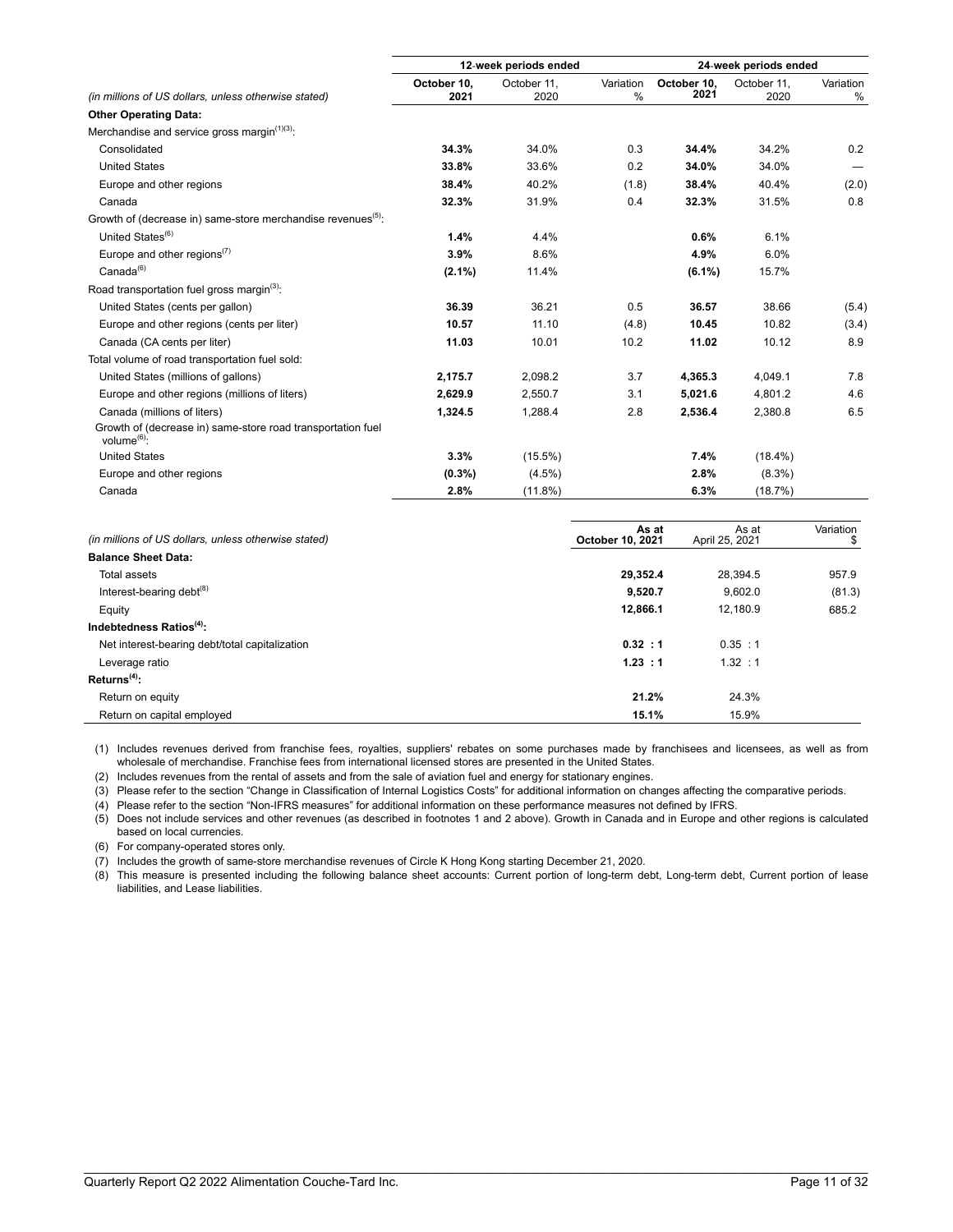Our revenues were \$14.2 billion for the second quarter of fiscal 2022, up by \$3.6 billion, an increase of 33.5% compared with the corresponding quarter of fiscal 2021. This performance is mainly attributable to a higher average road transportation fuel selling price, the contribution from acquisitions, higher fuel demand, as well as the net positive impact from the translation of revenues of our Canadian and European operations into US dollars, which had an impact of approximately \$92.0 million.

For the first half-year of fiscal 2022, our revenues increased by \$7.4 billion, or 36.5% compared with the corresponding period of fiscal 2021, mainly attributable to similar factors as those of the second quarter.

#### Merchandise and service revenues

Total merchandise and service revenues for the second quarter of fiscal 2022 were \$4.0 billion, an increase of \$218.1 million compared with the corresponding quarter of fiscal 2021. Excluding the net positive impact from the translation of our Canadian and European operations into US dollars, merchandise and service revenues increased by approximately \$183.0 million, or 4.9%. This increase is primarily attributable to the contribution from acquisitions, which amounted to approximately \$170.0 million. Same-store merchandise revenues increased by 1.4% in the United States, 3.9% in Europe and other regions, and decreased by 2.1% in Canada. On a 2-year basis, same-store merchandise revenues increased at a solid compound annual growth rate of 2.9% in the United States, 6.3% in Europe and 4.5% in Canada.

For the first half-year of fiscal 2022, the growth in merchandise and service revenues was \$428.3 million compared with the corresponding period of fiscal 2021. Excluding the net positive impact from the translation of our Canadian and European operations into US dollars, merchandise and service revenues increased by approximately \$276.0 million, or 3.6%. Samestore merchandise revenues increased by 0.6% in the United States, 4.9% in Europe and other regions, and decreased by 6.1% in Canada.

#### Road transportation fuel revenues

Total road transportation fuel revenues for the second quarter of fiscal 2022 were \$10.1 billion, an increase of \$3.3 billion compared with the corresponding quarter of fiscal 2021. Excluding the net positive impact from the translation of revenues of our Canadian and European operations into US dollars, road transportation fuel revenues increased by approximately \$3.2 billion, or 47.1%. This increase is mostly attributable to a higher average road transportation fuel selling price, which had a positive impact of approximately \$3.0 billion, as well as to higher fuel demand. Same-store road transportation fuel volume increased by 3.3% in the United States, 2.8% in Canada, and decreased by 0.3% in Europe and other regions. On a 2-year basis, same-store road transportation fuel volume decreased at a compound annual rate of 6.5% in the United States, 2.0% in Europe and 4.9% in Canada. While we are seeing improvement in fuel demand, fuel volumes are still generally under pressure across our network, with continued work from home trends, as well as evolving restrictive social measures.

For the first half-year of fiscal 2022, the road transportation fuel revenues increased by \$6.9 billion compared with the corresponding period of fiscal 2021. Excluding the net positive impact from the translation of our Canadian and European operations into US dollars, road transportation fuel revenues increased by approximately \$6.6 billion, or 52.6%. The positive impact of the higher average road transportation fuel selling price was approximately \$5.7 billion. Same-store road transportation fuel volume increased by 7.4% in the United States, 2.8% in Europe and other regions, and 6.3% in Canada.

The following table shows the average selling price of road transportation fuel of our company-operated stores in our various markets for the last eight quarters, starting with the third quarter of the fiscal year ended April 26, 2020:

| Quarter                                       | 3 <sup>rd</sup> | 4 <sup>th</sup> | 1st    | 2 <sub>nd</sub> | Weighted<br>average |
|-----------------------------------------------|-----------------|-----------------|--------|-----------------|---------------------|
| 52-week period ended October 10, 2021         |                 |                 |        |                 |                     |
| United States (US dollars per gallon)         | 2.16            | 2.72            | 2.97   | 3.08            | 2.70                |
| Europe and other regions (US cents per liter) | 65.84           | 79.29           | 79.09  | 86.29           | 77.13               |
| Canada (CA cents per liter)                   | 92.54           | 108.99          | 117.51 | 123.00          | 109.87              |
| 52-week period ended October 11, 2020         |                 |                 |        |                 |                     |
| United States (US dollars per gallon)         | 2.51            | 2.21            | 2.04   | 2.14            | 2.26                |
| Europe and other regions (US cents per liter) | 73.92           | 60.95           | 56.89  | 63.19           | 64.91               |
| Canada (CA cents per liter)                   | 103.47          | 88.78           | 86.89  | 92.00           | 94.34               |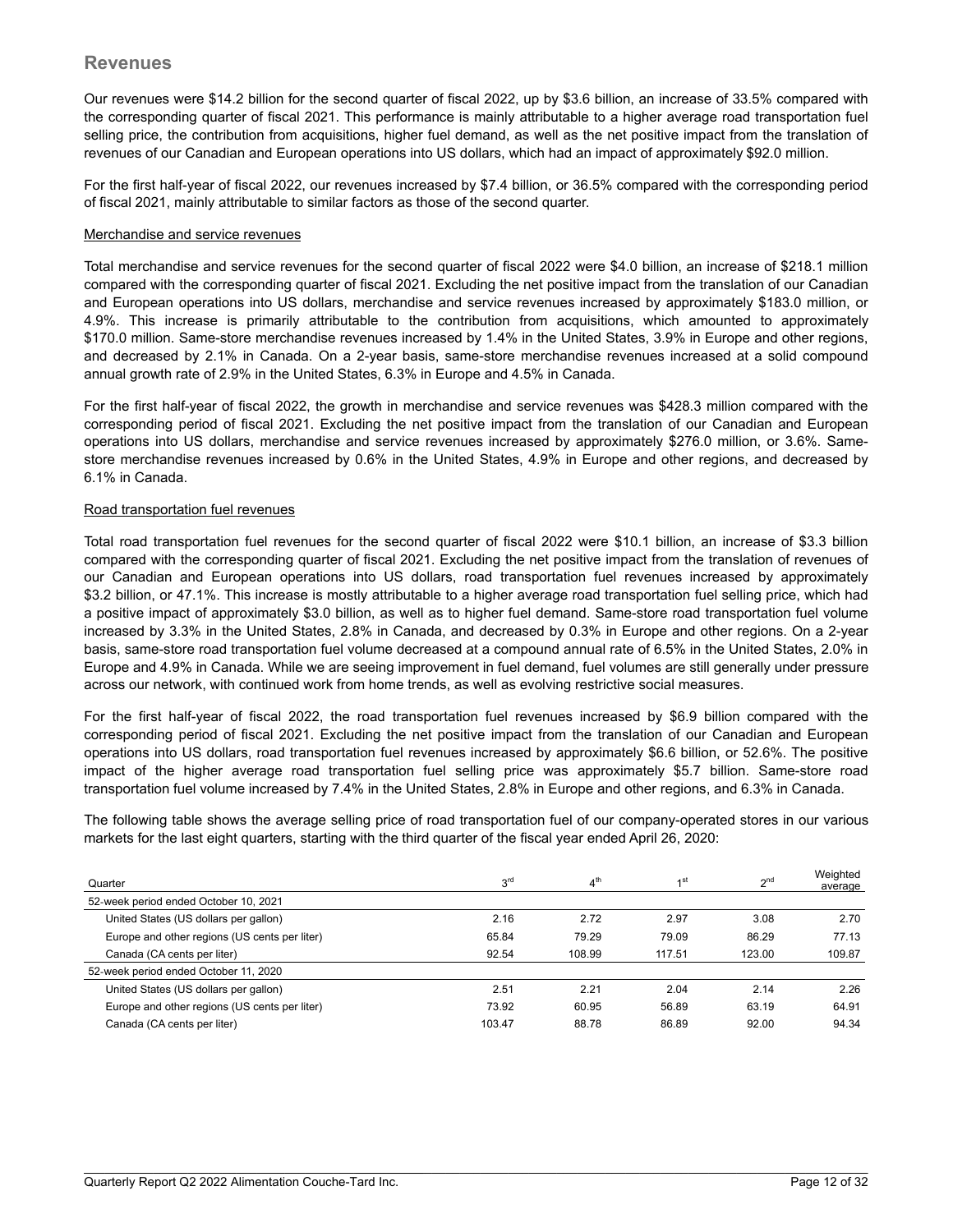#### Other revenues

Total other revenues for the second quarter and first half-year of fiscal 2022 were \$163.4 million and \$279.1 million, respectively, an increase of \$79.0 million and \$108.1 million compared with the corresponding periods of fiscal 2021. Excluding the net positive impact from the translation of our Canadian and European operations into US dollars, other revenues increased by approximately \$79.0 million and \$99.0 million in the second quarter and first half-year of fiscal 2022, respectively, primarily driven by higher average selling prices and higher demand of our other fuel products, which had a minimal impact on gross profit.

## **Gross profit<sup>1</sup>**

Our gross profit was \$2.6 billion for the second quarter of fiscal 2022, up by \$126.1 million, or 5.1%, compared with the corresponding quarter of fiscal 2021, mainly attributable to the contribution from acquisitions, higher fuel demand, improved merchandise and service gross margin and the net positive impact from the translation of our Canadian and European operations into US dollars, which had an impact of approximately \$19.0 million.

For the first half-year of fiscal 2022, our gross profit increased by \$237.5 million, or 4.8%, compared with the first half-year of fiscal 2021, mainly attributable to higher fuel demand, the net positive impact from the translation of our Canadian and European operations into US dollars and the contribution from acquisitions, partly offset by lower road transportation fuel gross margins in the United States.

#### Merchandise and service gross profit

In the second quarter of fiscal 2022, our merchandise and service gross profit was \$1.4 billion, an increase of \$83.6 million compared with the corresponding quarter of fiscal 2021. Excluding the net positive impact from the translation of our Canadian and European operations into US dollars, merchandise and service gross profit increased by approximately \$72.0 million, or 5.6%, mainly attributable to the contribution from acquisitions, which amounted to approximately \$49.0 million. Our gross margin increased by 0.2% in the United States to 33.8%, and 0.4% in Canada to 32.3%, mainly due to favorable changes in product mix as customers are favoring smaller sized packaging, including single serves. Our gross margin decreased by 1.8% in Europe and other regions to 38.4%, mainly due to the integration of Circle K Hong Kong, which has a different product mix than our European operations. Excluding Circle K Hong Kong, our gross margin in Europe and other regions would have been 42.2%, driven by favorable changes in product mix.

During the first half-year of fiscal 2022, our merchandise and service gross profit was \$2.8 billion, an increase of \$163.4 million compared with the first half-year of fiscal 2021. Excluding the net positive impact from the translation of our Canadian and European operations into US dollars, merchandise and service gross profit increased by approximately \$111.0 million, or 4.3%. Our gross margin was stable at 34.0% in the United States, decreased by 2.0% in Europe and other regions to 38.4%, and increased by 0.8% in Canada to 32.3%.

#### Road transportation fuel gross profit

In the second quarter of fiscal 2022, our road transportation fuel gross profit was \$1.2 billion, an increase of \$45.2 million compared with the corresponding quarter of fiscal 2021. Excluding the net positive impact from the translation of our Canadian and European operations into US dollars, our road transportation fuel gross profit increased by approximately \$38.0 million, or 3.3%. In the United States, our road transportation fuel gross margin was 36.39¢ per gallon, an increase of 0.18¢ per gallon. In Europe and other regions, it was US 10.57¢ per liter, a decrease of US 0.53¢ per liter, and in Canada, it was CA 11.03¢ per liter, an increase of CA 1.02¢ per liter. Fuel margins remained healthy throughout our network, from a favorable competitive landscape and a strong sourcing efficiency.

During the first half-year of fiscal 2022, our road transportation fuel gross profit was \$2.3 billion, an increase of \$80.7 million compared with the first half-year of fiscal 2021. Excluding the net positive impact from the translation of our Canadian and European operations into US dollars, road transportation fuel gross profit increased by approximately \$37.0 million, or 1.6%. The road transportation fuel gross margin was 36.57¢ per gallon in the United States, US 10.45¢ per liter in Europe and other regions, and CA 11.02¢ per liter in Canada.

 $\mathcal{L}_\mathcal{L} = \mathcal{L}_\mathcal{L} = \mathcal{L}_\mathcal{L} = \mathcal{L}_\mathcal{L} = \mathcal{L}_\mathcal{L} = \mathcal{L}_\mathcal{L} = \mathcal{L}_\mathcal{L} = \mathcal{L}_\mathcal{L} = \mathcal{L}_\mathcal{L} = \mathcal{L}_\mathcal{L} = \mathcal{L}_\mathcal{L} = \mathcal{L}_\mathcal{L} = \mathcal{L}_\mathcal{L} = \mathcal{L}_\mathcal{L} = \mathcal{L}_\mathcal{L} = \mathcal{L}_\mathcal{L} = \mathcal{L}_\mathcal{L}$ 

<sup>1</sup>Please refer to the section "Non-IFRS Measures" for additional information on performance measures not defined by IFRS.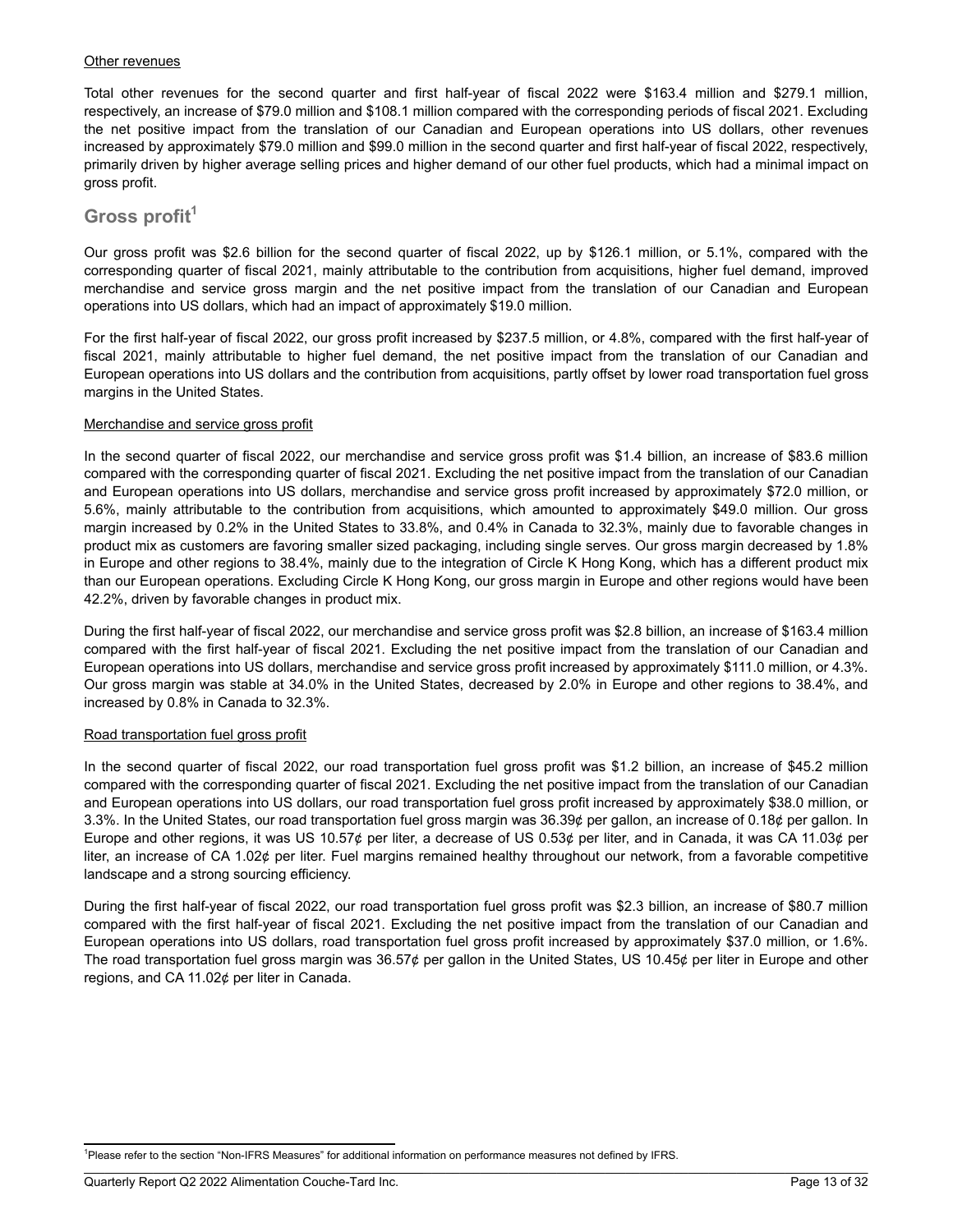The road transportation fuel gross margin of our company-operated stores in the United States and the impact of expenses related to electronic payment modes for the last eight quarters, starting with the third quarter of the fiscal year ended April 26, 2020, were as follows:

*(US cents per gallon)*

| Quarter                                                          | 3 <sup>rd</sup> | 4 <sup>th</sup> | 1 <sub>st</sub> | $\gamma$ nd | Weighted<br>average |
|------------------------------------------------------------------|-----------------|-----------------|-----------------|-------------|---------------------|
| 52-week period ended October 10, 2021                            |                 |                 |                 |             |                     |
| Before deduction of expenses related to electronic payment modes | 31.86           | 35.25           | 37.58           | 37.68       | 35.40               |
| Expenses related to electronic payment modes                     | 4.66            | 5.10            | 5.38            | 5.31        | 5.09                |
| After deduction of expenses related to electronic payment modes  | 27.20           | 30.15           | 32.20           | 32.37       | 30.31               |
| 52-week period ended October 11, 2020                            |                 |                 |                 |             |                     |
| Before deduction of expenses related to electronic payment modes | 27.04           | 46.88           | 42.99           | 37.48       | 37.10               |
| Expenses related to electronic payment modes                     | 4.54            | 4.97            | 4.88            | 4.79        | 4.76                |
| After deduction of expenses related to electronic payment modes  | 22.50           | 41.91           | 38.11           | 32.69       | 32.34               |

Generally, during normal economic cycles, road transportation fuel margins in the United States can be volatile from one quarter to another, while in Europe and other regions and Canada, fuel margins and expenses related to electronic payment modes are not as volatile.

#### Other revenues gross profit

In the second quarter and first half-year of fiscal 2022, other revenues gross profit was \$39.6 million and \$78.0 million, respectively, a decrease of \$2.7 million and \$6.6 million, respectively, compared with the corresponding periods of fiscal 2021. Excluding the net positive impact from the translation of our Canadian and European operations into US dollars, other revenues gross profit decreased by approximately \$3.0 million and \$10.0 million in the second quarter and first half-year of fiscal 2022, respectively.

## **Operating, selling, administrative and general expenses ("expenses")**

For the second quarter and first half-year of fiscal 2022, expenses increased by 12.8% and 12.1%, respectively, compared with the corresponding periods of fiscal 2021. If we exclude certain items that are not considered indicative of future trends, expenses increased by 7.7% and 5.6%, respectively.

|                                                                      | 12-week period ended<br>October 10, 2021 | 24-week period ended<br>October 10, 2021 |
|----------------------------------------------------------------------|------------------------------------------|------------------------------------------|
| Total variance, as reported                                          | 12.8%                                    | 12.1%                                    |
| Adjusted for:                                                        |                                          |                                          |
| Increase from incremental expenses related to acquisitions           | $(2.2\%)$                                | $(2.2\%)$                                |
| Increase from higher electronic payment fees, excluding acquisitions | $(1.9\%)$                                | $(2.2\%)$                                |
| Increase from the net impact of foreign exchange translation         | $(0.9\%)$                                | $(2.2\%)$                                |
| (Increase) decrease from acquisition costs recognized to earnings    | $(0.1\%)$                                | 0.1%                                     |
| <b>Remaining variance</b>                                            | 7.7%                                     | 5.6%                                     |

The increase of expenses in the second quarter was driven by measures necessitated by the impact of the labor shortage and the need to improve employee retention, an increased level of marketing activities and other discretionary expenses that were significantly reduced in the prior year quarter, as well as by inflationary pressure, higher costs from rising minimum wages, and incremental investments in our stores to support our strategic initiatives. This increase was partly offset by lower COVID-19 related expenses compared to the corresponding quarter of the previous fiscal year. Excluding the costs of the retention measures implemented, which totaled approximately \$24.0 million, the remaining variance for the second quarter of fiscal 2022 would have been 5.7%. On a 2-year basis, excluding the costs of those measures, we maintained our cost discipline, as demonstrated by a compound annual growth rate of only 2.2% in the normalized expenses.

## **Earnings before interest, taxes, depreciation, amortization and impairment ("EBITDA<sup>1</sup> ") and adjusted EBITDA<sup>1</sup>**

During the second quarter of fiscal 2022, EBITDA stood at \$1.3 billion, a decrease of 4.4% compared with the corresponding quarter of fiscal 2021. Adjusted EBITDA for the second quarter of fiscal 2022 decreased by \$16.8 million, or 1.3%, compared with the corresponding quarter of fiscal 2021, mainly due to higher operating expenses, partly offset by organic growth in our convenience and road transportation fuel operations, the contribution from acquisitions, as well as the net positive impact from the translation of our Canadian and European operations into US dollars, which had a net positive impact of approximately \$8.0 million.

\_\_\_\_\_\_\_\_\_\_\_\_\_\_\_\_\_\_\_\_\_\_\_\_\_\_\_\_\_\_\_\_\_\_\_\_\_\_\_\_\_\_\_\_\_\_\_\_\_\_\_\_\_\_\_\_\_\_\_\_\_\_\_\_\_\_\_\_\_\_\_\_\_\_

<sup>1</sup>Please refer to the section "Non-IFRS Measures" for additional information on performance measures not defined by IFRS.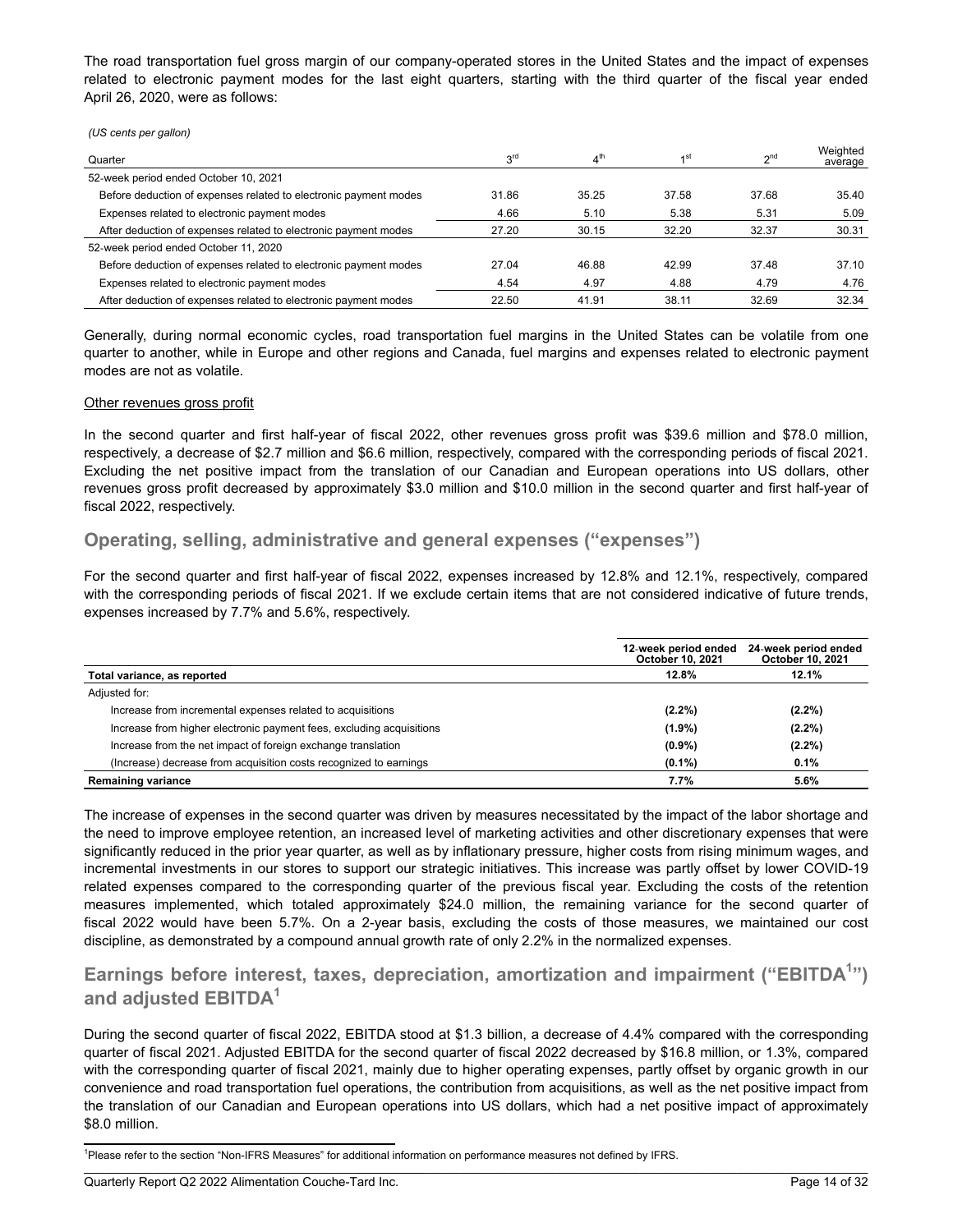During the first half-year of fiscal 2022, EBITDA decreased from \$2.7 billion to \$2.6 billion, a decrease of 2.1% compared with the corresponding period of fiscal 2021. Adjusted EBITDA for the first half-year of fiscal 2022 decreased by \$17.9 million, or 0.7%, compared with the corresponding period of fiscal 2021, mainly attributable to similar factors as those of the second quarter, as well as to lower road transportation fuel gross margins in the United States and Europe and other regions. The variation in exchange rates had a net positive impact of approximately \$50.0 million.

## **Depreciation, amortization and impairment ("depreciation")**

For the second quarter and first half-year of fiscal 2022, our depreciation expense increased by \$19.9 million and \$44.7 million, respectively. Excluding the net negative impact from the translation of our Canadian and European operations into US dollars, the depreciation expense increased by approximately \$17.0 million and \$31.0 million for the second quarter and first half-year of fiscal 2022, respectively. This increase is mainly driven by the impact from investments made through acquisitions, the replacement of equipment, as well as the ongoing improvement of our network.

## **Net financial expenses**

Net financial expenses for the second quarter and first half-year of fiscal 2022 were \$67.3 million and \$141.6 million, respectively, a decrease of \$9.9 million and \$23.6 million compared with the corresponding periods of fiscal 2021. Excluding the items shown in the table below, net financial expenses for the second quarter and first half-year of fiscal 2022 increased by \$1.2 million and \$1.5 million, respectively.

|                                                                                           | 12-week periods ended   |                  | 24-week periods ended |                  |  |
|-------------------------------------------------------------------------------------------|-------------------------|------------------|-----------------------|------------------|--|
| (in millions of US dollars)                                                               | <b>October 10, 2021</b> | October 11, 2020 | October 10, 2021      | October 11, 2020 |  |
| Net financial expenses, as reported                                                       | 67.3                    | 77.2             | 141.6                 | 165.2            |  |
| Adjusted for:                                                                             |                         |                  |                       |                  |  |
| Change in fair value of financial instruments and amortization of<br>deferred differences | (1.7)                   | 1.0              | (11.8)                | 3.9              |  |
| Net foreign exchange gain (loss)                                                          | 4.9                     | (8.9)            | 13.5                  | (27.3)           |  |
| Net financial expenses excluding items above                                              | 70.5                    | 69.3             | 143.3                 | 141.8            |  |

## **Income taxes**

The income tax rate for the second quarter of fiscal 2022 was 21.3% compared with 20.4% for the corresponding period of fiscal 2021. The increase for the second quarter of fiscal 2022 is mainly stemming from the impact of a different mix in our earnings across the various jurisdictions in which we operate, as well as from prior year gains taxable at a lower income tax rate.

The income tax rate for the first half-year of fiscal 2022 was 21.3% compared with 20.5% for the first half-year of fiscal 2021.

## **Net earnings and adjusted net earnings<sup>1</sup>**

Net earnings for the second quarter of fiscal 2022 were \$694.8 million, compared with \$757.0 million for the second quarter of the previous fiscal year, a decrease of \$62.2 million, or 8.2%. Diluted net earnings per share stood at \$0.65, compared with \$0.68 for the corresponding quarter of the previous fiscal year. The translation of revenues and expenses from our Canadian and European operations into US dollars had a net positive impact of approximately \$6.0 million on net earnings of the second quarter of fiscal 2022.

Adjusted net earnings for the second quarter of fiscal 2022 were approximately \$693.0 million, compared with \$735.0 million for the second quarter of fiscal 2021, a decrease of \$42.0 million, or 5.7%. Adjusted diluted net earnings per share<sup>1</sup> were \$0.65 for the second quarter of fiscal 2022, compared with \$0.66 for the corresponding quarter of fiscal 2021, a decrease of 1.5%.

For the first half-year of fiscal 2022, net earnings stood at \$1.5 billion, a decrease of \$74.9 million, or 4.9%, compared to the the first half-year of fiscal 2021. Diluted net earnings per share stood at \$1.36, compared with \$1.38 for the corresponding period of the previous fiscal year. The translation of revenues and expenses from our Canadian and European operations into US dollars had a net positive impact of approximately \$36.0 million on net earnings of the first half-year of fiscal 2022.

Adjusted net earnings for the first half-year of fiscal 2022 stood at \$1.5 billion, a decrease of \$79.0 million, or 5.2%, compared with the first half-year of fiscal 2021. Adjusted diluted net earnings per share<sup>1</sup> were \$1.35 for the first half-year of fiscal 2022, compared with \$1.37 for the first half-year of fiscal 2021, a decrease of 1.5%.

<sup>1</sup>Please refer to the section "Non-IFRS Measures" for additional information on performance measures not defined by IFRS. \_\_\_\_\_\_\_\_\_\_\_\_\_\_\_\_\_\_\_\_\_\_\_\_\_\_\_\_\_\_\_\_\_\_\_\_\_\_\_\_\_\_\_\_\_\_\_\_\_ \_\_\_\_\_\_\_\_\_\_\_\_\_\_\_\_\_\_\_\_\_\_\_\_\_\_\_\_\_\_\_\_\_\_\_\_\_\_\_\_\_\_\_\_\_\_\_\_\_\_\_\_\_\_\_\_\_\_\_\_\_\_\_\_\_\_\_\_\_\_\_\_\_\_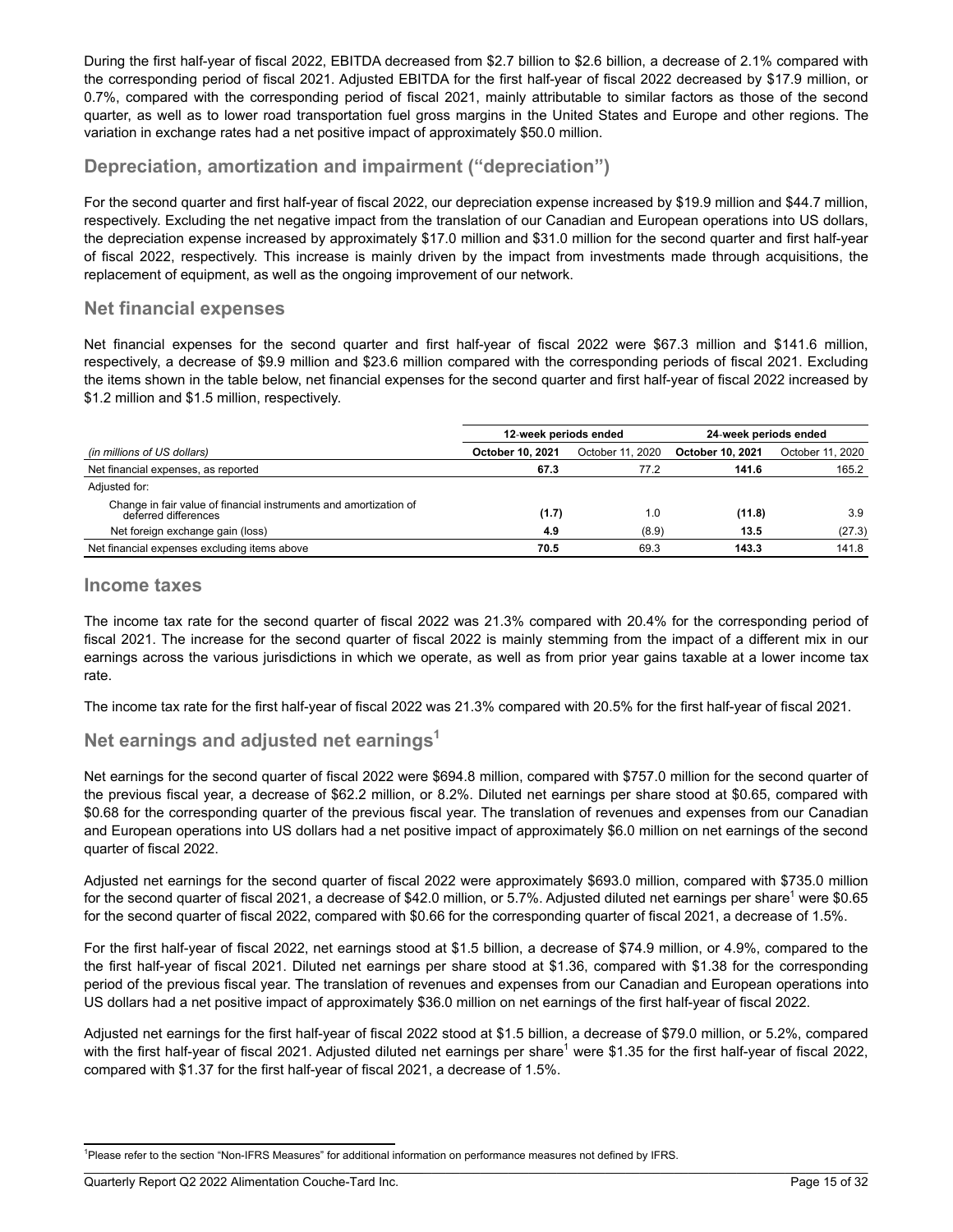# **Financial Position as at October 10, 2021**

As shown by our indebtedness ratios included in the "Summary Analysis of Consolidated Results for the Second Quarter and First Half-year of Fiscal 2022" section and our net cash provided by operating activities, our financial position remains healthy.

Our total consolidated assets amounted to \$29.4 billion as at October 10, 2021, an increase of \$957.9 million over the balance as at April 25, 2021, primarily due to a higher cash position, the impact of increased road transportation fuel selling price and to the investments made in our network, including business acquisitions.

During the 52-week periods ended October 10, 2021 and April 25, 2021, we recorded a return on capital employed<sup>1</sup> of 15.1% and 15.9%, respectively.

Significant balance sheet variations are explained as follows:

## **Accounts receivable**

Accounts receivable increased by \$285.3 million, from \$1.8 billion as at April 25, 2021, to \$2.1 billion as at October 10, 2021. The increase stems mainly from a higher average road transportation fuel selling price, partially offset by the negative net impact of approximately \$43.0 million from the variation in exchange rates at the balance sheet date.

## **Equity**

Equity amounted to \$12.9 billion as at October 10, 2021, up \$685.2 million compared with April 25, 2021, mainly reflecting net earnings for the first half-year of fiscal 2022, partly offset by the impact of the share repurchases, the dividends declared as well as by the net other comprehensive loss. For the 52-week periods ended October 10, 2021, and April 25, 2021, we recorded a return on equity<sup>1</sup> of 21.2% and 24.3%, respectively.

## **Liquidity and Capital Resources**

Our principal sources of liquidity are our net cash provided by operating activities and borrowings available under our revolving unsecured credit facility. Our principal uses of cash are to repay our debt, finance our acquisitions and capital expenditures, pay dividends and repurchase shares, as well as to provide for working capital. We expect that cash generated from operations and borrowings available under our revolving unsecured credit facility will be adequate to meet our liquidity needs in the foreseeable future.

Our credit facility is detailed as follows:

#### *Term revolving unsecured operating credit facility, maturing in May 2026 ("operating credit facility")*

Credit agreement consisting of a revolving unsecured facility of a maximum amount of \$2.5 billion. As at October 10, 2021, our operating credit facility was not used and standby letters of credit in the amount of \$6.7 million were outstanding.

#### *Available liquidities*

As at October 10, 2021, a total of approximately \$2.5 billion was available under our operating credit facility and we were in compliance with the restrictive covenants and ratios imposed by the credit agreement at that date. Thus, as at the same date, we had access to approximately \$5.9 billion through our available cash and our operating credit facility.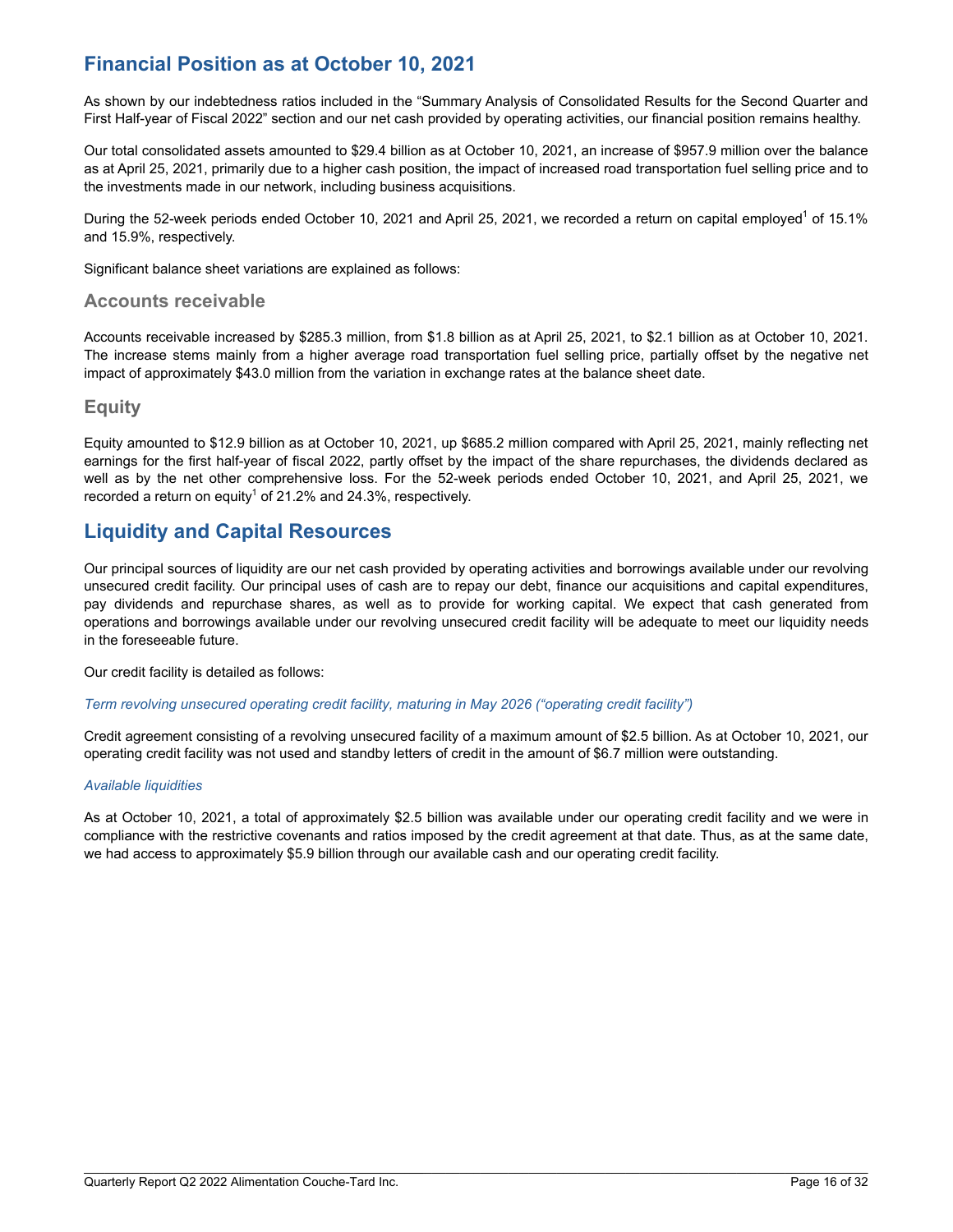# **Selected Consolidated Cash Flow Information**

|                                                                                     | 12-week periods ended |                     | 24-week periods ended |                     |                     |           |
|-------------------------------------------------------------------------------------|-----------------------|---------------------|-----------------------|---------------------|---------------------|-----------|
| (in millions of US dollars)                                                         | October 10.<br>2021   | October 11.<br>2020 | Variation             | October 10.<br>2021 | October 11.<br>2020 | Variation |
| <b>Operating activities</b>                                                         |                       |                     |                       |                     |                     |           |
| Net cash provided by operating activities                                           | 918.6                 | 880.8               | 37.8                  | 2,131.2             | 2,228.5             | (97.3)    |
| <b>Investing activities</b>                                                         |                       |                     |                       |                     |                     |           |
| Purchase of property and equipment, intangible assets and<br>other assets           | (333.7)               | (273.9)             | (59.8)                | (668.2)             | (486.7)             | (181.5)   |
| Business acquisitions and contingent consideration paid                             | (126.0)               | (42.6)              | (83.4)                | (151.0)             | (42.9)              | (108.1)   |
| Proceeds from disposal of property and equipment and other<br>assets                | 34.8                  | 59.5                | (24.7)                | 86.4                | 87.8                | (1.4)     |
| Other investing activities                                                          | (7.5)                 | (0.6)               | (6.9)                 | (21.1)              | (5.9)               | (15.2)    |
| Net cash used in investing activities                                               | (432.4)               | (257.6)             | (174.8)               | (753.9)             | (447.7)             | (306.2)   |
| <b>Financing activities</b>                                                         |                       |                     |                       |                     |                     |           |
| Share repurchases                                                                   | (238.5)               |                     | (238.5)               | (554.6)             |                     | (554.6)   |
| Cash dividends paid                                                                 | (147.2)               | (116.7)             | (30.5)                | (147.2)             | (116.7)             | (30.5)    |
| Principal elements of lease payments                                                | (110.3)               | (97.8)              | (12.5)                | (211.3)             | (184.5)             | (26.8)    |
| Net payments on other debts                                                         | (59.9)                | (0.3)               | (59.6)                | (77.6)              | (0.6)               | (77.0)    |
| Repayment of senior unsecured notes                                                 |                       | (227.1)             | 227.1                 | (994.3)             | (227.1)             | (767.2)   |
| Issuance of US-dollar-denominated senior unsecured notes, net<br>of financing costs |                       |                     |                       | 990.1               |                     | 990.1     |
| Net decrease in term revolving unsecured operating credit<br>facility               |                       |                     |                       |                     | (1,500.0)           | 1,500.0   |
| Other financing activities                                                          | (0.4)                 | (0.2)               | (0.2)                 | (3.3)               | (0.1)               | (3.2)     |
| Net cash used in financing activities                                               | (556.3)               | (442.1)             | (114.2)               | (998.2)             | (2,029.0)           | 1,030.8   |
| <b>Credit ratings</b>                                                               |                       |                     |                       |                     |                     |           |
| S&P Global Ratings – Corporate and Senior unsecured notes<br>credit ratings         |                       |                     |                       | <b>BBB</b>          | <b>BBB</b>          |           |
| Moody's - Corporate and Senior unsecured notes credit ratings                       |                       |                     |                       | Baa2                | Baa2                |           |

## **Operating activities**

During the second quarter of fiscal 2022, net cash from our operations reached \$918.6 million, up \$37.8 million compared with the second quarter of fiscal 2021, mainly due to a positive variation in our working capital. During the first half-year of fiscal 2022, net cash from our operations reached \$2.1 billion, down \$97.3 million compared with the first half-year of fiscal 2021, mainly due to lower net earnings.

## **Investing activities**

During the second quarter of fiscal 2022, net investments in property and equipment, intangible assets and other assets amounted to \$298.9 million and business acquisitions amounted to \$126.0 million. During the first half-year of fiscal 2022, net investments in property and equipment, intangible assets and other assets amounted to \$581.8 million, and business acquisitions amounted to \$151.0 million.The investments were primarily for the replacement of equipment in some of our stores in order to enhance our offering of products and services, for the addition of new stores, for the ongoing improvement of our network, as well as for information technology.

## **Financing activities**

During the second quarter of fiscal 2022, we repurchased Class B subordinate voting shares for an amount of \$238.5 million, paid dividends in the amount of \$147.2 million, repaid a net amount of \$59.9 million on our other debts and \$110.3 million on the principal element of our lease liabilities. In the first half-year of fiscal 2022, we fully repaid our \$1.0 billion US-dollardenominated senior unsecured notes, that were set to mature on July 26, 2022, and we issued US-dollar-denominated senior unsecured notes totaling, net of financing fees, \$990.1 million. Furthermore, we repurchased Class B subordinate shares for an amount of \$554.6 million, paid dividends in the amount of \$147.2 million, repaid a net amount of \$77.6 million on our other debts and repaid \$211.3 million on the principal element of our lease liabilities.

# **Contractual Obligations and Commercial Commitments**

There were no major changes to our contractual obligations and commercial commitments during the 24‑week period ended October 10, 2021. For more information, please refer to our 2021 Annual Report.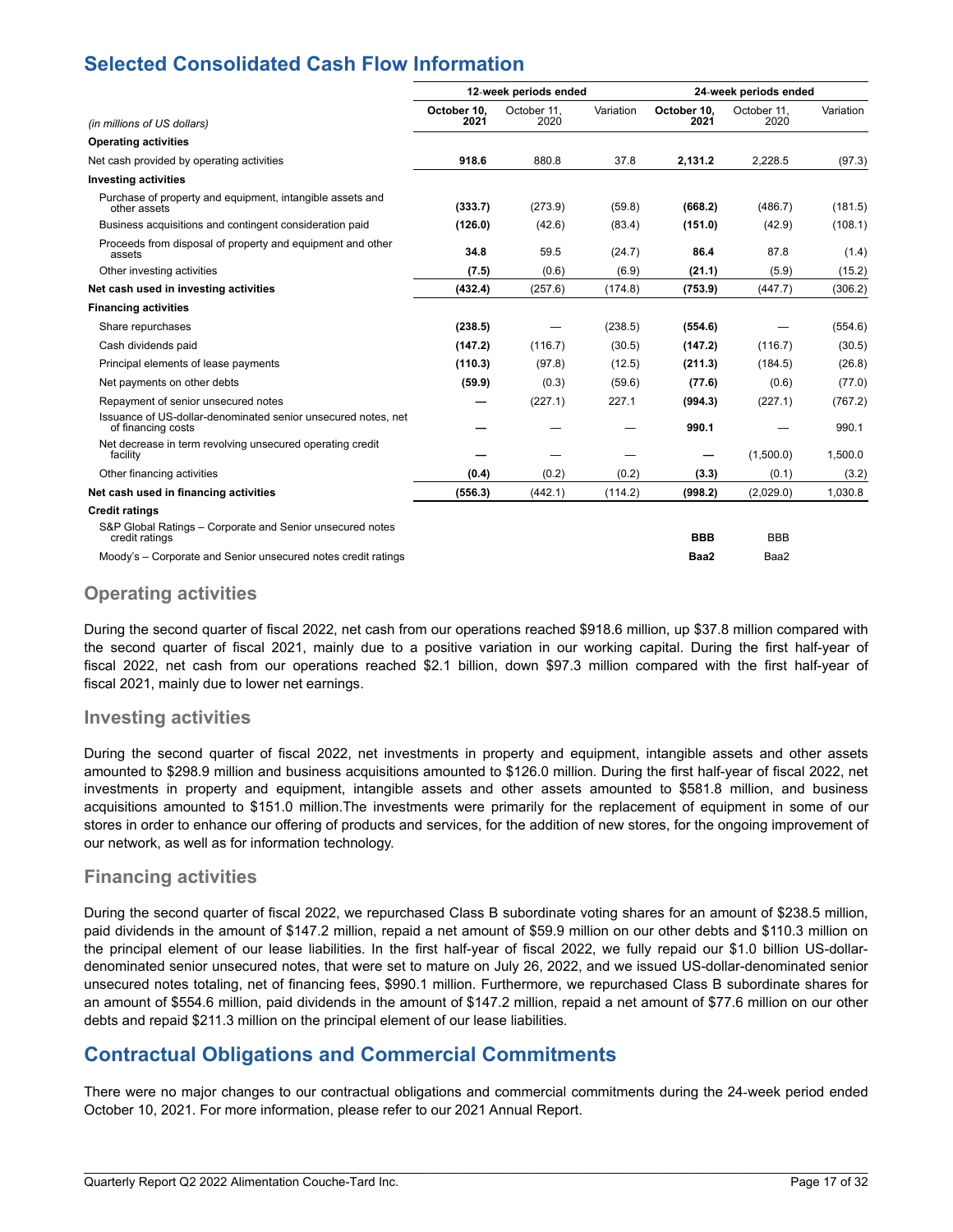# **Internal Controls over Financial Reporting**

We maintain a system of internal controls over financial reporting designed to safeguard assets and ensure that financial information is reliable. We also maintain a system of disclosure controls and procedures designed to ensure, in all material respects, the reliability, completeness and timeliness of the information we disclose in this MD&A and other public disclosure documents. Disclosure controls and procedures are designed to ensure that information required to be disclosed by us in reports filed with securities regulatory agencies is recorded and/or disclosed on a timely basis, as required by law, and is accumulated and communicated to our management, including our Chief Executive Officer and our Chief Financial Officer, as appropriate, to allow timely decisions regarding required disclosure. As at October 10, 2021, our management, following its assessment, certifies the design and operating effectiveness of the Corporation's controls and procedures.

We undertake ongoing evaluations of the effectiveness of our internal controls over financial reporting and implement control enhancements, when appropriate. As at April 25, 2021, our management and our external auditors reported that these internal controls were effective.

## **Selected Quarterly Financial Information**

Our 52-week reporting cycle is divided into quarters of 12 weeks each except for the third quarter, which comprises 16 weeks. When a fiscal year, such as fiscal 2023, contains 53 weeks, the fourth quarter comprises 13 weeks. The following is a summary of selected consolidated financial information derived from our interim consolidated financial statements for each of the eight most recently completed quarters.

| (in millions of US dollars, except per share data)                   | 24-week period<br>ended<br>October 10, 2021 |                 | 52-week period ended April 25, 2021 |                 |                 | Extract from 52-week<br>period ended<br>April 26, 2020 |                 |                 |
|----------------------------------------------------------------------|---------------------------------------------|-----------------|-------------------------------------|-----------------|-----------------|--------------------------------------------------------|-----------------|-----------------|
| Quarter                                                              | 2 <sup>nd</sup>                             | 1 <sup>st</sup> | 4 <sup>th</sup>                     | 3 <sup>rd</sup> | 2 <sup>nd</sup> | 1 <sub>st</sub>                                        | 4 <sup>th</sup> | 3 <sup>rd</sup> |
| Weeks                                                                | 12 weeks                                    | 12 weeks        | 12 weeks                            | 16 weeks        | 12 weeks        | 12 weeks                                               | 12 weeks        | 16 weeks        |
| <b>Revenues</b>                                                      | 14.219.7                                    | 13.578.9        | 12,237.4                            | 13,157.5        | 10,655.4        | 9,709.8                                                | 9,687.2         | 16,604.2        |
| Operating income before depreciation, amortization and<br>impairment | 1,263.7                                     | 1,359.2         | 1,106.3                             | 1,253.3         | 1,326.1         | 1,348.8                                                | 1,077.0         | 1,274.6         |
| Depreciation, amortization and impairment                            | 325.7                                       | 314.3           | 344.9                               | 418.7           | 305.8           | 289.5                                                  | 307.4           | 406.1           |
| Operating income                                                     | 938.0                                       | 1,044.9         | 761.4                               | 834.6           | 1,020.3         | 1,059.3                                                | 769.6           | 868.5           |
| Share of earnings of joint ventures and associated<br>companies      | 11.6                                        | 0.1             | 1.8                                 | 8.2             | 7.5             | 8.5                                                    | 7.3             | 5.1             |
| Net financial expenses                                               | 67.3                                        | 74.3            | 71.7                                | 105.6           | 77.2            | 88.0                                                   | 53.2            | 84.2            |
| Net earnings including non-controlling interests                     | 694.8                                       | 764.4           | 563.9                               | 607.5           | 757.0           | 777.1                                                  | 578.3           | 663.9           |
| Net earnings attributable to non-controlling interests               |                                             |                 |                                     |                 |                 | –                                                      | (2.0)           | (4.0)           |
| Net earnings attributable to shareholders of the<br>Corporation      | 694.8                                       | 764.4           | 563.9                               | 607.5           | 757.0           | 777.1                                                  | 576.3           | 659.9           |
| Net earnings per share                                               |                                             |                 |                                     |                 |                 |                                                        |                 |                 |
| Basic                                                                | \$0.65                                      | \$0.71          | \$0.52                              | \$0.55          | \$0.68          | \$0.70                                                 | \$0.52          | \$0.59          |
| <b>Diluted</b>                                                       | \$0.65                                      | \$0.71          | \$0.52                              | \$0.55          | \$0.68          | \$0.70                                                 | \$0.52          | \$0.59          |

The volatility of road transportation fuel gross margins, mostly in the United States, seasonality and changes in the exchange rates have an impact on the variability of our quarterly net earnings.

## **Outlook**

For the remaining portion of fiscal 2022, while the pandemic is still not behind us, we will continue to adjust our offer to meet our customer needs, making their lives a little easier every day. We continue to focus on our core convenience and mobility business by enhancing fresh food options at our stores, innovating payment options at our forecourts and inside our stores and using advanced data analytics to localize pricing, promotion, and assortment. We stand ready to continue to invest in our many organic growth initiatives, seek out additional acquisition opportunities and nurture the culture of discipline and entrepreneurship that has been our trademark as we move closer to reaching our five-year ambition of doubling the business. In this rapidly evolving labor environment, we are firmly committed, as a corporation, to increase employee engagement, as well as diversity and inclusion. Sustainability remains at the forefront of our priorities and a lens to the business.

In the upcoming month of December and as stipulated in the constituting documents of the Corporation, the sunset clause will be triggered and each Class B subordinate voting share will automatically convert into one Class A multiple voting share. Following this event, only one Class of shares will be traded on the Toronto Stock Exchange. This will be inconsequential for the operation of our business and our founders will continue to be involved in the organization as they have been for over four decades.

Looking ahead, we will continue, as always, to look for and seize opportunities to grow the business, always focusing on creating value for our employees, partners and shareholders.

\_\_\_\_\_\_\_\_\_\_\_\_\_\_\_\_\_\_\_\_\_\_\_\_\_\_\_\_\_\_\_\_\_\_\_\_\_\_\_\_\_\_\_\_\_\_\_\_\_\_\_\_\_\_\_\_\_\_\_\_\_\_\_\_\_\_\_\_\_\_\_\_\_\_

November 23, 2021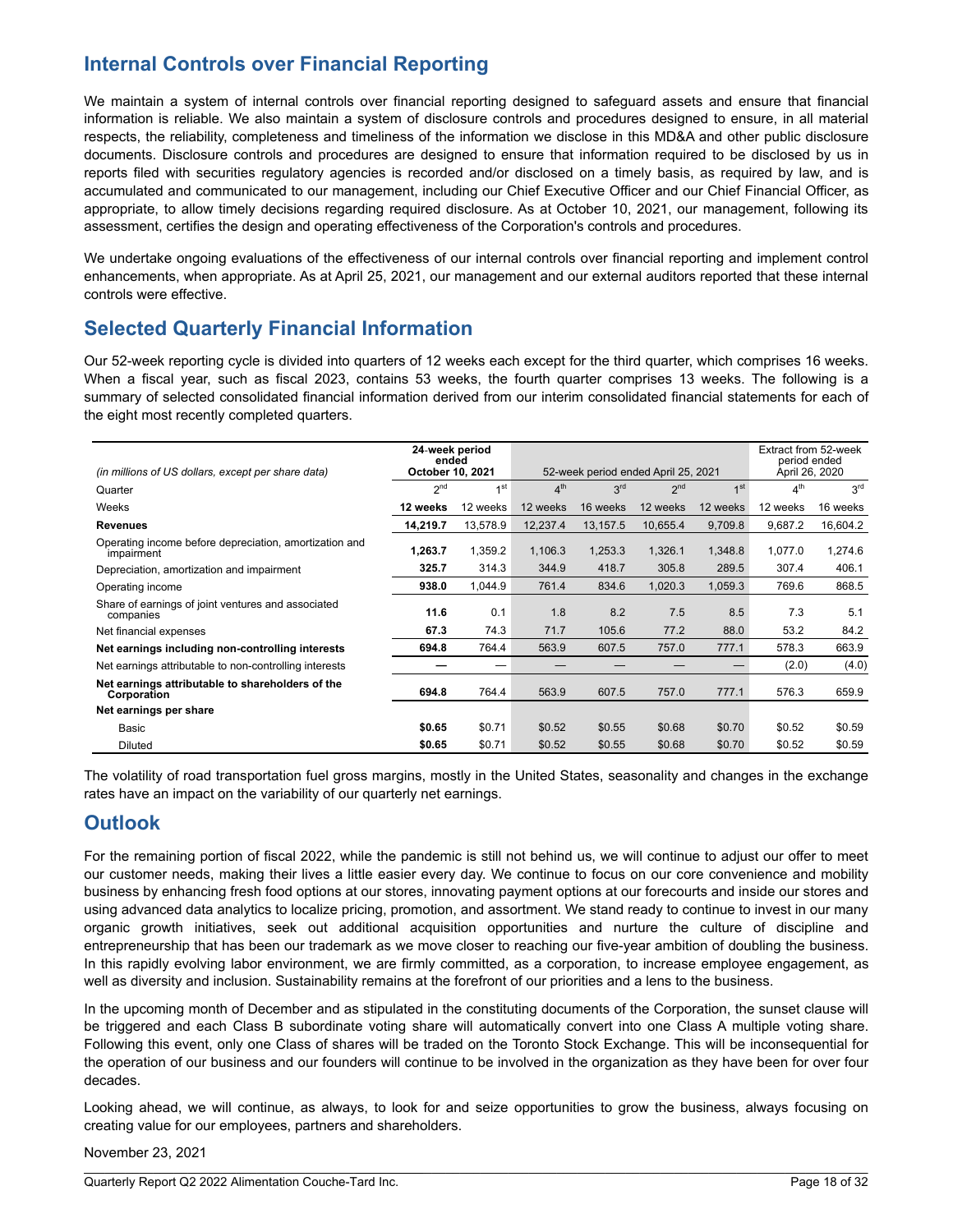# **Consolidated Statements of Earnings**

(in millions of US dollars, except per share amounts, unaudited)

|                                                                             | 12 weeks         |                  | 24 weeks         |                  |  |
|-----------------------------------------------------------------------------|------------------|------------------|------------------|------------------|--|
| For the periods ended                                                       | October 10, 2021 | October 11, 2020 | October 10, 2021 | October 11, 2020 |  |
|                                                                             | \$               | \$               | \$               | \$               |  |
| <b>Revenues</b>                                                             | 14,219.7         | 10,655.4         | 27,798.6         | 20,365.2         |  |
| Cost of sales, excluding depreciation, amortization and impairment (Note 1) | 11,631.5         | 8,193.3          | 22,610.4         | 15,414.5         |  |
| Operating, selling, administrative and general expenses (Note 1)            | 1,321.3          | 1,171.1          | 2,599.4          | 2,319.7          |  |
| Loss (gain) on disposal of property and equipment and other assets          | 3.2              | (35.1)           | (34.1)           | (43.9)           |  |
| Depreciation, amortization and impairment                                   | 325.7            | 305.8            | 640.0            | 595.3            |  |
| <b>Operating income</b>                                                     | 938.0            | 1,020.3          | 1,982.9          | 2,079.6          |  |
| Share of earnings of joint ventures and associated companies                | 11.6             | 7.5              | 11.7             | 16.0             |  |
| Financial expenses (Note 5)                                                 | 82.1             | 73.3             | 167.8            | 151.0            |  |
| <b>Financial revenues</b>                                                   | (9.9)            | (5.0)            | (12.7)           | (13.1)           |  |
| Foreign exchange (gain) loss                                                | (4.9)            | 8.9              | (13.5)           | 27.3             |  |
| <b>Net financial expenses</b>                                               | 67.3             | 77.2             | 141.6            | 165.2            |  |
| Earnings before income taxes                                                | 882.3            | 950.6            | 1,853.0          | 1,930.4          |  |
| Income taxes                                                                | 187.5            | 193.6            | 393.8            | 396.3            |  |
| Net earnings                                                                | 694.8            | 757.0            | 1,459.2          | 1,534.1          |  |
| Net earnings per share (Note 7)                                             |                  |                  |                  |                  |  |
| Basic                                                                       | 0.65             | 0.68             | 1.36             | 1.38             |  |
| <b>Diluted</b>                                                              | 0.65             | 0.68             | 1.36             | 1.38             |  |
| Weighted average number of shares - basic (in millions)                     | 1,070.9          | 1,112.9          | 1,072.0          | 1,112.9          |  |
| Weighted average number of shares - diluted (in millions)                   | 1,072.5          | 1,114.4          | 1,073.4          | 1,114.3          |  |
| Number of shares outstanding at the end of period (in millions)             | 1,064.8          | 1,112.9          | 1,064.8          | 1,112.9          |  |

The accompanying notes are an integral part of the interim condensed consolidated financial statements.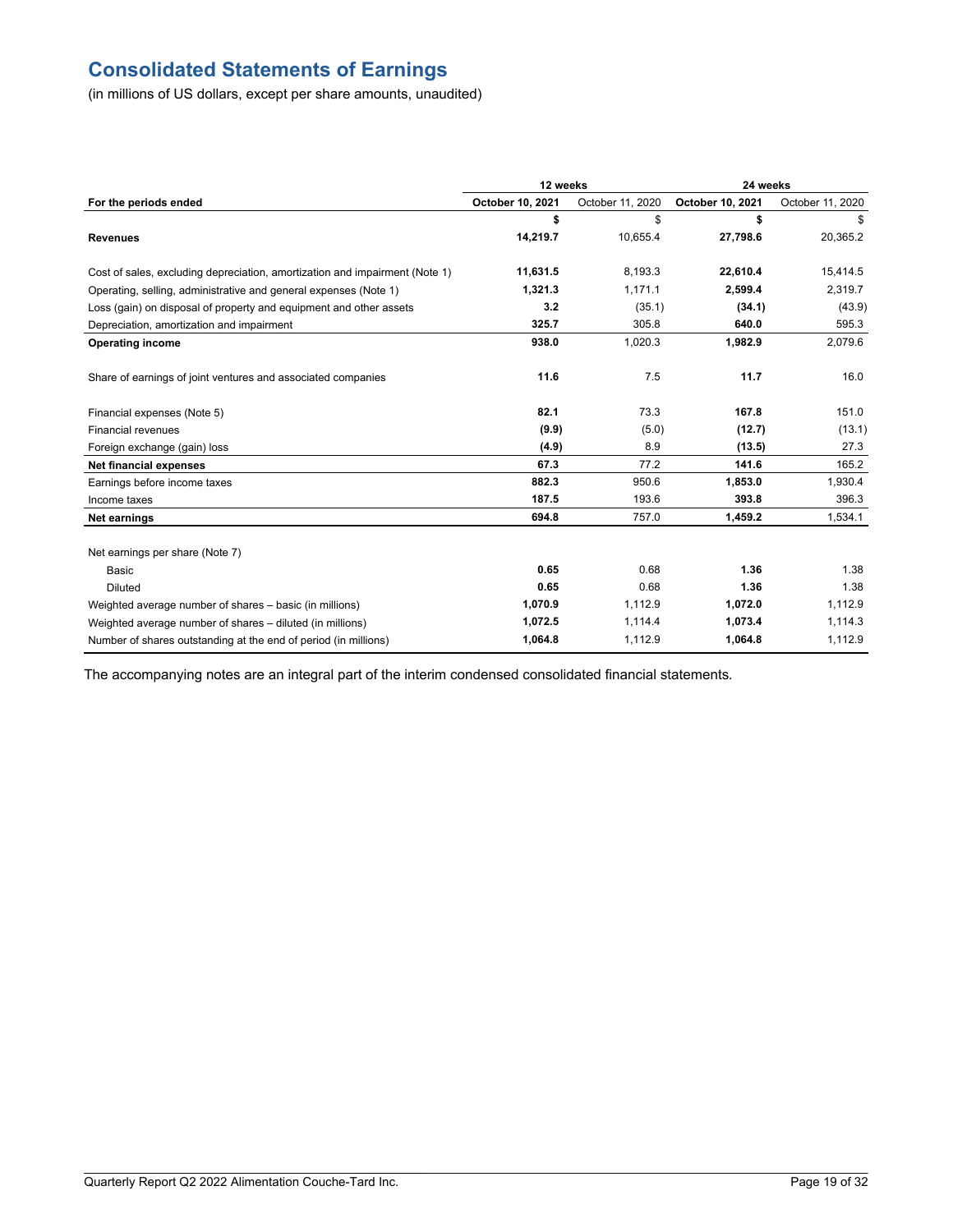# **Consolidated Statements of Comprehensive Income**

(in millions of US dollars, unaudited)

|                                                                                                                                                                                              | 12 weeks         |                  | 24 weeks         |                  |  |
|----------------------------------------------------------------------------------------------------------------------------------------------------------------------------------------------|------------------|------------------|------------------|------------------|--|
| For the periods ended                                                                                                                                                                        | October 10, 2021 | October 11, 2020 | October 10, 2021 | October 11, 2020 |  |
|                                                                                                                                                                                              | \$               | \$               | \$               | \$               |  |
| <b>Net earnings</b>                                                                                                                                                                          | 694.8            | 757.0            | 1,459.2          | 1,534.1          |  |
| Other comprehensive income                                                                                                                                                                   |                  |                  |                  |                  |  |
| Items that may be reclassified subsequently to earnings                                                                                                                                      |                  |                  |                  |                  |  |
| <b>Translation adjustments</b>                                                                                                                                                               |                  |                  |                  |                  |  |
| Change in cumulative translation adjustments <sup>(1)</sup>                                                                                                                                  | 8.9              | 73.2             | (94.8)           | 319.9            |  |
| Change in fair value and net interest on cross-currency interest rate<br>swaps designated as a hedge of the Corporation's net<br>investment in some of its foreign operations <sup>(2)</sup> | 11.9             | 49.2             | (2.4)            | 88.5             |  |
| Cash flow hedges                                                                                                                                                                             |                  |                  |                  |                  |  |
| Change in fair value of financial instruments <sup>(2)</sup>                                                                                                                                 | 0.6              | 0.2              | 5.7              | 2.9              |  |
| Gain realized on financial instruments transferred to earnings <sup>(2)</sup>                                                                                                                | (0.2)            | (0.1)            | (0.8)            | (0.8)            |  |
| Items that will never be reclassified to earnings                                                                                                                                            |                  |                  |                  |                  |  |
| Net actuarial (loss) gain $(3)$                                                                                                                                                              | (1.9)            | 4.5              | 1.4              | 9.8              |  |
| Gain (loss) on investments in equity instruments measured at fair<br>value through Other comprehensive income <sup>(4)</sup>                                                                 | 1.6              | (9.5)            | 0.1              | 12.0             |  |
| Other comprehensive income (loss)                                                                                                                                                            | 20.9             | 117.5            | (90.8)           | 432.3            |  |
| <b>Comprehensive income</b>                                                                                                                                                                  | 715.7            | 874.5            | 1,368.4          | 1,966.4          |  |

(1) For the 12 and 24‑week periods ended October 10, 2021, these amounts include a gain of \$22.0 (net of income taxes of \$3.3) and a gain of \$17.3 (net of income taxes of \$2.6), respectively. For the 12 and 24‑week periods ended October 11, 2020, these amounts include a gain of \$54.5 (net of income taxes of \$8.3) and a gain of \$130.4 (net of income taxes of \$19.9), respectively.These gains arise from the translation of long-term debts denominated in foreign currencies and designated as net investment hedges in some of the Corporation's foreign operations.

(2) For the 12 and 24‑week periods ended October 10, 2021, these amounts are net of income tax expenses of \$0.9 and \$3.7, respectively. For the 12 and 24‑week periods ended October 11, 2020, these amounts are net of income tax expenses of \$0.1 and \$0.9, respectively.

(3) For the 12 and 24‑week periods ended October 10, 2021, these amounts are net of income tax (recoveries) expenses of \$(0.5) and \$0.3, respectively. For the 12 and 24‑week periods ended October 11, 2020, these amounts are net of income tax expenses of \$1.2 and \$2.5, respectively.

(4) For the 12 and 24‑week periods ended October 10, 2021, these amounts are net of income tax expenses (recoveries) of \$0.3 and \$(1.2), respectively. For the 12 and 24‑week periods ended October 11, 2020, these amounts are net of income tax recoveries of \$1.2 and income taxes of nil, respectively.

The accompanying notes are an integral part of the interim condensed consolidated financial statements.

\_\_\_\_\_\_\_\_\_\_\_\_\_\_\_\_\_\_\_\_\_\_\_\_\_\_\_\_\_\_\_\_\_\_\_\_\_\_\_\_\_\_\_\_\_\_\_\_\_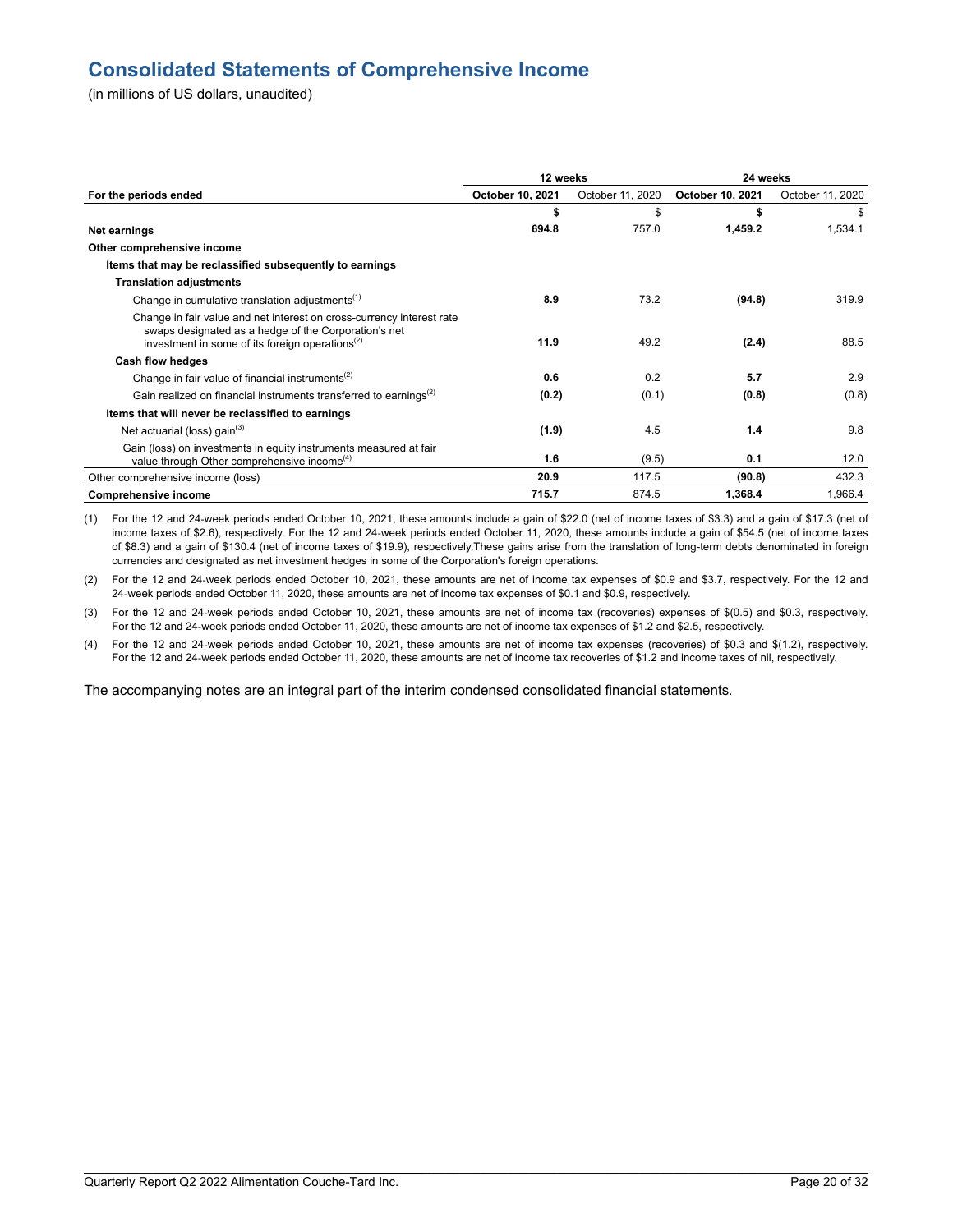# **Consolidated Statements of Changes in Equity**

(in millions of US dollars, unaudited)

| For the 24-week period ended            |               |                                   |                          |                                                            | October 10, 2021 |
|-----------------------------------------|---------------|-----------------------------------|--------------------------|------------------------------------------------------------|------------------|
|                                         |               | Capital stock Contributed surplus | <b>Retained earnings</b> | <b>Accumulated other</b><br>comprehensive<br>loss (Note 8) | <b>Equity</b>    |
|                                         | \$            | \$                                | \$                       | \$                                                         | S                |
| Balance, beginning of period            | 670.6         | 23.6                              | 12,017.8                 | (531.1)                                                    | 12,180.9         |
| Comprehensive income:                   |               |                                   |                          |                                                            |                  |
| Net earnings                            |               |                                   | 1,459.2                  |                                                            | 1.459.2          |
| Other comprehensive loss                |               |                                   |                          | (90.8)                                                     | (90.8)           |
|                                         |               |                                   |                          |                                                            | 1,368.4          |
| Share repurchases (Note 9)              | (11.8)        |                                   | (525.9)                  |                                                            | (537.7)          |
| Dividends declared                      |               |                                   | (147.2)                  |                                                            | (147.2)          |
| Stock option-based compensation expense |               | 1.7                               |                          |                                                            | 1.7              |
| Balance, end of period                  | 658.8         | 25.3                              | 12,803.9                 | (621.9)                                                    | 12,866.1         |
| For the 24-week period ended            |               |                                   |                          |                                                            | October 11, 2020 |
|                                         |               |                                   |                          | Accumulated other                                          |                  |
|                                         | Capital stock | Contributed surplus               | Retained earnings        | comprehensive<br>loss (Note 8)                             | Equity           |
|                                         | \$            | \$                                | \$                       | \$                                                         | \$               |
| Balance, beginning of period            | 694.8         | 21.4                              | 10,611.3                 | (1,260.9)                                                  | 10,066.6         |
| Comprehensive income:                   |               |                                   |                          |                                                            |                  |
| Net earnings                            |               |                                   | 1,534.1                  |                                                            | 1.534.1          |
| Other comprehensive income              |               |                                   |                          | 432.3                                                      | 432.3            |
|                                         |               |                                   |                          |                                                            | 1.966.4          |
| Dividends declared                      |               |                                   | (116.7)                  |                                                            | (116.7)          |
| Stock option-based compensation expense |               | 3.4                               |                          |                                                            | 3.4              |

Exercise of stock options 0.2 (2.3) 0.2 **Balance, end of period** 697.3 22.5 12,028.7 (828.6) 11,919.9

The accompanying notes are an integral part of the interim condensed consolidated financial statements.

\_\_\_\_\_\_\_\_\_\_\_\_\_\_\_\_\_\_\_\_\_\_\_\_\_\_\_\_\_\_\_\_\_\_\_\_\_\_\_\_\_\_\_\_\_\_\_\_\_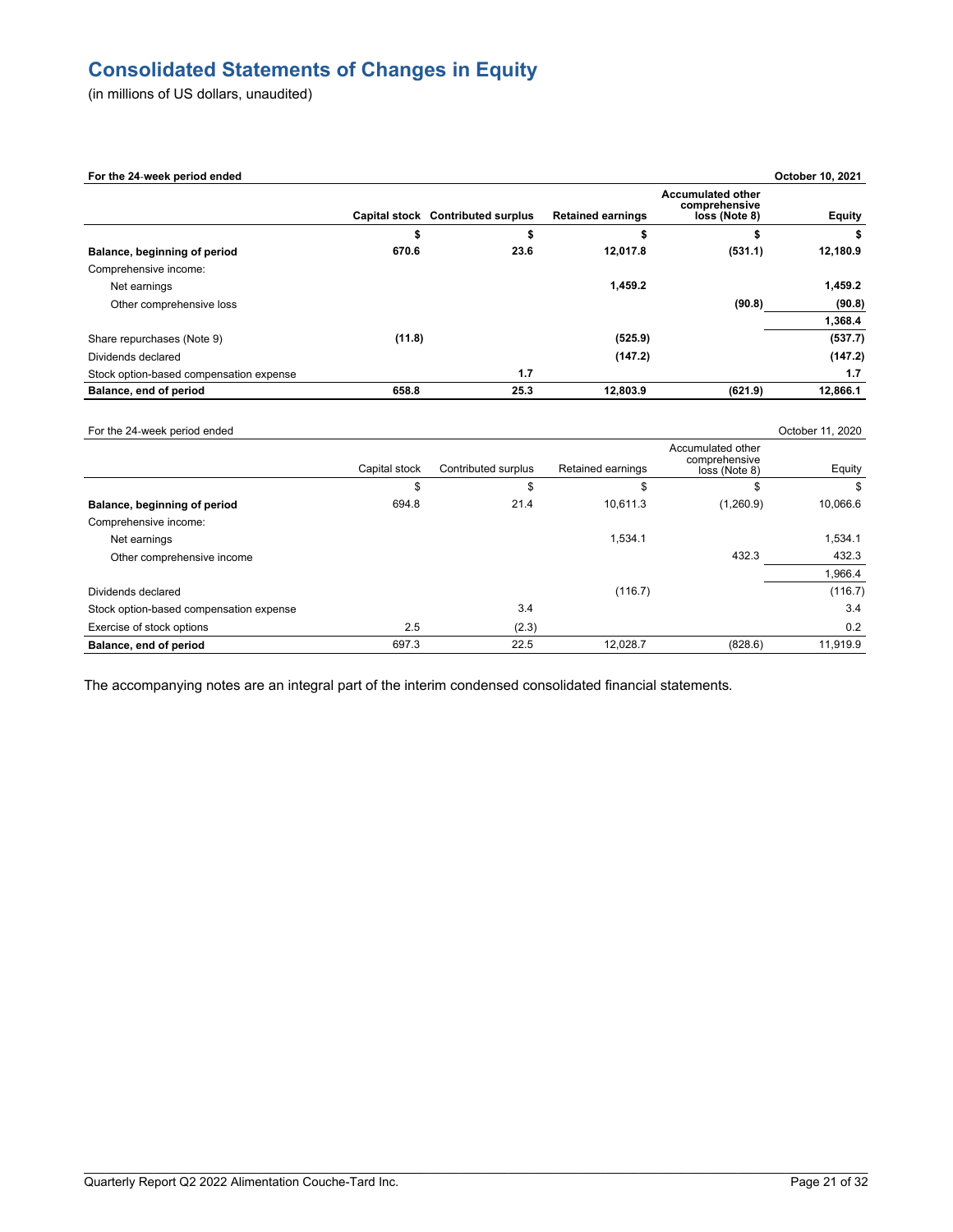# **Consolidated Statements of Cash Flows**

(in millions of US dollars, unaudited)

|                                                                                                                                                   | 12 weeks         |                  | 24 weeks         |                  |  |
|---------------------------------------------------------------------------------------------------------------------------------------------------|------------------|------------------|------------------|------------------|--|
| For the periods ended                                                                                                                             | October 10, 2021 | October 11, 2020 | October 10, 2021 | October 11, 2020 |  |
|                                                                                                                                                   | \$               | \$               | \$               | \$               |  |
| <b>Operating activities</b>                                                                                                                       |                  |                  |                  |                  |  |
| Net earnings                                                                                                                                      | 694.8            | 757.0            | 1,459.2          | 1,534.1          |  |
| Adjustments to reconcile net earnings to net cash provided by operating<br>activities                                                             |                  |                  |                  |                  |  |
| Depreciation, amortization, impairment and amortization of financing costs                                                                        | 326.9            | 306.5            | 642.0            | 597.1            |  |
| Loss (gain) on disposal of property and equipment and other assets                                                                                | 3.2              | (35.1)           | (34.1)           | (43.9)           |  |
| Deferred income taxes                                                                                                                             | 29.1             | 23.0             | 53.6             | 42.1             |  |
| Share of earnings of joint ventures and associated companies, net of<br>dividends received                                                        | (8.0)            | (3.4)            | (6.9)            | (7.5)            |  |
| Net deferred credits                                                                                                                              | (12.9)           | 1.1              | (11.5)           | 40.6             |  |
| Net changes in fuel swaps                                                                                                                         | 12.1             | (0.2)            | 24.1             | 23.6             |  |
| Change in fair value of convertible debentures and common share<br>warrants in Fire & Flower and amortization of deferred differences<br>(Note 4) | 8.1              | (1.0)            | 18.2             | (3.9)            |  |
| Early redemption premium and deemed interest on repayment of senior<br>unsecured notes (Note 6)                                                   |                  |                  | (33.4)           |                  |  |
| Other                                                                                                                                             | 16.8             | 21.4             | 34.5             | 44.2             |  |
| Changes in non-cash working capital                                                                                                               | (151.5)          | (188.5)          | (14.5)           | 2.1              |  |
| Net cash provided by operating activities                                                                                                         | 918.6            | 880.8            | 2.131.2          | 2,228.5          |  |
|                                                                                                                                                   |                  |                  |                  |                  |  |
| <b>Investing activities</b>                                                                                                                       |                  |                  |                  |                  |  |
| Purchase of property and equipment, intangible assets and other assets                                                                            | (333.7)          | (273.9)          | (668.2)          | (486.7)          |  |
| Business acquisitions and contingent consideration paid (Note 2)                                                                                  | (126.0)          | (42.6)           | (151.0)          | (42.9)           |  |
| Proceeds from disposal of property and equipment and other assets (Note 3)                                                                        | 34.8             | 59.5             | 86.4             | 87.8             |  |
| Change in restricted cash                                                                                                                         | (7.5)            | 7.2              | (13.2)           | 3.7              |  |
| Investments in Fire & Flower (Note 4)                                                                                                             |                  | (7.8)            | (7.9)            | (9.6)            |  |
| Net cash used in investing activities                                                                                                             | (432.4)          | (257.6)          | (753.9)          | (447.7)          |  |
| <b>Financing activities</b>                                                                                                                       |                  |                  |                  |                  |  |
| Share repurchases (Note 9)                                                                                                                        | (238.5)          |                  | (554.6)          |                  |  |
| Cash dividends paid                                                                                                                               | (147.2)          | (116.7)          | (147.2)          | (116.7)          |  |
| Principal elements of lease payments                                                                                                              | (110.3)          | (97.8)           | (211.3)          | (184.5)          |  |
| Net payments on other debts                                                                                                                       | (59.9)           | (0.3)            | (77.6)           | (0.6)            |  |
| Settlements of derivative financial instruments                                                                                                   | (0.4)            | (0.2)            | (3.3)            | (0.3)            |  |
| Repayment of senior unsecured notes (Note 6)                                                                                                      |                  | (227.1)          | (994.3)          | (227.1)          |  |
| Issuance of US-dollar-denominated senior unsecured notes, net of financing<br>costs (Note 6)                                                      |                  |                  | 990.1            |                  |  |
| Net decrease in term revolving unsecured operating credit facility (Note 6)                                                                       |                  |                  |                  | (1,500.0)        |  |
| Exercise of stock options                                                                                                                         |                  |                  |                  | 0.2              |  |
| Net cash used in financing activities                                                                                                             | (556.3)          | (442.1)          | (998.2)          | (2,029.0)        |  |
| Effect of exchange rate fluctuations on cash and cash equivalents                                                                                 | (12.5)           | 39.0             | (34.3)           | 96.6             |  |
| Net (decrease) increase in cash and cash equivalents                                                                                              | (82.6)           | 220.1            | 344.8            | (151.6)          |  |
| Cash and cash equivalents, beginning of period                                                                                                    | 3,443.2          | 3,269.8          | 3,015.8          | 3,641.5          |  |
| Cash and cash equivalents, end of period                                                                                                          | 3,360.6          | 3,489.9          | 3,360.6          | 3,489.9          |  |
|                                                                                                                                                   |                  |                  |                  |                  |  |
| <b>Supplemental information:</b>                                                                                                                  |                  |                  |                  |                  |  |
| Interest and early redemption premium paid (Note 6)                                                                                               | 84.6             | 104.3            | 173.9            | 163.3            |  |
| Interest and dividends received                                                                                                                   | 6.9              | 8.0              | 10.7             | 18.4             |  |
| Income taxes paid                                                                                                                                 | 164.5            | 188.1            | 257.2            | 302.6            |  |

The accompanying notes are an integral part of the interim condensed consolidated financial statements.

\_\_\_\_\_\_\_\_\_\_\_\_\_\_\_\_\_\_\_\_\_\_\_\_\_\_\_\_\_\_\_\_\_\_\_\_\_\_\_\_\_\_\_\_\_\_\_\_\_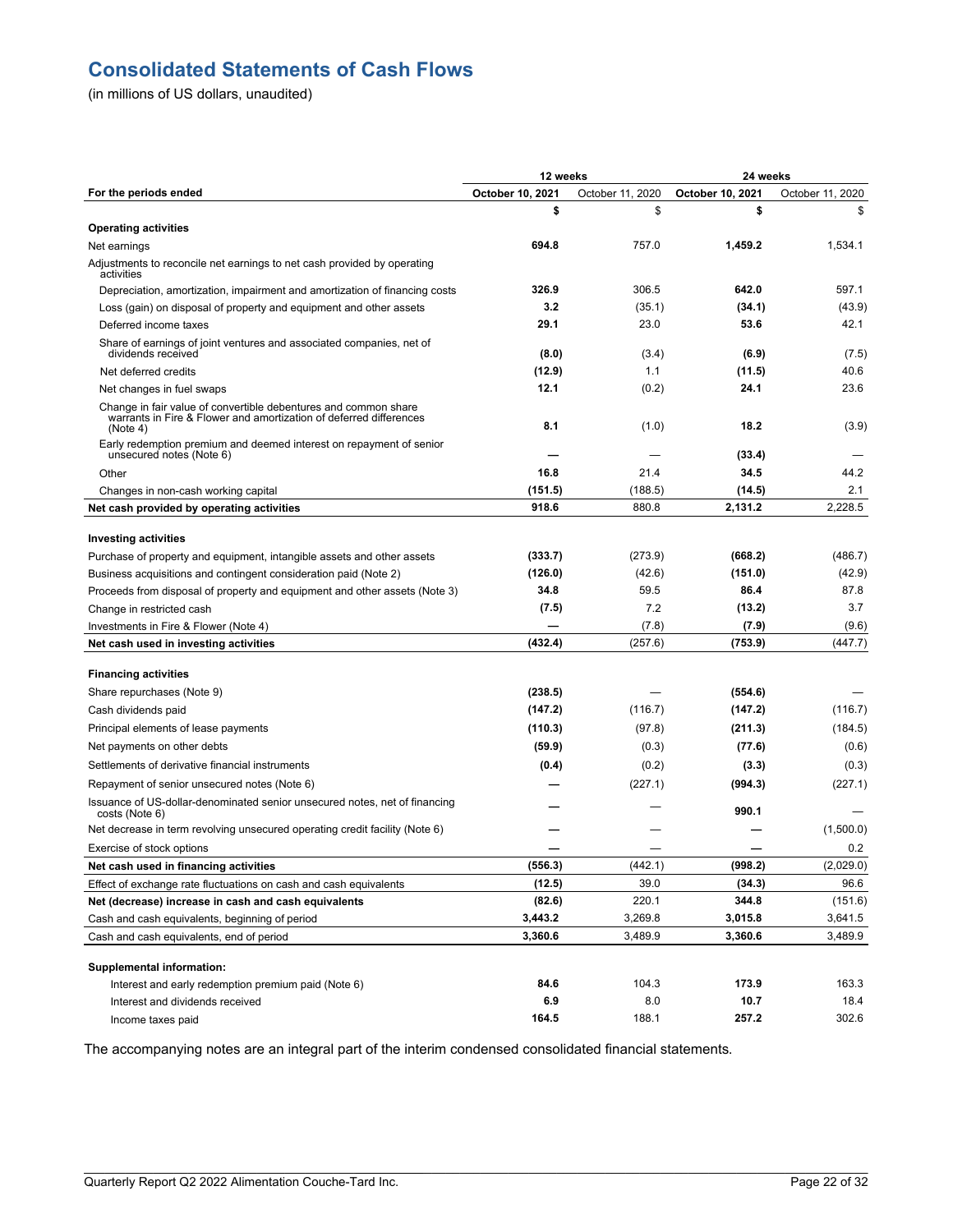# **Consolidated Balance Sheets**

(in millions of US dollars, unaudited)

|                                                           | As at<br>October 10, 2021 | As at<br>April 25, 2021 |
|-----------------------------------------------------------|---------------------------|-------------------------|
|                                                           | \$                        | \$                      |
| <b>Assets</b>                                             |                           |                         |
| <b>Current assets</b>                                     |                           |                         |
| Cash and cash equivalents                                 | 3,360.6                   | 3.015.8                 |
| Restricted cash                                           | 16.6                      | 3.4                     |
| Accounts receivable                                       | 2,057.0                   | 1,771.7                 |
| Inventories                                               | 1,887.3                   | 1,767.6                 |
| Prepaid expenses                                          | 137.5                     | 111.7                   |
| Assets held for sale (Note 3)                             | 291.1                     | 335.1                   |
| Other short-term financial assets (Note 11)               | 8.4                       | 11.0                    |
| Income taxes receivable                                   | 85.7                      | 105.6                   |
|                                                           | 7,844.2                   | 7,121.9                 |
| Property and equipment                                    | 10,943.7                  | 10,870.1                |
| Right-of-use assets                                       | 3,148.4                   | 3,069.1                 |
| Intangible assets                                         | 694.7                     | 716.9                   |
| Goodwill                                                  | 6,004.7                   | 5,946.3                 |
| Other assets                                              | 440.7                     | 389.7                   |
| Other long-term financial assets (Note 4)                 | 1.9                       | 20.1                    |
| Investments in joint ventures and associated companies    | 215.4                     | 199.8                   |
| Deferred income taxes                                     | 58.7                      | 60.6                    |
|                                                           | 29,352.4                  | 28,394.5                |
| <b>Liabilities</b>                                        |                           |                         |
| <b>Current liabilities</b>                                |                           |                         |
| Accounts payable and accrued liabilities                  | 4,273.3                   | 3.994.3                 |
| Short-term provisions                                     | 128.7                     | 154.6                   |
| Other short-term financial liabilities (Note 11)          | 42.8                      | 26.6                    |
| Income taxes payable                                      | 215.5                     | 155.6                   |
| Liabilities associated with assets held for sale (Note 3) | 68.8                      | 91.9                    |
| Current portion of long-term debt (Note 6)                | 1.5                       | 1,107.3                 |
| Current portion of lease liabilities                      | 407.3                     | 419.4                   |
|                                                           | 5,137.9                   | 5,949.7                 |
| Long-term debt (Note 6)                                   | 6,229.6                   | 5,282.6                 |
| Lease liabilities                                         | 2,882.3                   | 2,792.7                 |
| Long-term provisions                                      | 623.7                     | 631.0                   |
| Pension benefit liability                                 | 98.9                      | 98.1                    |
| Other long-term financial liabilities (Note 11)           | 80.0                      | 79.6                    |
| Deferred credits and other liabilities                    | 261.8                     | 251.3                   |
| Deferred income taxes                                     | 1,172.1                   | 1,128.6                 |
|                                                           | 16,486.3                  | 16,213.6                |
|                                                           |                           |                         |
| <b>Equity</b>                                             |                           |                         |
| Capital stock (Note 9)                                    | 658.8                     | 670.6                   |
| Contributed surplus                                       | 25.3                      | 23.6                    |
| Retained earnings                                         | 12,803.9                  | 12,017.8                |
| Accumulated other comprehensive loss (Note 8)             | (621.9)                   | (531.1)                 |
|                                                           | 12,866.1                  | 12,180.9                |
|                                                           | 29,352.4                  | 28,394.5                |

The accompanying notes are an integral part of the interim condensed consolidated financial statements.

\_\_\_\_\_\_\_\_\_\_\_\_\_\_\_\_\_\_\_\_\_\_\_\_\_\_\_\_\_\_\_\_\_\_\_\_\_\_\_\_\_\_\_\_\_\_\_\_\_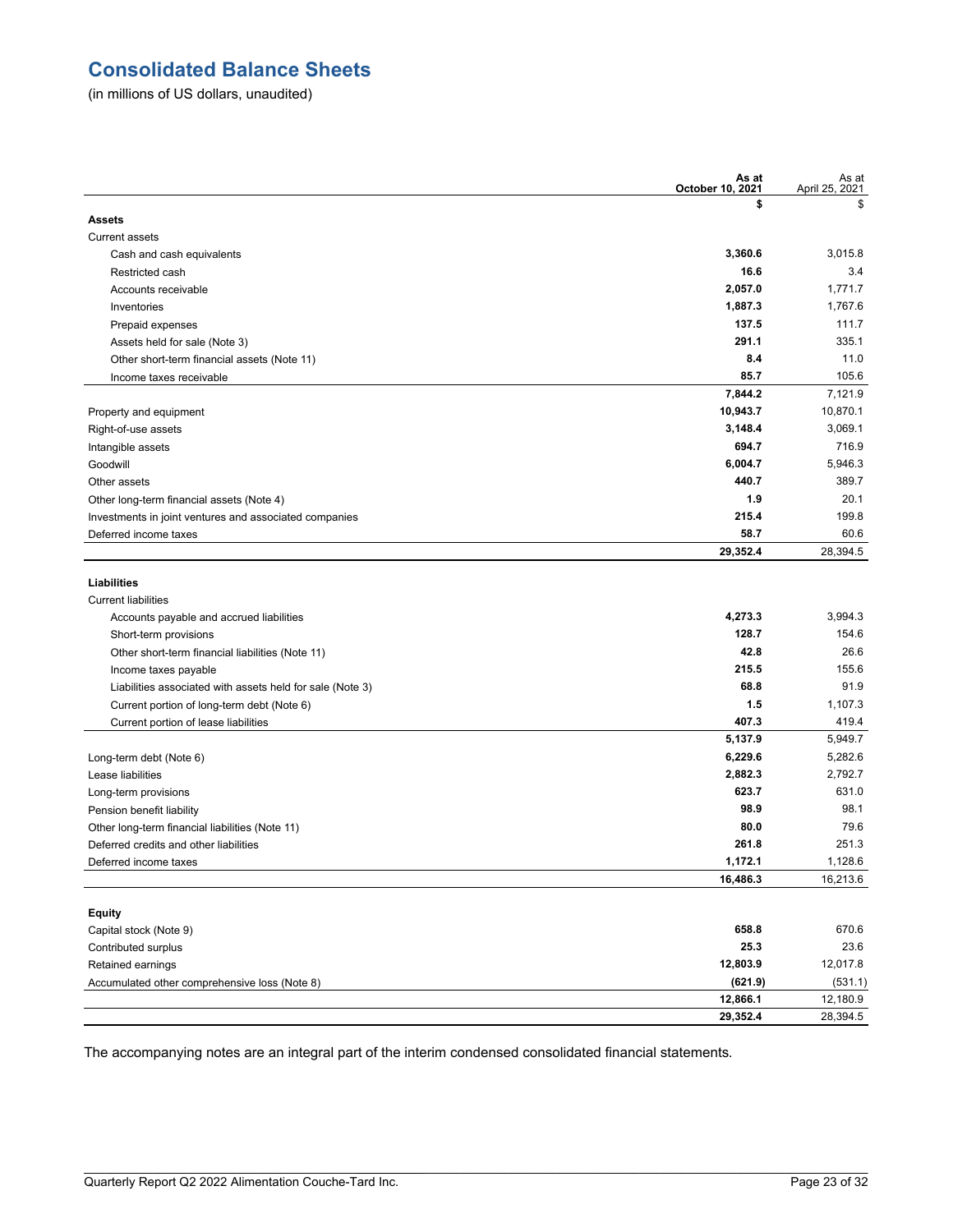(in millions of US dollars, except per share and stock option data, or unless otherwise noted)

#### **1. CONSOLIDATED FINANCIAL STATEMENTS PRESENTATION**

The unaudited interim condensed consolidated financial statements (the "interim financial statements") have been prepared by the Corporation in accordance with International Financial Reporting Standards ("IFRS") as issued by the International Accounting Standards Board ("IASB") applicable to the preparation of interim financial statements, including IAS 34 *Interim Financial Reporting*.

These interim financial statements have been prepared in accordance with the same accounting policies and methods as the audited annual consolidated financial statements for the year ended April 25, 2021. The interim financial statements do not include all the information required for complete financial statements and should be read in conjunction with the audited annual consolidated financial statements and notes thereto in the Corporation's 2021 Annual Report (the "fiscal 2021 consolidated financial statements"). The results of operations for the interim periods presented do not necessarily reflect results expected for the full fiscal year. The Corporation's business follows a seasonal pattern. The busiest period is generally the first half-year of each fiscal year, which includes summer sales.

On November 23, 2021, the Corporation's interim financial statements were approved by the Board of Directors.

#### **Comparative figures**

#### *Classification of internal logistics costs*

During the fiscal year ended April 25, 2021, the Corporation changed its classification of internal logistics costs, which were previously included in Operating, selling, administrative and general expenses, and are now included in Cost of sales, excluding depreciation, amortization and impairment in the consolidated statements of earnings. This classification change was applied retroactively and the comparative figures for the 12 and 24-week periods ended October 11, 2020 were adjusted to reflect this change which had no impact on net earnings and net earnings per share.

The table below shows, for the impacted line items only, the previously published figures, the adjustments stemming from this change and the adjusted figures:

|                                                                       |                  | 12-week period ended October 11, 2020 |                 |           | 24-week period ended October 11, 2020 |          |
|-----------------------------------------------------------------------|------------------|---------------------------------------|-----------------|-----------|---------------------------------------|----------|
|                                                                       | <b>Published</b> | <b>Adiustments</b>                    | <b>Adiusted</b> | Published | <b>Adiustments</b>                    | Adjusted |
|                                                                       |                  |                                       |                 |           |                                       |          |
| Cost of sales, excluding depreciation,<br>amortization and impairment | 8.170.0          | 23.3                                  | 8.193.3         | 15.368.8  | 45.7                                  | 15.414.5 |
| Operating, selling, administrative and<br>general expenses            | 1.194.4          | (23.3)                                | 1.171.1         | 2.365.4   | (45.7)                                | 2.319.7  |

#### **2. BUSINESS ACQUISITIONS**

During the 24‑week period ended October 10, 2021, the Corporation acquired 36 company-operated stores, including the acquisition of 35 stores operating under the Porter's brand and located in the United States. As a result of these acquisitions, the Corporation owns the land and the building for 14 sites, leases the land and the building for 21 sites and owns the building while leasing the land for the remaining site. These transactions were settled for a total consideration of \$126.0 using available cash and existing credit facilities. For the 24‑week period ended October 10, 2021, acquisition costs of \$2.6 in connection with these acquisitions and other unrealized and ongoing acquisitions are included in Operating, selling, administrative and general expenses.

\_\_\_\_\_\_\_\_\_\_\_\_\_\_\_\_\_\_\_\_\_\_\_\_\_\_\_\_\_\_\_\_\_\_\_\_\_\_\_\_\_\_\_\_\_\_\_\_\_\_\_\_\_\_\_\_\_\_\_\_\_\_\_\_\_\_\_\_\_\_\_\_\_\_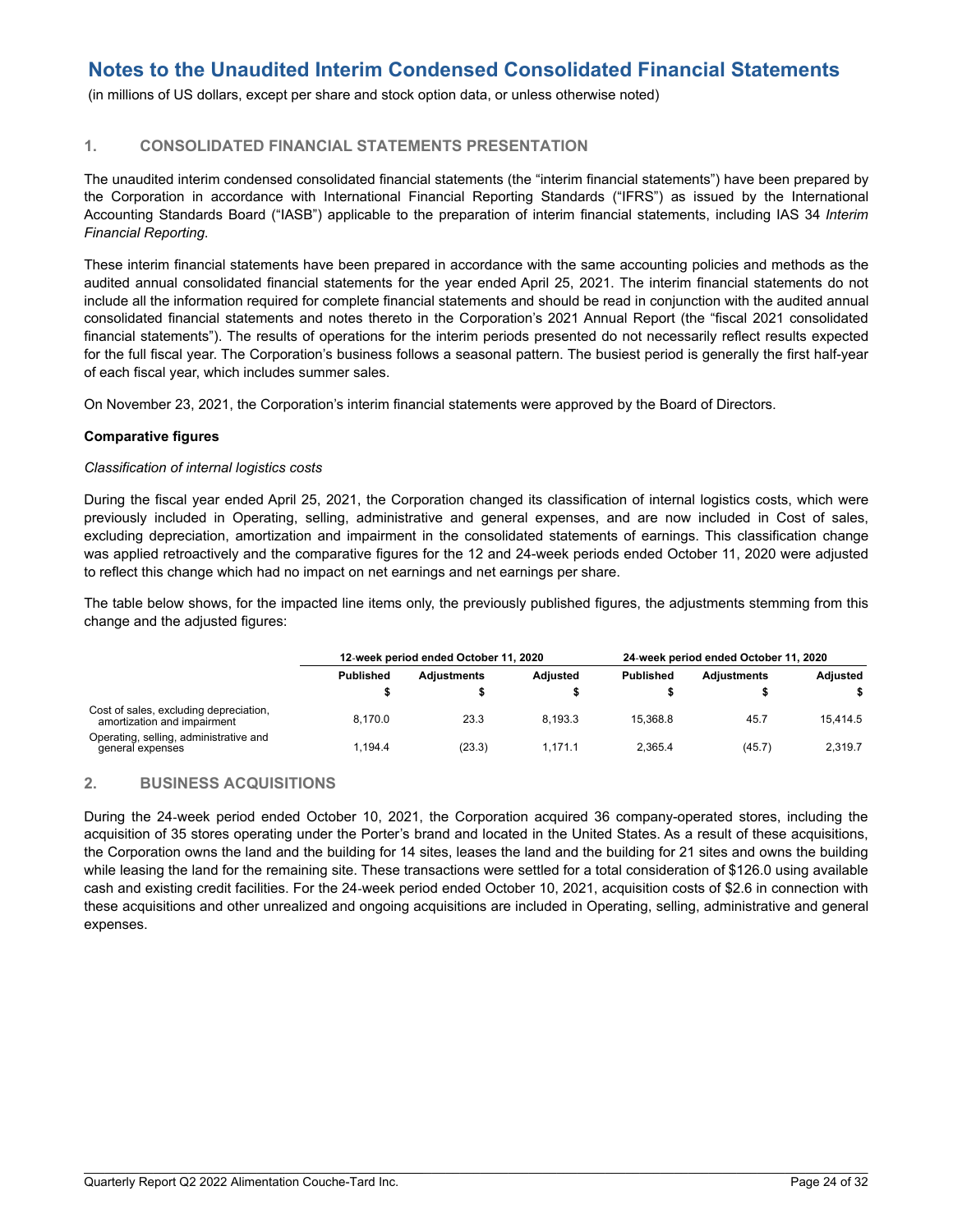(in millions of US dollars, except per share and stock option data, or unless otherwise noted)

The Corporation has not yet completed its fair value assessment of the assets acquired, the liabilities assumed and the goodwill given the timing of these acquisitions. The preliminary estimates of the fair value of the assets acquired and the liabilities assumed for these acquisitions, based on the estimated fair value on the date of acquisition and available information as at the date of the publication of these interim financial statements, are as follows:

|                                  | \$    |
|----------------------------------|-------|
| Identifiable assets acquired     |       |
| Inventories                      | 2.6   |
| Prepaid expenses                 | 0.1   |
| Property and equipment           | 41.7  |
| Right-of-use assets              | 17.8  |
| Total identifiable assets        | 62.2  |
| Liabilities assumed              |       |
| Provisions                       | 0.9   |
| Lease liabilities                | 17.8  |
| Total liabilities assumed        | 18.7  |
| Net identifiable assets acquired | 43.5  |
| Goodwill                         | 82.5  |
| Total cash consideration paid    | 126.0 |

These acquisitions were concluded in order to expand the Corporation's market share and generated goodwill mainly due to the strategic value of stores acquired for the Corporation. The Corporation expects that almost all of the goodwill related to these transactions will be deductible for tax purposes. Since the date of acquisition, revenues and net earnings from these stores were not significant to the Corporation. Considering the size and the nature of these acquisitions, the available financial information does not allow for the accurate disclosure of pro forma revenues and net earnings had the Corporation concluded these acquisitions at the beginning of its fiscal year. In addition, during the first quarter of fiscal 2022, the Corporation paid a contingent consideration of \$25.0 in relation with a previous business acquisition.

On July 30, 2021, the Corporation entered into a binding agreement to acquire Cape D'Or Holdings Limited, Barrington Terminals Limited and other related holding entities, which operate an independent convenience store and fuel network in Atlantic Canada under the Esso, Go! Stores and Wilsons Gas Stops brands ("Wilsons"). The Wilsons network comprises 79 company-operated convenience retail and fuel locations, 147 dealer locations, and a fuel terminal in Halifax, Canada. The transaction, which would be financed using the Corporation's available cash and/or existing credit facilities, is expected to close in the first half of calendar year 2022 and is subject to customary closing conditions and regulatory approvals, including those under the *Competition Act* (Canada).

On September 9, 2021, the Corporation entered into a binding agreement to acquire 10 company-operated stores, operating under the Londis brand and located in Ireland. The transaction is expected to close in the third quarter of fiscal 2022.

#### **3. DISPOSAL OF BUSINESS**

On March 22, 2021, the Corporation announced its intention to sell certain sites across 28 states in the United States and 6 provinces in Canada. The decision to dispose of these sites was based on the outcome of a strategic review of the Corporation's network. As at October 10, 2021, 261 sites in the United States and 36 sites in Canada met the criteria for classification as held for sale, including 210 sites already subject to multiple sales agreements with various buyers. The following assets and liabilities were classified as held for sale as at October 10, 2021:

|                        | \$    |
|------------------------|-------|
| <b>Assets</b>          |       |
| Inventory              | 37.1  |
| Property and equipment | 124.7 |
| Right-of-use assets    | 63.0  |
| Intangible assets      | 0.8   |
| Goodwill               | 65.5  |
|                        | 291.1 |
| Liabilities            |       |
| Lease liabilities      | 60.1  |
| Provisions             | 8.7   |
|                        | 68.8  |

\_\_\_\_\_\_\_\_\_\_\_\_\_\_\_\_\_\_\_\_\_\_\_\_\_\_\_\_\_\_\_\_\_\_\_\_\_\_\_\_\_\_\_\_\_\_\_\_\_\_\_\_\_\_\_\_\_\_\_\_\_\_\_\_\_\_\_\_\_\_\_\_\_\_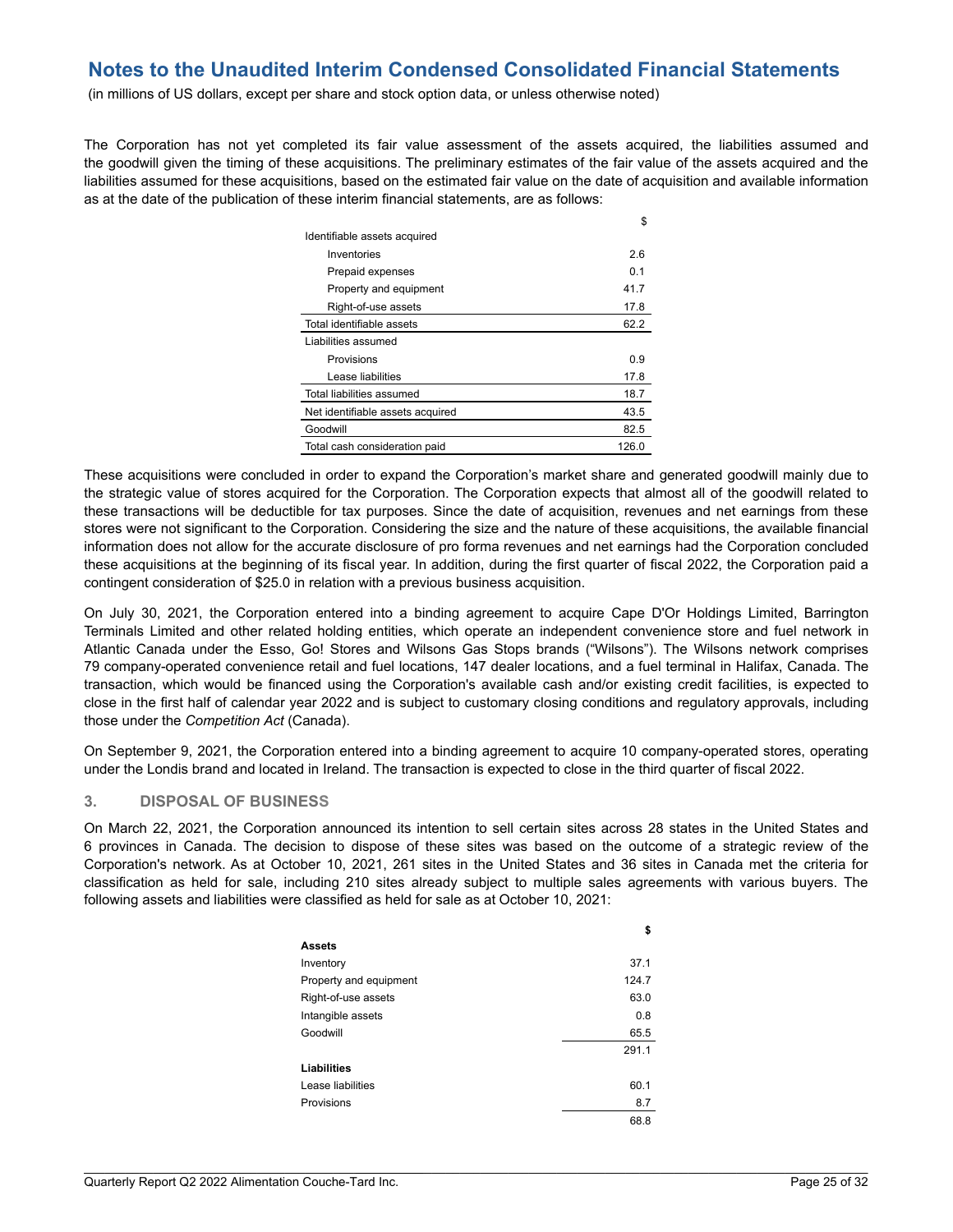(in millions of US dollars, except per share and stock option data, or unless otherwise noted)

During the first quarter of fiscal 2022, the Corporation completed the sale of 48 sites located in Oklahoma, within the United States, to Casey's General Stores Inc. for cash consideration of \$40.3. The transaction resulted in a gain of \$13.6, which is included in Loss (gain) on disposal of property and equipment and other assets in the consolidated statement of earnings. The assets and the liabilities related to those sites were classified as held for sale starting March 22, 2021.

#### **4. INVESTMENTS IN FIRE & FLOWER HOLDINGS CORP. ("FIRE & FLOWER")**

#### **Convertible debentures and common share warrants**

During the first quarter of fiscal 2022, the Corporation exercised the Series A-3 Warrants for cash consideration of CA \$9.8 (\$7.9).

The Corporation continues to own convertible debentures and common share warrants for which there were no changes to the valuation techniques described in Note 7 of the fiscal 2021 consolidated financial statements (Level 3). Expected volatility is the key unobservable input which was used in establishing their fair value and fluctuation of that input stems mainly from the developing market in which Fire & Flower operates. As at October 10, 2021, with all other variables held constant, a 5% increase or decrease in the 70% expected volatility used would not have had a significant impact on the fair value of the convertible debentures and common share warrants.

The table below shows the amounts related to the convertible debentures and common share warrants presented on the consolidated balance sheets:

|                                                 | <b>Estimated fair value</b><br>of the convertible<br>debentures | Estimated fair value Estimated total fair<br>of the common share<br>warrants | value of the<br>financial assets | Deferred<br>differences | Net carrying<br>amount |
|-------------------------------------------------|-----------------------------------------------------------------|------------------------------------------------------------------------------|----------------------------------|-------------------------|------------------------|
|                                                 |                                                                 |                                                                              |                                  |                         | s                      |
| 24-week period ended October 10, 2021           |                                                                 |                                                                              |                                  |                         |                        |
| Balance, beginning of period                    | 3.0                                                             | 37.0                                                                         | 40.0                             | (18.6)                  | 21.4                   |
| Loss recognized to Other finance costs (Note 5) | (0.5)                                                           | (27.0)                                                                       | (27.5)                           | 9.3                     | (18.2)                 |
| Exercise of common share warrants               |                                                                 | (1.4)                                                                        | (1.4)                            |                         | (1.4)                  |
| Effect of exchange rate variations              |                                                                 | 0.1                                                                          | 0.1                              |                         | 0.1                    |
| Balance, end of period                          | 2.5                                                             | 8.7                                                                          | 11.2                             | (9.3)                   | 1.9                    |

The Corporation performs the valuations of its financial instruments required for financial reporting purposes, including Level 2 and Level 3 fair values. Changes in Level 2 and Level 3 fair values are analyzed at the end of each reporting period by the Corporation and reports explaining the reasons for the fair value movements are presented to the Corporation's management.

#### **Significant influence**

The Corporation assessed that its currently existing and potential voting rights continued to provide significant influence over Fire & Flower. The accounting periods of Fire & Flower, which is a publicly traded company, do not coincide with the Corporation's accounting periods, therefore the Corporation used Fire & Flower's financial statements for the reporting period ended July 31, 2021, adjusted to reflect significant transactions, if any, in applying the equity method of accounting for the 24‑week period ended October 10, 2021.

#### **5. FINANCIAL EXPENSES**

|                               | 12 weeks         |                  | 24 weeks                |                  |  |
|-------------------------------|------------------|------------------|-------------------------|------------------|--|
| For the periods ended         | October 10, 2021 | October 11, 2020 | <b>October 10, 2021</b> | October 11, 2020 |  |
|                               | ъ                | \$               | S                       |                  |  |
| Interest on long-term debt    | 50.0             | 48.1             | 101.5                   | 99.1             |  |
| Interest on lease liabilities | 19.6             | 20.6             | 39.3                    | 40.1             |  |
| Accretion of provisions       | 3.4              | 3.6              | 6.9                     | 7.0              |  |
| Other finance costs           | 9.1              | 1.0              | 20.1                    | 4.8              |  |
|                               | 82.1             | 73.3             | 167.8                   | 151.0            |  |

\_\_\_\_\_\_\_\_\_\_\_\_\_\_\_\_\_\_\_\_\_\_\_\_\_\_\_\_\_\_\_\_\_\_\_\_\_\_\_\_\_\_\_\_\_\_\_\_\_\_\_\_\_\_\_\_\_\_\_\_\_\_\_\_\_\_\_\_\_\_\_\_\_\_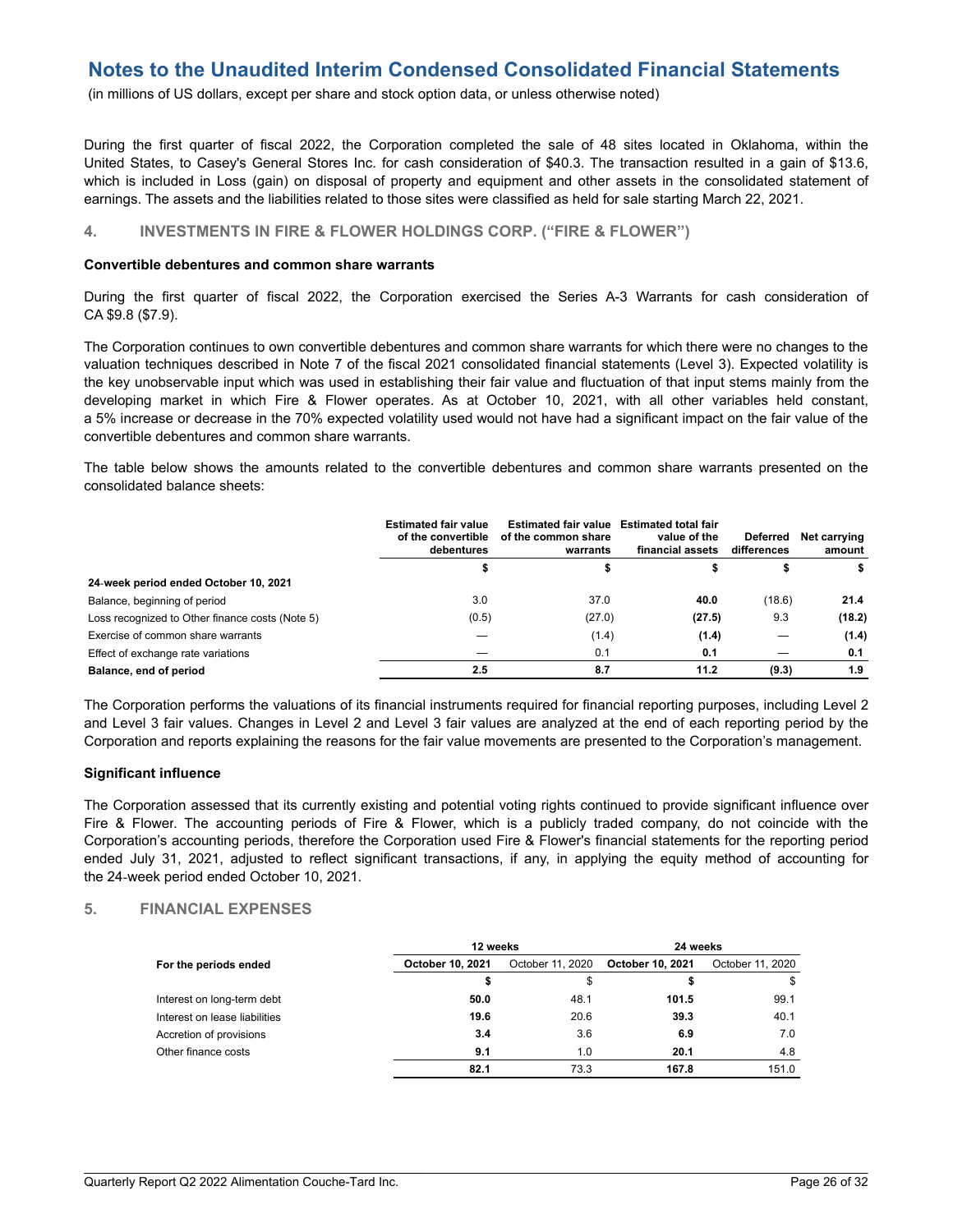(in millions of US dollars, except per share and stock option data, or unless otherwise noted)

#### **6. LONG-TERM DEBT**

|                                                                                                  | As at October 10, 2021 | As at April 25, 2021 |
|--------------------------------------------------------------------------------------------------|------------------------|----------------------|
|                                                                                                  |                        |                      |
| US-dollar-denominated senior unsecured notes, maturing from July 2027 to May 2051 <sup>(a)</sup> | 3.966.0                | 4.002.9              |
| Canadian-dollar-denominated senior unsecured notes, maturing from November 2022 to June 2025     | 1.314.2                | 1.319.1              |
| Euro-denominated senior unsecured notes, maturing in May 2026                                    | 865.0                  | 902.0                |
| NOK-denominated senior unsecured notes, maturing in February 2026                                | 78.7                   | 80.8                 |
| Other debts                                                                                      | 7.2                    | 85.1                 |
|                                                                                                  | 6.231.1                | 6,389.9              |
| Current portion of long-term debt                                                                | 1.5                    | 1.107.3              |
| Long-term portion of long-term debt                                                              | 6.229.6                | 5.282.6              |

#### **(a) US-dollar-denominated senior unsecured notes**

On May 13, 2021, the Corporation issued US-dollar-denominated senior unsecured notes totaling \$1,000.0, consisting of the following:

|                                   | <b>Principal</b><br>amount | Maturity     | Coupon rate | <b>Effective rate</b> | Interest payment dates                             |
|-----------------------------------|----------------------------|--------------|-------------|-----------------------|----------------------------------------------------|
| May 13, 2021 issuance             | \$650.0                    | May 13, 2041 | 3.439%      | 3.503%                | May 13 <sup>th</sup> and November 13 <sup>th</sup> |
| May 13, 2021 Green Bonds issuance | \$350.0                    | May 13, 2051 | 3.625%      | 3.687%                | May 13 <sup>th</sup> and November 13 <sup>th</sup> |

An amount equal to the \$346.1 net proceeds of the \$350.0 Green Bonds tranche will be used to finance projects that contribute to environmental sustainability.

A portion of these \$1,000.0 US-dollar-denominated senior unsecured notes was subject to interest rate locks in anticipation of the issuance. On May 10, 2021, prior to their maturity, the Corporation settled all its interest rate locks and a total cumulative loss of \$2.9 was recognized to Accumulated other comprehensive loss in relation with the settlements.

On May 14, 2021, the Corporation fully repaid its \$1,000.0 US-dollar-denominated senior unsecured notes issued on July 26, 2017 and which were set to mature on July 26, 2022. The repayment was settled using the \$644.0 net proceeds from the \$650.0 US-dollar-denominated senior unsecured notes issued on May 13, 2021, as well as with cash on hand and included an early redemption premium of \$27.7. In the consolidated statement of cash flows for the 24‑week period ended October 10, 2021, the repayment of \$1,027.7 is reflected in operating activities for an amount of \$33.4, representing the early redemption premium paid on May 14, 2021 and the financing costs paid on the July 26, 2017 issuance, and in financing activities for an amount of \$994.3, representing the net proceeds from the July 26, 2017 issuance.

#### **Term revolving unsecured operating credit facility**

As at October 10, 2021, the operating credit facility was not used and the Corporation was in compliance with the restrictive covenants and ratios imposed by the credit facility agreement. During the first quarter of fiscal 2022, the maturity of the operating credit facility was extended to May 2026.

\_\_\_\_\_\_\_\_\_\_\_\_\_\_\_\_\_\_\_\_\_\_\_\_\_\_\_\_\_\_\_\_\_\_\_\_\_\_\_\_\_\_\_\_\_\_\_\_\_\_\_\_\_\_\_\_\_\_\_\_\_\_\_\_\_\_\_\_\_\_\_\_\_\_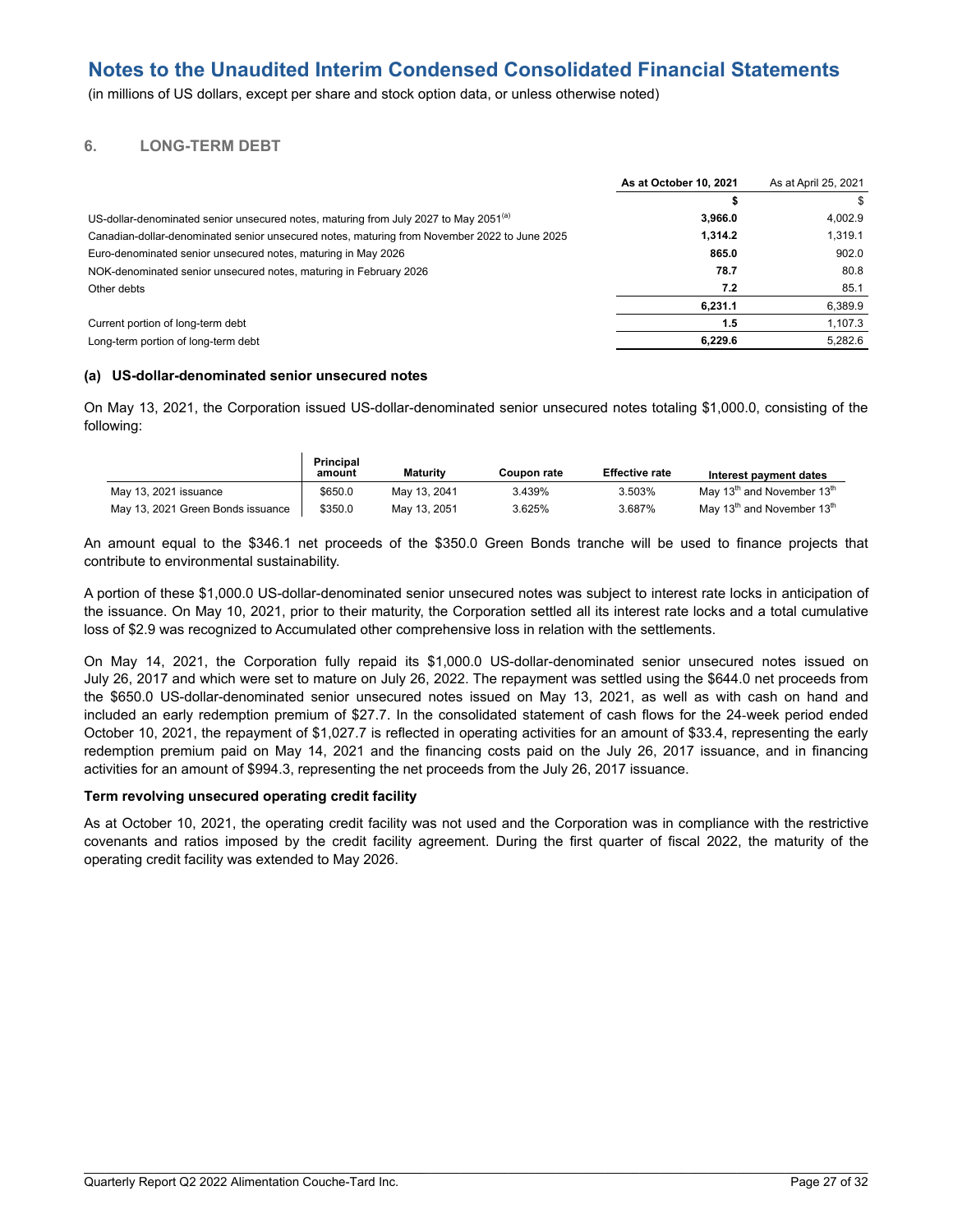(in millions of US dollars, except per share and stock option data, or unless otherwise noted)

## **7. NET EARNINGS PER SHARE**

The following tables present the information for the computation of basic and diluted net earnings per share:

|                                                                    | 12-week period ended October 10, 2021                                           |                                                          |                                       | 12-week period ended October 11, 2020 |                                                          |                           |  |
|--------------------------------------------------------------------|---------------------------------------------------------------------------------|----------------------------------------------------------|---------------------------------------|---------------------------------------|----------------------------------------------------------|---------------------------|--|
|                                                                    | Weighted<br>average number<br>of shares<br>(in millions)<br><b>Net earnings</b> |                                                          | <b>Net earnings</b><br>per share      | Net earnings                          | Weighted<br>average number<br>of shares<br>(in millions) | Net earnings<br>per share |  |
|                                                                    | \$                                                                              |                                                          | \$                                    | \$                                    |                                                          | \$                        |  |
| Basic net earnings attributable to<br>Class A and B shareholders   | 694.8                                                                           | 1,070.9                                                  | 0.65                                  | 757.0                                 | 1,112.9                                                  | 0.68                      |  |
| Dilutive effect of stock options                                   |                                                                                 | 1.6                                                      |                                       |                                       | 1.5                                                      |                           |  |
| Diluted net earnings attributable to<br>Class A and B shareholders | 694.8                                                                           | 1,072.5                                                  | 0.65                                  | 757.0                                 | 1,114.4                                                  | 0.68                      |  |
|                                                                    | 24-week period ended October 10, 2021                                           |                                                          | 24-week period ended October 11, 2020 |                                       |                                                          |                           |  |
|                                                                    | Net earnings                                                                    | Weighted<br>average number<br>of shares<br>(in millions) | <b>Net earnings</b><br>per share      | Net earnings                          | Weighted<br>average number<br>of shares<br>(in millions) | Net earnings<br>per share |  |
|                                                                    | \$                                                                              |                                                          | \$                                    | \$                                    |                                                          | \$                        |  |
| Basic net earnings attributable to<br>Class A and B shareholders   | 1,459.2                                                                         | 1,072.0                                                  | 1.36                                  | 1,534.1                               | 1,112.9                                                  | 1.38                      |  |
| Dilutive effect of stock options                                   |                                                                                 | 1.4                                                      |                                       |                                       | 1.4                                                      |                           |  |
| Diluted net earnings attributable to<br>Class A and B shareholders | 1,459.2                                                                         | 1,073.4                                                  | 1.36                                  | 1,534.1                               | 1,114.3                                                  | 1.38                      |  |

When they have an antidilutive effect, stock options must be excluded from the calculation of the diluted net earnings per share. For the 12 and 24-week periods ended October 10, 2021, nil and 500,270 stock options were excluded, respectively (215,372 and 461,250 for the 12 and 24‑week periods ended October 11, 2020, respectively).

#### **8. ACCUMULATED OTHER COMPREHENSIVE LOSS**

|                                       | Cumulative<br>translation<br>adjustments <sup>(a)</sup> | Net investment<br>hedge <sup>(a)</sup> | <b>Cash flow</b><br>hedge <sup>(a)</sup> | <b>Cumulative net</b><br>actuarial<br>gain (loss) <sup>(b)</sup> | Investments in equity<br>instruments measured<br>at fair value through<br>Other comprehensive<br>income <sup>(b)</sup> | <b>Accumulated other</b><br>comprehensive loss |
|---------------------------------------|---------------------------------------------------------|----------------------------------------|------------------------------------------|------------------------------------------------------------------|------------------------------------------------------------------------------------------------------------------------|------------------------------------------------|
|                                       | \$                                                      | \$                                     | \$                                       | \$                                                               | \$                                                                                                                     | S                                              |
| 24-week period ended October 10, 2021 |                                                         |                                        |                                          |                                                                  |                                                                                                                        |                                                |
| Balance, beginning of period          | (257.8)                                                 | (280.6)                                | (8.9)                                    | 15.9                                                             | 0.3                                                                                                                    | (531.1)                                        |
| Other comprehensive (loss) income     | (94.8)                                                  | (2.4)                                  | 4.9                                      | 1.4                                                              | 0.1                                                                                                                    | (90.8)                                         |
| Balance, end of period                | (352.6)                                                 | (283.0)                                | (4.0)                                    | 17.3                                                             | 0.4                                                                                                                    | (621.9)                                        |
| 24-week period ended October 11, 2020 |                                                         |                                        |                                          |                                                                  |                                                                                                                        |                                                |
| Balance, beginning of period          | (764.9)                                                 | (451.0)                                | (3.7)                                    | (27.3)                                                           | (14.0)                                                                                                                 | (1,260.9)                                      |
| Other comprehensive income            | 319.9                                                   | 88.5                                   | 2.1                                      | 9.8                                                              | 12.0                                                                                                                   | 432.3                                          |
| Balance, end of period                | (445.0)                                                 | (362.5)                                | (1.6)                                    | (17.5)                                                           | (2.0)                                                                                                                  | (828.6)                                        |

\_\_\_\_\_\_\_\_\_\_\_\_\_\_\_\_\_\_\_\_\_\_\_\_\_\_\_\_\_\_\_\_\_\_\_\_\_\_\_\_\_\_\_\_\_\_\_\_\_\_\_\_\_\_\_\_\_\_\_\_\_\_\_\_\_\_\_\_\_\_\_\_\_\_

(a) May be reclassified subsequently to earnings.

(b) Will never be reclassified to earnings.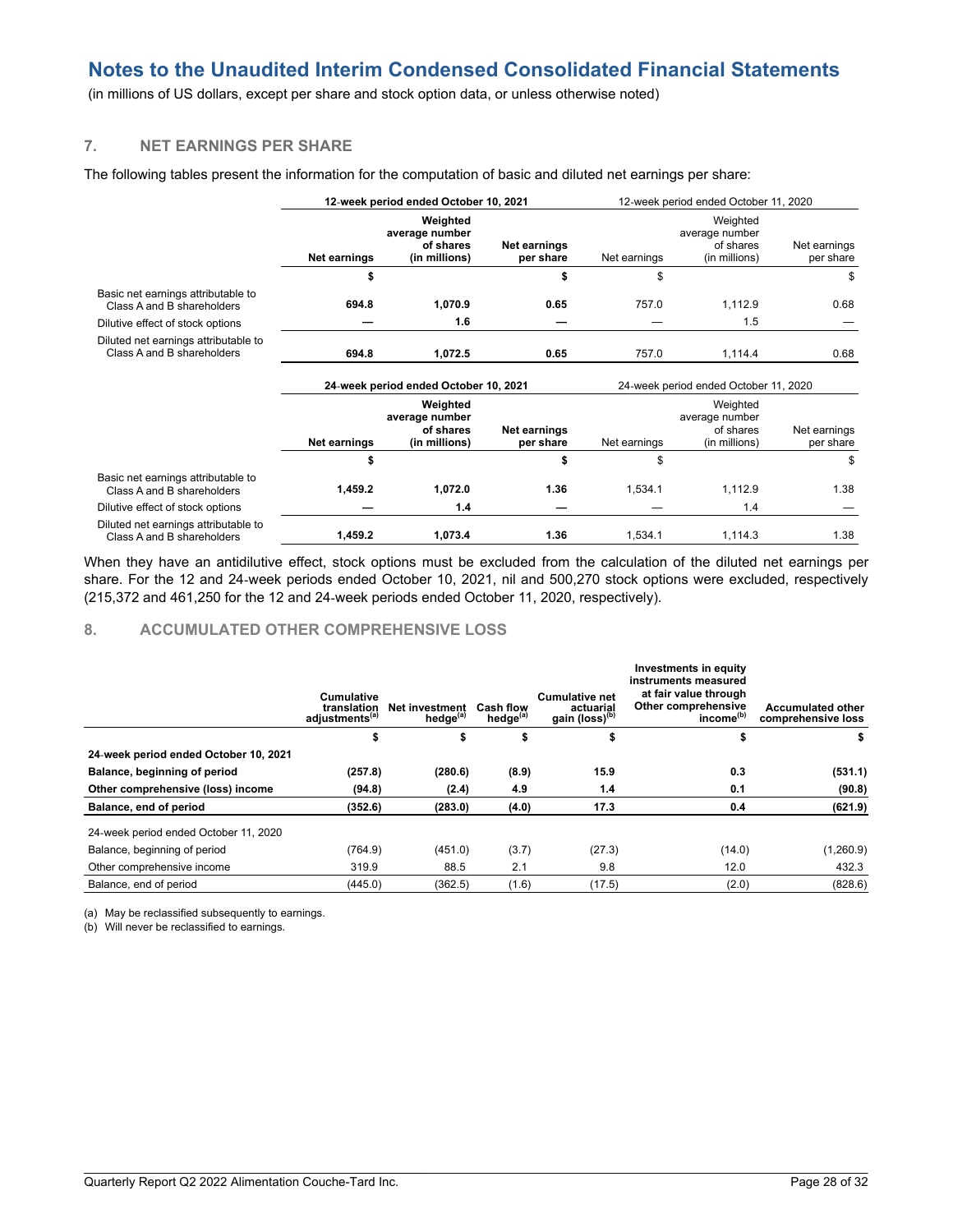(in millions of US dollars, except per share and stock option data, or unless otherwise noted)

#### **9. CAPITAL STOCK**

#### **Issued and outstanding shares**

As at October 10, 2021, the Corporation had 249,025,101 issued and outstanding Class A multiple-voting shares (253,803,100 as at April 25, 2021), with each share comprising 10 votes, and 815,764,575 issued and outstanding Class B subordinate voting shares (825,809,027 as at April 25, 2021), with each share comprising 1 vote.

**24**‑**week period ended** 

The changes in the number of shares are as follows:

|                                                 | October 10, 2021 |
|-------------------------------------------------|------------------|
| Class A multiple voting shares (in millions)    |                  |
| Balance, beginning of period                    | 253.8            |
| Conversions into Class B shares                 | (4.8)            |
| Balance, end of period                          | 249.0            |
| Class B subordinate voting shares (in millions) |                  |
| Balance, beginning of period                    | 825.8            |
| Issued on conversions of Class A shares         | 4.8              |
| Share repurchases <sup>(a)</sup>                | (14.8)           |
| Balance, end of period                          | 815.8            |

#### **(a) Share repurchase program**

On April 21, 2021, the Toronto Stock Exchange approved the implementation of a share repurchase program, which took effect on April 26, 2021. The program allows the Corporation to repurchase up to 32,056,988 Class B subordinate voting shares, representing 4.0% of the 801,424,691 Class B subordinate voting shares of the public float issued and outstanding as at April 19, 2021. The share repurchase period will end no later than April 25, 2022. During the 12 and 24‑week periods ended October 10, 2021, the Corporation repurchased 6,351,895 and 14,822,895 Class B subordinate voting shares, respectively. These repurchases were settled for amounts of \$238.5 and \$537.7, respectively. During the 24-week period ended October 10, 2021, 6,351,895 Class B subordinate voting shares were repurchased, for an amount of \$238.5, from Développements Orano Inc., a corporation controlled by Mr. Alain Bouchard, founder of the Corporation and executive chairman of its Board of Directors, which constitutes a related party transaction.

When making such repurchases, the number of Class B subordinate voting shares in circulation is reduced and the proportionate interest of all remaining shareholders in the Corporation's share capital is increased on a pro rata basis. All shares repurchased under the share repurchase program were cancelled upon their repurchase. An automatic securities purchase plan, which was pre-cleared by the Toronto Stock Exchange upon approbation of the program, is also in place and could allow a designated broker to repurchase the Corporation's shares on its behalf within parameters established by the Corporation. No automatic securities purchase plan was in effect as at October 10, 2021.

In addition, subsequent to the end of the second quarter of fiscal 2022, the Corporation repurchased 1,294,700 Class B subordinate voting shares for an amount of \$50.0.

#### **Stock options**

For the 12 and 24‑week periods ended October 10, 2021, no stock options were exercised (nil and 271,758 for the 12 and 24‑week periods ended October 11, 2020, respectively).

For the 12 and 24‑week periods ended October 10, 2021, a total of nil and 284,898 stock options were granted, respectively (nil and 215,372 for the 12 and 24‑week periods ended October 11, 2020, respectively). The description of the Corporation's stock-based compensation plan is included in Note 28 of the fiscal 2021 consolidated financial statements.

The fair value of stock options granted for the 24‑week period ended October 10, 2021, was CA \$11.38 per option, which was estimated at the grant date using the Black-Scholes option pricing model on the basis of the following assumptions:

\_\_\_\_\_\_\_\_\_\_\_\_\_\_\_\_\_\_\_\_\_\_\_\_\_\_\_\_\_\_\_\_\_\_\_\_\_\_\_\_\_\_\_\_\_\_\_\_\_\_\_\_\_\_\_\_\_\_\_\_\_\_\_\_\_\_\_\_\_\_\_\_\_\_

- Expected annual dividend of  $CA\,35.0¢$  per share;
- Expected volatility of 26%;
- Risk-free interest rate of 1.11%; and
- Expected life of 8 years.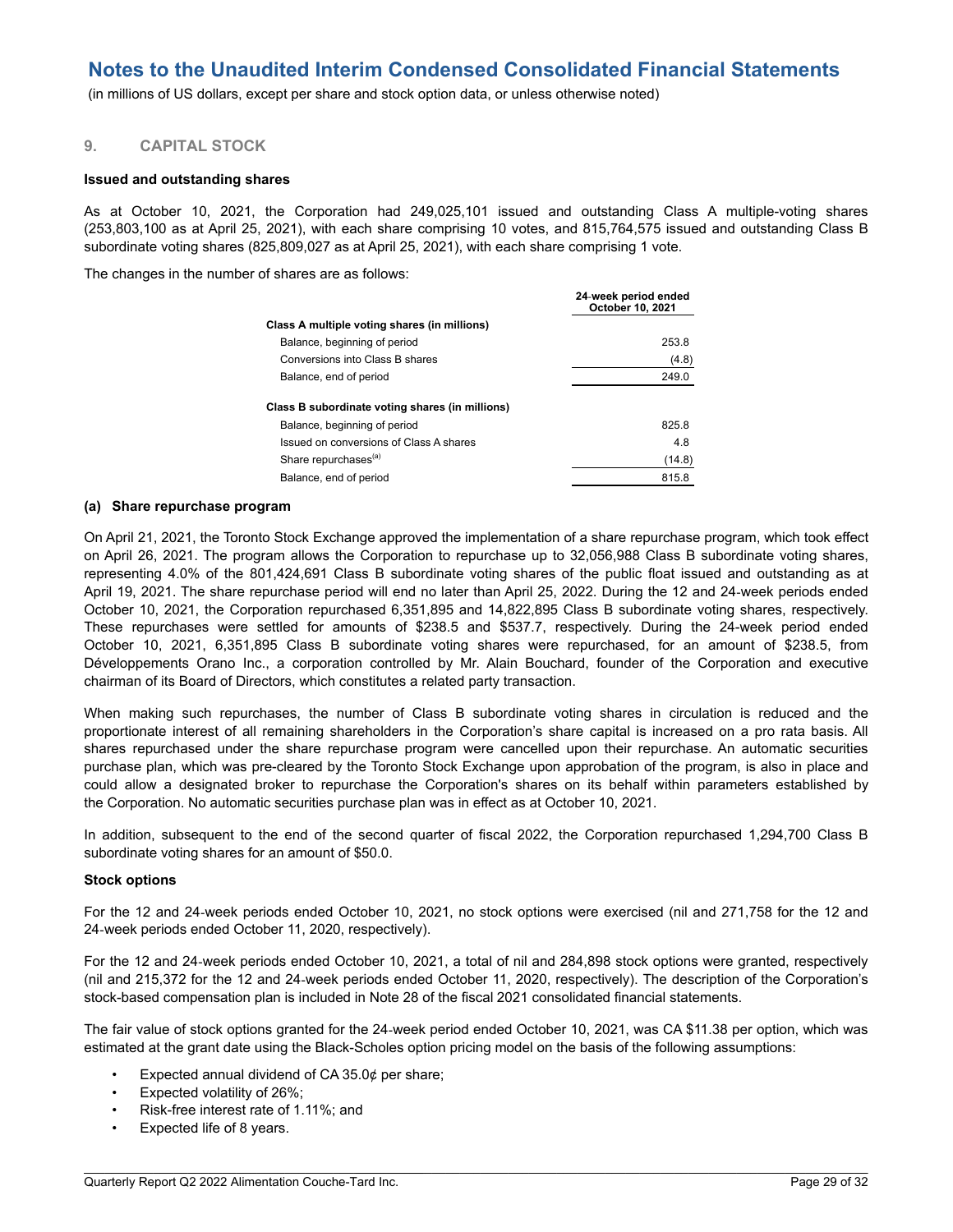(in millions of US dollars, except per share and stock option data, or unless otherwise noted)

#### **10. SEGMENTED INFORMATION**

The Corporation operates convenience stores in the United States, in Europe, in Asia and in Canada. It operates in one reportable segment, the sale of goods for immediate consumption, road transportation fuel and other products mainly through company-operated and franchised stores. The Corporation operates its convenience store chain under various banners, including Circle K, Couche-Tard, Holiday, Ingo and Mac's. Revenues from external customers mainly fall into three categories: merchandise and service, road transportation fuel and other.

**12**‑**week period ended October 10, 2021** 12‑week period ended October 11, 2020

|                                                                                                                                      | United<br><b>States</b>               | <b>Europe and</b><br>other<br>regions | Canada  | <b>Total</b>                          | United<br><b>States</b> | Europe and<br>other<br>regions <sup>(c)</sup> | Canada  | Total    |
|--------------------------------------------------------------------------------------------------------------------------------------|---------------------------------------|---------------------------------------|---------|---------------------------------------|-------------------------|-----------------------------------------------|---------|----------|
|                                                                                                                                      | \$                                    | \$                                    | \$      | \$                                    | \$                      | \$                                            | \$      | \$       |
| External customer revenues <sup>(a)</sup>                                                                                            |                                       |                                       |         |                                       |                         |                                               |         |          |
| Merchandise and service                                                                                                              | 2,754.0                               | 580.4                                 | 644.5   | 3.978.9                               | 2.736.4                 | 394.6                                         | 629.8   | 3.760.8  |
| Road transportation fuel                                                                                                             | 6,654.8                               | 2,154.9                               | 1,267.7 | 10,077.4                              | 4,438.3                 | 1,496.2                                       | 875.7   | 6,810.2  |
| Other                                                                                                                                | 11.4                                  | 147.6                                 | 4.4     | 163.4                                 | 9.5                     | 69.5                                          | 5.4     | 84.4     |
|                                                                                                                                      | 9,420.2                               | 2,882.9                               | 1,916.6 | 14,219.7                              | 7,184.2                 | 1,960.3                                       | 1,510.9 | 10,655.4 |
| <b>External customer revenues less</b><br>Cost of sales, excluding<br>depreciation, amortization and<br>impairment <sup>(d)</sup>    |                                       |                                       |         |                                       |                         |                                               |         |          |
| Merchandise and service                                                                                                              | 932.1                                 | 222.8                                 | 208.3   | 1,363.2                               | 920.3                   | 158.6                                         | 200.7   | 1,279.6  |
| Road transportation fuel                                                                                                             | 791.7                                 | 278.0                                 | 115.7   | 1.185.4                               | 759.7                   | 283.2                                         | 97.3    | 1,140.2  |
| Other                                                                                                                                | 11.4                                  | 23.8                                  | 4.4     | 39.6                                  | 9.5                     | 27.4                                          | 5.4     | 42.3     |
|                                                                                                                                      | 1,735.2                               | 524.6                                 | 328.4   | 2,588.2                               | 1,689.5                 | 469.2                                         | 303.4   | 2,462.1  |
|                                                                                                                                      | 24-week period ended October 10, 2021 |                                       |         | 24-week period ended October 11, 2020 |                         |                                               |         |          |
|                                                                                                                                      | United<br><b>States</b>               | <b>Europe and</b><br>other<br>regions | Canada  | <b>Total</b>                          | United<br><b>States</b> | Europe and<br>other<br>regions <sup>(c)</sup> | Canada  | Total    |
|                                                                                                                                      | \$                                    | \$                                    | \$      | \$                                    | \$                      | \$                                            | \$      | \$       |
| External customer revenues <sup>(a)</sup>                                                                                            |                                       |                                       |         |                                       |                         |                                               |         |          |
| Merchandise and service                                                                                                              | 5,583.4                               | 1.141.8                               | 1,321.7 | 8.046.9                               | 5.587.8                 | 737.8                                         | 1.293.0 | 7,618.6  |
| Road transportation fuel                                                                                                             | 13,118.5                              | 3,948.5                               | 2,405.6 | 19,472.6                              | 8,344.3                 | 2,678.6                                       | 1,552.7 | 12,575.6 |
| Other                                                                                                                                | 22.2                                  | 247.6                                 | 9.3     | 279.1                                 | 17.0                    | 144.7                                         | 9.3     | 171.0    |
|                                                                                                                                      | 18,724.1                              | 5,337.9                               | 3,736.6 | 27,798.6                              | 13,949.1                | 3,561.1                                       | 2,855.0 | 20,365.2 |
| <b>External customer revenues less</b><br>Cost of sales, excluding<br>depreciation, amortization and<br>$im$ pairment <sup>(d)</sup> |                                       |                                       |         |                                       |                         |                                               |         |          |
| Merchandise and service                                                                                                              | 1.899.8                               | 438.2                                 | 427.3   | 2.765.3                               | 1.897.1                 | 297.8                                         | 407.0   | 2.601.9  |
| Road transportation fuel                                                                                                             | 1,596.5                               | 524.7                                 | 223.7   | 2,344.9                               | 1,565.5                 | 519.7                                         | 179.0   | 2,264.2  |
| Other                                                                                                                                | 22.2                                  | 46.5                                  | 9.3     | 78.0                                  | 17.0                    | 58.3                                          | 9.3     | 84.6     |
|                                                                                                                                      | 3,518.5                               | 1.009.4                               | 660.3   | 5,188.2                               | 3,479.6                 | 875.8                                         | 595.3   | 4,950.7  |
| Total long-term assets <sup>(b)</sup>                                                                                                | 13.648.9                              | 4.448.7                               | 2.914.1 | 21.011.7                              | 13.203.3                | 3.893.4                                       | 2.528.4 | 19,625.1 |

Information on the principal revenue categories as well as geographic information is as follows:

(a) Geographic areas are determined according to where the Corporation generates operating income (where the sale takes place) and according to the location of the long-term assets.

(b) Excluding financial instruments, deferred tax assets and post-employment benefit assets. As at October 11, 2020, the comparative figures have been adjusted to better reflect the exclusion of financial instruments by geography.

(c) Europe and other regions include the results from operations in Asia starting December 21, 2020.

(d) For the 12‑week period ended October 11, 2020, Merchandise and service was adjusted from \$931.5 to \$920.3 for the United States, from \$205.1 to \$200.7 for Canada and Road transportation fuel was adjusted from \$767.4 to \$759.7 for the United States. For the 24‑week period ended October 11, 2020, Merchandise and service was adjusted from \$1,919.8 to \$1,897.1 for the United States, from \$415.6 to \$407.0 for Canada and Road transportation fuel was adjusted from \$1,579.9 to \$1,565.5 for the United States. These changes arise from the change in classification described in Note 1.

\_\_\_\_\_\_\_\_\_\_\_\_\_\_\_\_\_\_\_\_\_\_\_\_\_\_\_\_\_\_\_\_\_\_\_\_\_\_\_\_\_\_\_\_\_\_\_\_\_\_\_\_\_\_\_\_\_\_\_\_\_\_\_\_\_\_\_\_\_\_\_\_\_\_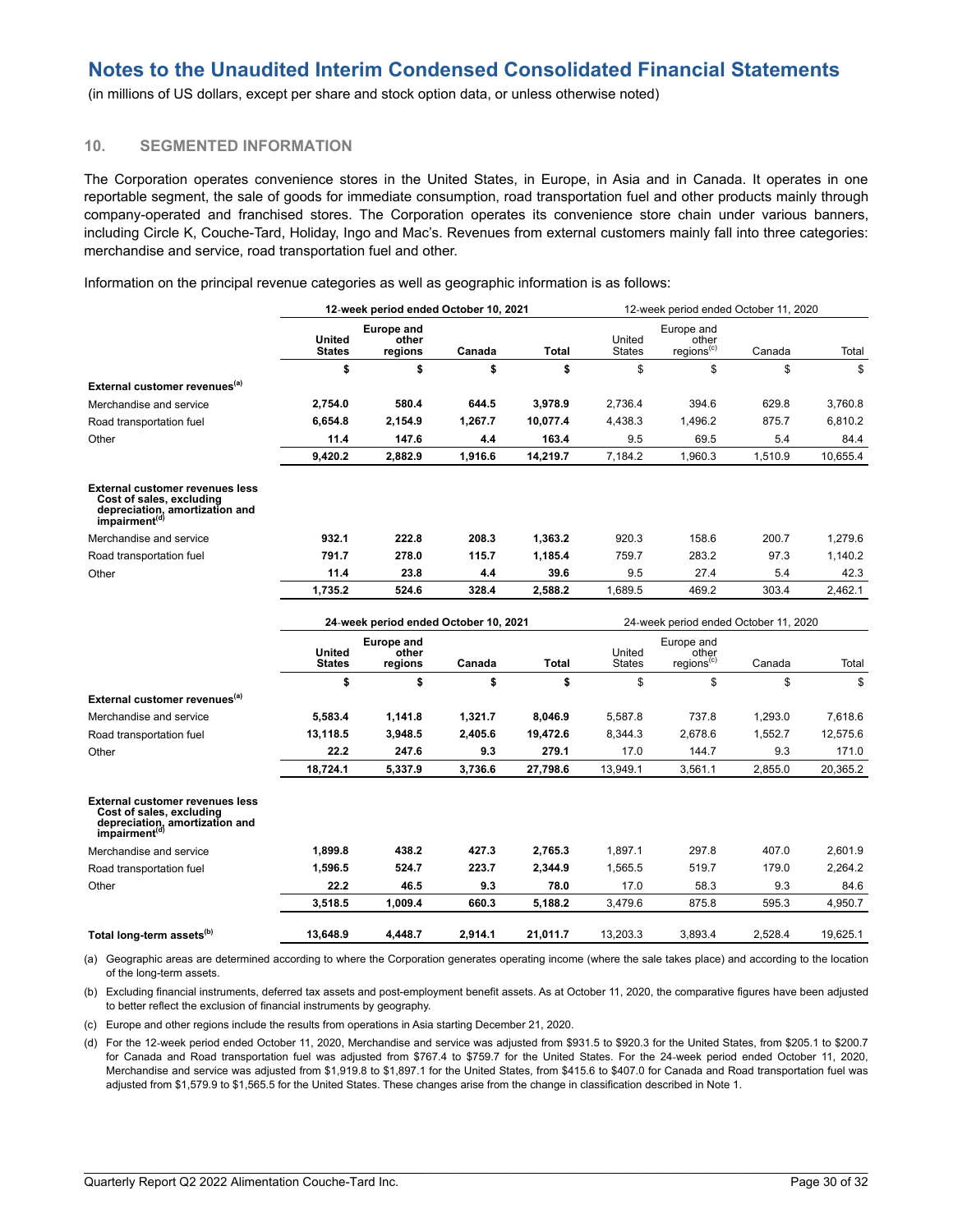(in millions of US dollars, except per share and stock option data, or unless otherwise noted)

#### **11. FAIR VALUE**

The fair value of trade accounts receivable and vendor rebates receivable, credit and debit cards receivable and accounts payable and accrued liabilities is comparable to their carrying amounts given their short maturity.

The estimated fair value of each class of financial instruments, the methods and assumptions that were used to determine them and their fair value hierarchy are as follows:

*Financial instruments at fair value on the consolidated balance sheets:* 

|                                            | Estimated fair value as at |                | <b>Consolidated balance sheets</b>     | <b>Methods and</b>              | Fair value |
|--------------------------------------------|----------------------------|----------------|----------------------------------------|---------------------------------|------------|
|                                            | October 10, 2021           | April 25, 2021 | classification                         | assumptions used                | hierarchy  |
|                                            | æ                          | \$             |                                        |                                 |            |
| Share units indexed deposits - Current     | 22.0                       | 18.4           | Accounts receivable                    | Fair market value of the        | Level 2    |
| Share units indexed deposits - Non-current | 54.1                       | 43.5           | Other assets                           | Corporation's Class B<br>shares |            |
| Cross-currency interest rate swaps         | 80.0                       | 79.6           | Other long-term financial liabilities  | Market rates                    | Level 2    |
| Investments in equity instruments          | 32.6                       | 29.2           | Other assets                           | Unadjusted quoted prices        | Level 1    |
| Investments in equity instruments          | 14.7                       | 6.0            | Other assets                           | Entity-specific inputs          | Level 3    |
| Investments in other financial assets      | 20.1                       |                | Other assets                           | Entity-specific inputs          | Level 3    |
| Commodity indexed deposits                 | 8.4                        | 9.7            | Other short-term financial assets      | Market rates                    | Level 2    |
| Fuel swaps                                 | 42.8                       | 18.7           | Other short-term financial liabilities | Market rates                    | Level 2    |

The table below shows the amounts related to the investments in equity instruments (Level 3) and investments in other financial assets (Level 3) presented on the consolidated balance sheets:

|                                                      | <b>Estimated fair value</b> |  |
|------------------------------------------------------|-----------------------------|--|
|                                                      |                             |  |
| 24-week period ended October 10, 2021                |                             |  |
| Balance, beginning of period                         | 6.0                         |  |
| Purchases                                            | 22.4                        |  |
| Gain recognized to Financial revenues <sup>(1)</sup> | 6.4                         |  |
| Balance, end of period                               | 34.8                        |  |

(1) Related to financial instruments still held by the Corporation as at October 10, 2021.

The valuations of those financial instruments were predominantly based on prices for similar instruments stemming from recent larger private investments in which the Corporation participated in. Sensitivity to unobservable inputs is therefore not deemed to have a significant impact on their estimated fair value as at October 10, 2021.

In addition, information on the measurement of the convertible debentures and common share warrants in Fire & Flower is presented in Note 4.

*Financial instruments not at fair value on the consolidated balance sheets:*

The table below presents the fair value, which is based on unadjusted quoted prices (Level 1) or on observable market data (Level 2), and the carrying value of the Corporation's senior unsecured notes which are not measured at fair value on the consolidated balance sheets:

|                                                              | As at October 10, 2021 |                   | As at April 25, 2021 |            |
|--------------------------------------------------------------|------------------------|-------------------|----------------------|------------|
|                                                              | Carrying value         | <b>Fair value</b> | Carrying value       | Fair value |
|                                                              |                        |                   |                      | S          |
| US-dollar-denominated senior unsecured notes (Level 2)       | 3.966.0                | 4.257.3           | 4.002.9              | 4.257.3    |
| Canadian-dollar-denominated senior unsecured notes (Level 1) | 1.314.2                | 1.380.6           | 1.319.1              | 1.406.3    |
| Euro-denominated senior unsecured notes (Level 2)            | 865.0                  | 925.4             | 902.0                | 966.8      |
| NOK-denominated senior unsecured notes (Level 2)             | 78.7                   | 84.5              | 80.8                 | 88.2       |

\_\_\_\_\_\_\_\_\_\_\_\_\_\_\_\_\_\_\_\_\_\_\_\_\_\_\_\_\_\_\_\_\_\_\_\_\_\_\_\_\_\_\_\_\_\_\_\_\_\_\_\_\_\_\_\_\_\_\_\_\_\_\_\_\_\_\_\_\_\_\_\_\_\_